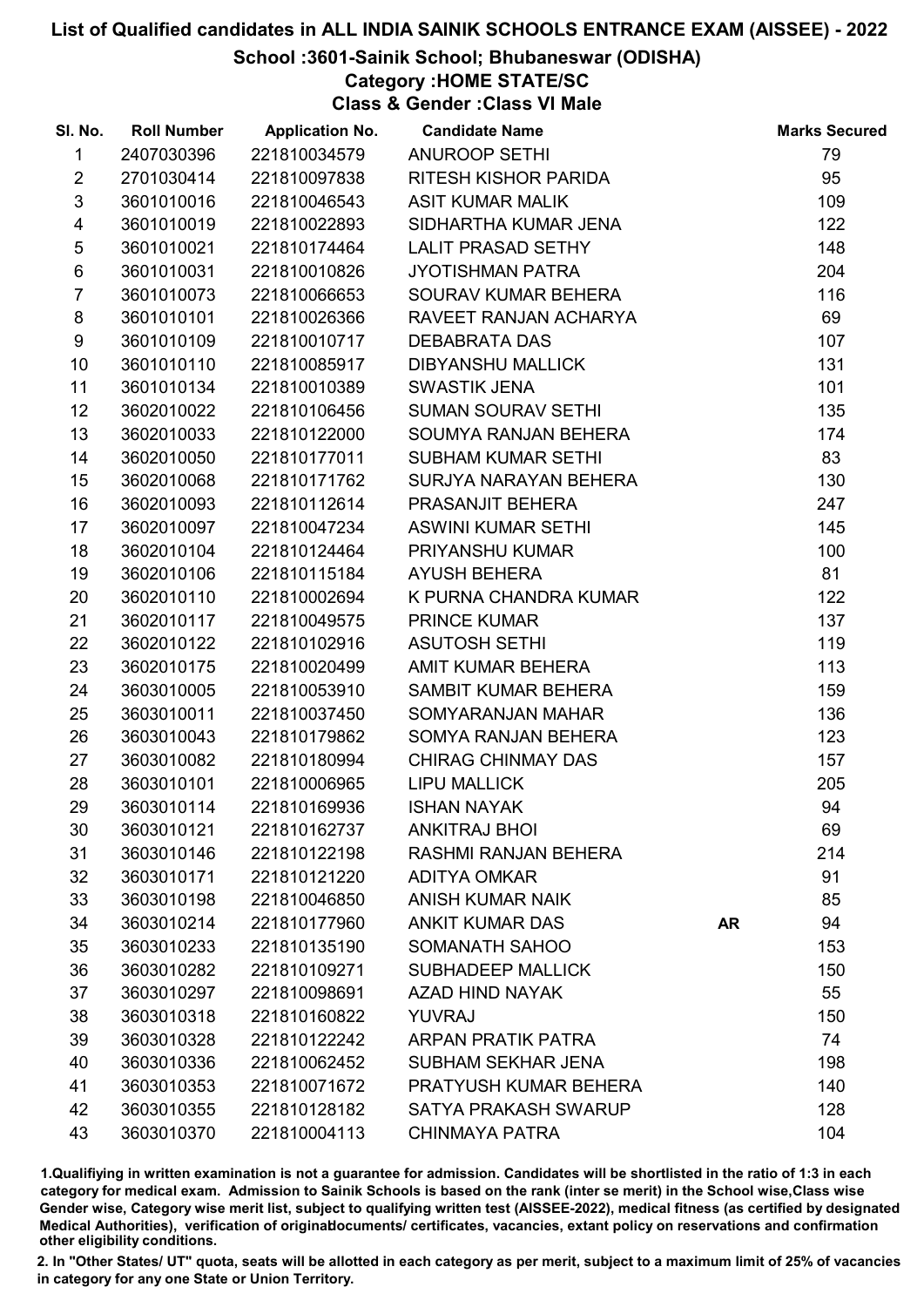### School :3601-Sainik School; Bhubaneswar (ODISHA)

## Category :HOME STATE/SC

Class & Gender :Class VI Male

| SI. No. | <b>Roll Number</b> | <b>Application No.</b> | <b>Candidate Name</b>          | <b>Marks Secured</b> |
|---------|--------------------|------------------------|--------------------------------|----------------------|
| 44      | 3603020011         | 221810182863           | MIKUN KUMAR BEHERA             | 223                  |
| 45      | 3603020068         | 221810024074           | PURUSOTTAM DALAI               | 162                  |
| 46      | 3603020078         | 221810085094           | <b>SWAYAM DAS</b>              | 109                  |
| 47      | 3603020140         | 221810061675           | <b>VEDANSH ADDISLOK</b>        | 123                  |
| 48      | 3603020159         | 221810056016           | SAMBIT SEKHAR SAMAL            | 182                  |
| 49      | 3603020199         | 221810041476           | <b>SWAYAM PRAKASH DAS</b>      | 215                  |
| 50      | 3603020216         | 221810129496           | SAGAR GOCHHAYAT                | 34                   |
| 51      | 3603020225         | 221810085907           | <b>SUBHAM PARIDA</b>           | 139                  |
| 52      | 3603020244         | 221810084657           | <b>SATYAM DAS</b>              | 78                   |
| 53      | 3603020302         | 221810065428           | HARDEEP RAJ SETHY              | 179                  |
| 54      | 3603020329         | 221810006558           | <b>MANISHANKAR MAJHI</b>       | 108                  |
| 55      | 3603020355         | 221810151988           | <b>RITVAAN SINGH</b>           | 192                  |
| 56      | 3603020379         | 221810127449           | SOURAV P. ARJUN                | 100                  |
| 57      | 3604010040         | 221810172879           | <b>BISWA PRASAD</b>            | 76                   |
| 58      | 3604010051         | 221810049011           | <b>OMM PRAKASH DAS</b>         | 174                  |
| 59      | 3604010080         | 221810060404           | <b>KIRTI KOUSTUV</b>           | 139                  |
| 60      | 3604010087         | 221810160615           | KARUNAMAYA BEHERA              | 70                   |
| 61      | 3605010021         | 221810095111           | <b>KRISHNALAL SUNANI</b>       | 127                  |
| 62      | 3605010040         | 221810026535           | SATYA NARAYAN BAG              | 118                  |
| 63      | 3605010047         | 221810014295           | <b>JESAN SUNANI</b>            | 130                  |
| 64      | 3606010010         | 221810120686           | CHINMAYA KUMAR NAYAK           | 95                   |
| 65      | 3606010035         | 221810142904           | <b>ADITYA RAJ DALEI</b>        | 109                  |
| 66      | 3606010060         | 221810096357           | PRIYANSUNANDAN BENYA           | 100                  |
| 67      | 3606010080         | 221810125199           | <b>JIBANJYOTI HALWA</b>        | 108                  |
| 68      | 3607010022         | 221810160387           | <b>BRIJESH KUMAR PATRA</b>     | 97                   |
| 69      | 3607010046         | 221810132781           | <b>HIMNISH MALIK</b>           | 129                  |
| 70      | 3607010067         | 221810017174           | <b>JYOTI PRAKASH JAYAPURIA</b> | 81                   |
| 71      | 3608010035         | 221810099191           | PRAYAG PATRA                   | 108                  |
| 72      | 3608010165         | 221810054568           | SOUMENDRA BEHERA               | 95                   |
| 73      | 3608010354         | 221810081793           | <b>RANBEER SUNANI</b>          | 165                  |
| 74      | 3608010496         | 221810197837           | ANSUMAN BAGARTY                | 155                  |
| 75      | 3608010522         | 221810082397           | <b>RAJBEER SUNANI</b>          | 118                  |
| 76      | 3608010531         | 221810195228           | SANKALP SAMBEET                | 73                   |

<sup>1.</sup>Qualifiying in written examination is not a guarantee for admission. Candidates will be shortlisted in the ratio of 1:3 in each category for medical exam. Admission to Sainik Schools is based on the rank (inter se merit) in the School wise,Class wise Gender wise, Category wise merit list, subject to qualifying written test (AISSEE-2022), medical fitness (as certified by designated Medical Authorities), verification of originablocuments/ certificates, vacancies, extant policy on reservations and confirmation other eligibility conditions.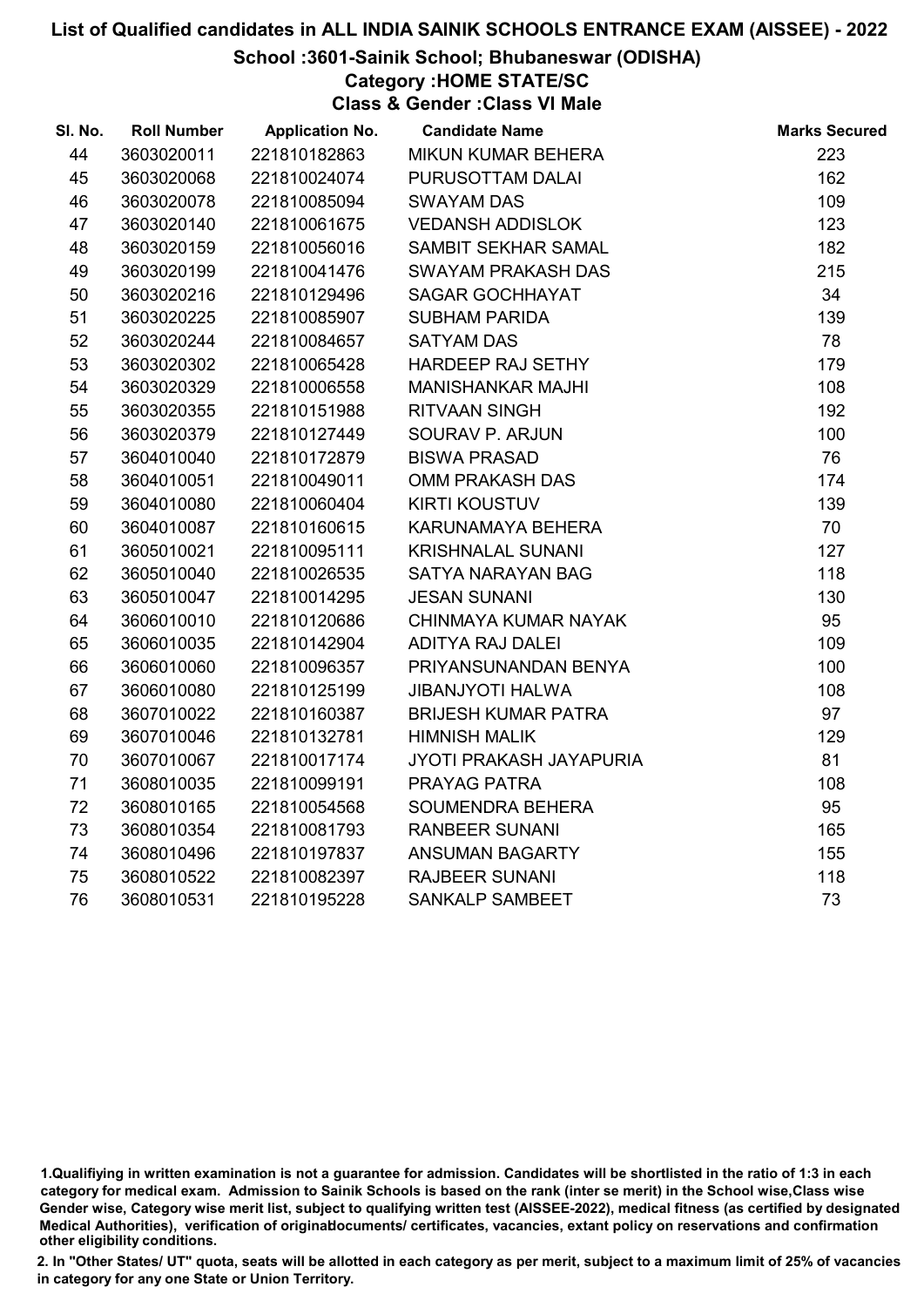School :3601-Sainik School; Bhubaneswar (ODISHA)

## Category :HOME STATE/ST

Class & Gender :Class VI Male

| SI. No. | <b>Roll Number</b> | <b>Application No.</b> | <b>Candidate Name</b>        |           | <b>Marks Secured</b> |
|---------|--------------------|------------------------|------------------------------|-----------|----------------------|
| 77      | 2610010216         | 221810045519           | RAGHU NATH MURMU             |           | 90                   |
| 78      | 3601010024         | 221810063005           | NITYANANDA SING              |           | 80                   |
| 79      | 3601010028         | 221810111785           | <b>SUNA MURMU</b>            |           | 78                   |
| 80      | 3601010044         | 221810177998           | SUBHADATTA HEMBRAM           |           | 135                  |
| 81      | 3601010046         | 221810124909           | <b>SUNIL SOREN</b>           |           | 17                   |
| 82      | 3601010053         | 221810127260           | RAHUL KUMAR MURMU            | <b>AR</b> | 120                  |
| 83      | 3601010061         | 221810069241           | <b>HRUSHIKESH BEHERA</b>     |           | 179                  |
| 84      | 3601010064         | 221810014171           | <b>HARSHIT SAMAD</b>         |           | 88                   |
| 85      | 3601010065         | 221810055412           | SUSANTA SEKHAR MARNDI        |           | 123                  |
| 86      | 3601010107         | 221810030596           | <b>HARSHIT KUMAR NAIK</b>    |           | 198                  |
| 87      | 3601010137         | 221810038198           | SANDEEP KUMAR NAIK           |           | 44                   |
| 88      | 3602010149         | 221810091128           | PRAVJYOT NAYAK               |           | 128                  |
| 89      | 3603010032         | 221810119091           | <b>SUKLAL MAJHI</b>          |           | 109                  |
| 90      | 3603010054         | 221810030803           | SATYARANJAN GAGRAI           |           | 144                  |
| 91      | 3603010097         | 221810138265           | LITA CHANDRA HEMBRAM         |           | 151                  |
| 92      | 3603010102         | 221810091775           | <b>BISWANATH TUDU</b>        |           | 67                   |
| 93      | 3603010132         | 221810122197           | ANSHUMAAN KANHAR             |           | 145                  |
| 94      | 3603010148         | 221810053709           | NILAMANI KANHAR              |           | 109                  |
| 95      | 3603010162         | 221810052599           | <b>DEBASISH NAYAK</b>        |           | 88                   |
| 96      | 3603010175         | 221810044720           | CHAMBRU GURU MURMU           |           | 75                   |
| 97      | 3603010213         | 221810194860           | <b>ANSU NAIK</b>             |           | 84                   |
| 98      | 3603010248         | 221810055711           | SIDHARTHA BESHRA             |           | 92                   |
| 99      | 3603010266         | 221810057141           | ROHIT KUMAR HEMBRAM          |           | 148                  |
| 100     | 3603010379         | 221810184123           | <b>BUDHADITYA NAYAK</b>      |           | 102                  |
| 101     | 3603020058         | 221810042754           | <b>SURYANSH SARDAR</b>       |           | 79                   |
| 102     | 3603020064         | 221810049464           | <b>KARTIK NAIK</b>           |           | 96                   |
| 103     | 3603020097         | 221810060415           | <b>ISAC NEWTON PRADHAN</b>   |           | 79                   |
| 104     | 3603020115         | 221810197945           | <b>BISHAL PRADHAN</b>        |           | 115                  |
| 105     | 3603020164         | 221810076126           | AARUSH AAGAM NAYAK           |           | 87                   |
| 106     | 3603020178         | 221810190836           | PRIYA BRATA KHATUA           |           | 111                  |
| 107     | 3603020266         | 221810125877           | <b>SUBHASISH MALLICK</b>     |           | 120                  |
| 108     | 3603020278         | 221810035497           | SANDEEP KUMAR KUDADA         |           | 189                  |
| 109     | 3603020339         | 221810178968           | <b>SAMBIT BIRUA</b>          |           | 112                  |
| 110     | 3604010038         | 221810190119           | <b>AYUSH KUMAR BHOI</b>      |           | 85                   |
| 111     | 3604010094         | 221810093285           | <b>GURU RATNAKAR HEMBRAM</b> |           | 125                  |
| 112     | 3604010126         | 221810153549           | <b>KUMAR ASHIRBAD</b>        |           | 122                  |
| 113     | 3605010002         | 221810082440           | <b>DUSHYANT MAJHI</b>        |           | 133                  |
| 114     | 3605010003         | 221810153611           | RAMYA RAMAN BHOI             |           | 117                  |
| 115     | 3605010017         | 221810165130           | <b>SURESH MAJHI</b>          |           | 137                  |
| 116     | 3605010023         | 221810167911           | <b>RUPESH MAJHI</b>          |           | 115                  |
| 117     | 3605010035         | 221810048793           | SATYAJEET MAJHI              |           | 126                  |
| 118     | 3606010034         | 221810151693           | <b>BENU GOPAL BHATRA</b>     |           | 180                  |
| 119     | 3606010071         | 221810069498           | <b>BHAGIRATHI BESHRA</b>     |           | 87                   |

1.Qualifiying in written examination is not a guarantee for admission. Candidates will be shortlisted in the ratio of 1:3 in each category for medical exam. Admission to Sainik Schools is based on the rank (inter se merit) in the School wise,Class wise Gender wise, Category wise merit list, subject to qualifying written test (AISSEE-2022), medical fitness (as certified by designated Medical Authorities), verification of originablocuments/ certificates, vacancies, extant policy on reservations and confirmation other eligibility conditions.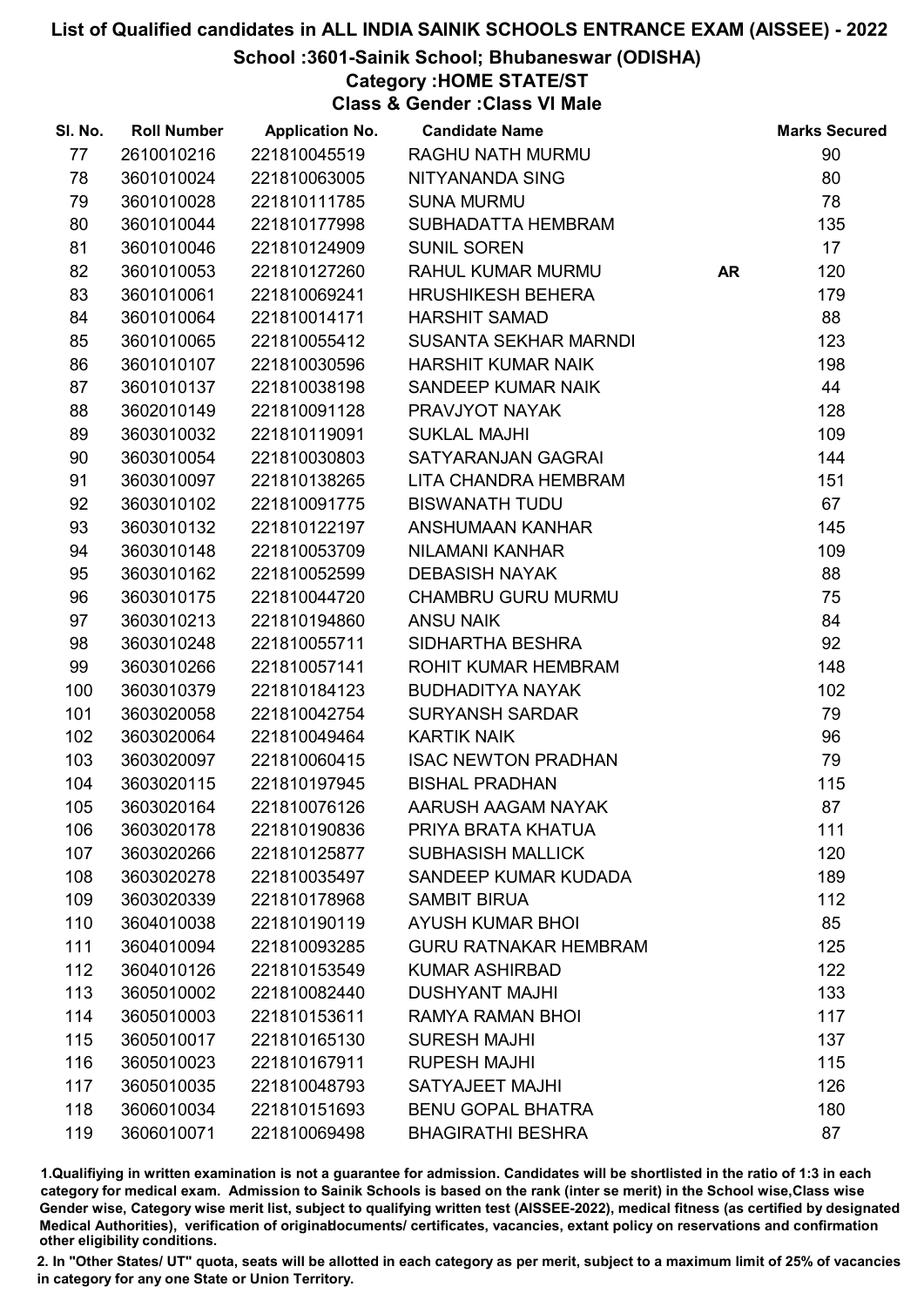### School :3601-Sainik School; Bhubaneswar (ODISHA)

## Category :HOME STATE/ST

Class & Gender :Class VI Male

| SI. No. | <b>Roll Number</b> | <b>Application No.</b> | <b>Candidate Name</b>      | <b>Marks Secured</b> |
|---------|--------------------|------------------------|----------------------------|----------------------|
| 120     | 3606010077         | 221810101929           | NITESH KUMAR BHATRA        | 70                   |
| 121     | 3607010001         | 221810035700           | <b>MANISH ORAM</b>         | 48                   |
| 122     | 3607010026         | 221810194829           | DEEP KUMAR MURMU           | 126                  |
| 123     | 3607010037         | 221810167801           | <b>SMRUTI RANJAN MAJHI</b> | 69                   |
| 124     | 3607010049         | 221810151902           | <b>GULSAN KISAN</b>        | 73                   |
| 125     | 3607010091         | 221810101447           | <b>BRUNO PRATIK LAKRA</b>  | 211                  |
| 126     | 3608010075         | 221810063753           | LAXMI KANTA BAG            | 75                   |
| 127     | 3608010085         | 221810184504           | <b>NILESH MIRDHA</b>       | 165                  |
| 128     | 3608010197         | 221810156800           | SOHAN KUMAR NAYAK          | 105                  |
| 129     | 3608010221         | 221810178650           | SAMBIT PRADHAN             | 98                   |
| 130     | 3608010272         | 221810145881           | <b>FIROZ SA</b>            | 211                  |
| 131     | 3608010397         | 221810116005           | <b>CHANDRAY SOREN</b>      | 79                   |
| 132     | 3608010467         | 221810157876           | <b>ALISH GADHAI</b>        | 62                   |
| 133     | 4602010527         | 221810006499           | <b>NAITIK NISSAN MAJHI</b> | 105                  |

1.Qualifiying in written examination is not a guarantee for admission. Candidates will be shortlisted in the ratio of 1:3 in each category for medical exam. Admission to Sainik Schools is based on the rank (inter se merit) in the School wise,Class wise Gender wise, Category wise merit list, subject to qualifying written test (AISSEE-2022), medical fitness (as certified by designated Medical Authorities), verification of originablocuments/ certificates, vacancies, extant policy on reservations and confirmation other eligibility conditions.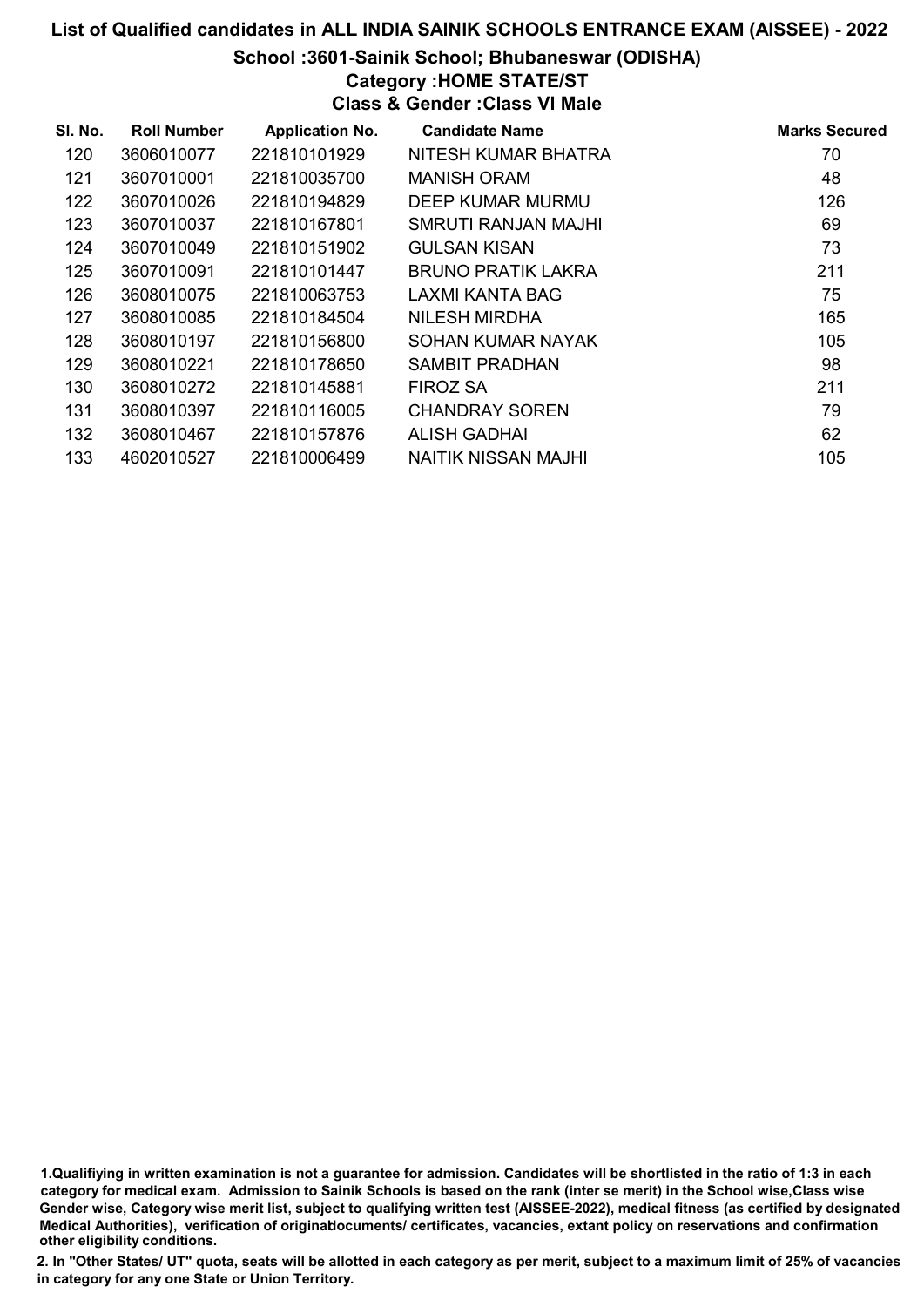### School :3601-Sainik School; Bhubaneswar (ODISHA)

# Category :HOME STATE/OBC

Class & Gender :Class VI Male

| SI. No. | <b>Roll Number</b> | <b>Application No.</b> | <b>Candidate Name</b>       | <b>Marks Secured</b> |
|---------|--------------------|------------------------|-----------------------------|----------------------|
| 134     | 1212030111         | 221810106793           | DIVYANSHU MAHANTA           | 123                  |
| 135     | 2001050879         | 221810080316           | RAHUL SAHOO                 | 195                  |
| 136     | 2001060261         | 221810148057           | SIDHANT PRADHAN             | 125                  |
| 137     | 3001030499         | 221810016825           | OMM JYOTIRMAYA PRADHAN      | 210                  |
| 138     | 3601010022         | 221810032484           | SATYASHIBASUNDARAM MANDAL   | 130                  |
| 139     | 3601010030         | 221810121616           | LALATANDU MOHANTA           | 218                  |
| 140     | 3601010056         | 221810109490           | <b>DIBYANSHU SAHU</b>       | 152                  |
| 141     | 3601010062         | 221810083051           | SOUMYA RANJAN PUTI          | 202                  |
| 142     | 3601010085         | 221810153155           | <b>SWASTIK RANA</b>         | 144                  |
| 143     | 3601010090         | 221810190985           | <b>JAGMOHAN CHAND</b>       | 172                  |
| 144     | 3601010116         | 221810003577           | MURALI MANOHAR BHANJA       | 244                  |
| 145     | 3601010122         | 221810183019           | <b>JEEBANJYOTI MOHANTA</b>  | 120                  |
| 146     | 3602010004         | 221810032560           | <b>NABKIRAN SAHU</b>        | 231                  |
| 147     | 3602010018         | 221810089405           | K OM BASUDEV ACHARY         | 122                  |
| 148     | 3602010019         | 221810043615           | KANHU CHARAN BEHERA         | 178                  |
| 149     | 3602010023         | 221810022986           | <b>BISWAJIT DALAI</b>       | 157                  |
| 150     | 3602010040         | 221810171350           | <b>HRUSIKESH MALIK</b>      | 155                  |
| 151     | 3602010064         | 221810059922           | <b>ASISH KUMAR SWAIN</b>    | 205                  |
| 152     | 3602010073         | 221810106313           | SHAURYA PRATAP NAYAK        | 122                  |
| 153     | 3602010095         | 221810193124           | PRIYANSHU GOUDA             | 224                  |
| 154     | 3602010125         | 221810085346           | PRIYANSHU ARYABEER          | 176                  |
| 155     | 3602010135         | 221810111637           | <b>KRISHNENDU PATEL</b>     | 219                  |
| 156     | 3602010136         | 221810021637           | <b>VIDYANSU MAHARANA</b>    | 156                  |
| 157     | 3602010161         | 221810008209           | SAMEER KUMAR SAHU           | 133                  |
| 158     | 3603010015         | 221810175180           | PURUSOTTAM BEHERA           | 144                  |
| 159     | 3603010023         | 221810108241           | MRUTUNJAYA MAHANTA          | 131                  |
| 160     | 3603010060         | 221810014843           | SMRUTI RANJAN DAS           | 206                  |
| 161     | 3603010072         | 221810076234           | <b>ABHIJIT DAS</b>          | 168                  |
| 162     | 3603010135         | 221810177597           | <b>SOUMYAJIT BARIK</b>      | 205                  |
| 163     | 3603010141         | 221810153938           | <b>SATYA PRAKAS SAHOO</b>   | 221                  |
| 164     | 3603010160         | 221810174589           | <b>DIPTI RANJAN BARIK</b>   | 151                  |
| 165     | 3603010176         | 221810016720           | <b>ANIKET SAHOO</b>         | 231                  |
| 166     | 3603010192         | 221810007540           | <b>LAGNAJIT DAS</b>         | 177                  |
| 167     | 3603010216         | 221810147170           | RUDRANARAYAN SAHOO          | 163                  |
| 168     | 3603010250         | 221810001811           | <b>HRITIK MAHANTA</b>       | 156                  |
| 169     | 3603010285         | 221810123671           | <b>BIRAJA PRASAD ROUT</b>   | 202                  |
| 170     | 3603010287         | 221810029771           | <b>ARPIT KUMAR PRUSTY</b>   | 225                  |
| 171     | 3603010312         | 221810057912           | SUBHANKAR PRASAD BEHERA     | 122                  |
| 172     | 3603010317         | 221810193722           | <b>ANIMESH PRADHAN</b>      | 144                  |
| 173     | 3603010331         | 221810011742           | <b>HIMANSHU SAHU</b>        | 124                  |
| 174     | 3603010344         | 221810033562           | <b>SAIBRAT BEHERA</b>       | 120                  |
| 175     | 3603010388         | 221810112233           | <b>KSHIRASINDHU PRADHAN</b> | 162                  |
| 176     | 3603010403         | 221810013063           | <b>KRISTNA KAR SAHOO</b>    | 158                  |

1.Qualifiying in written examination is not a guarantee for admission. Candidates will be shortlisted in the ratio of 1:3 in each category for medical exam. Admission to Sainik Schools is based on the rank (inter se merit) in the School wise,Class wise Gender wise, Category wise merit list, subject to qualifying written test (AISSEE-2022), medical fitness (as certified by designated Medical Authorities), verification of originablocuments/ certificates, vacancies, extant policy on reservations and confirmation other eligibility conditions.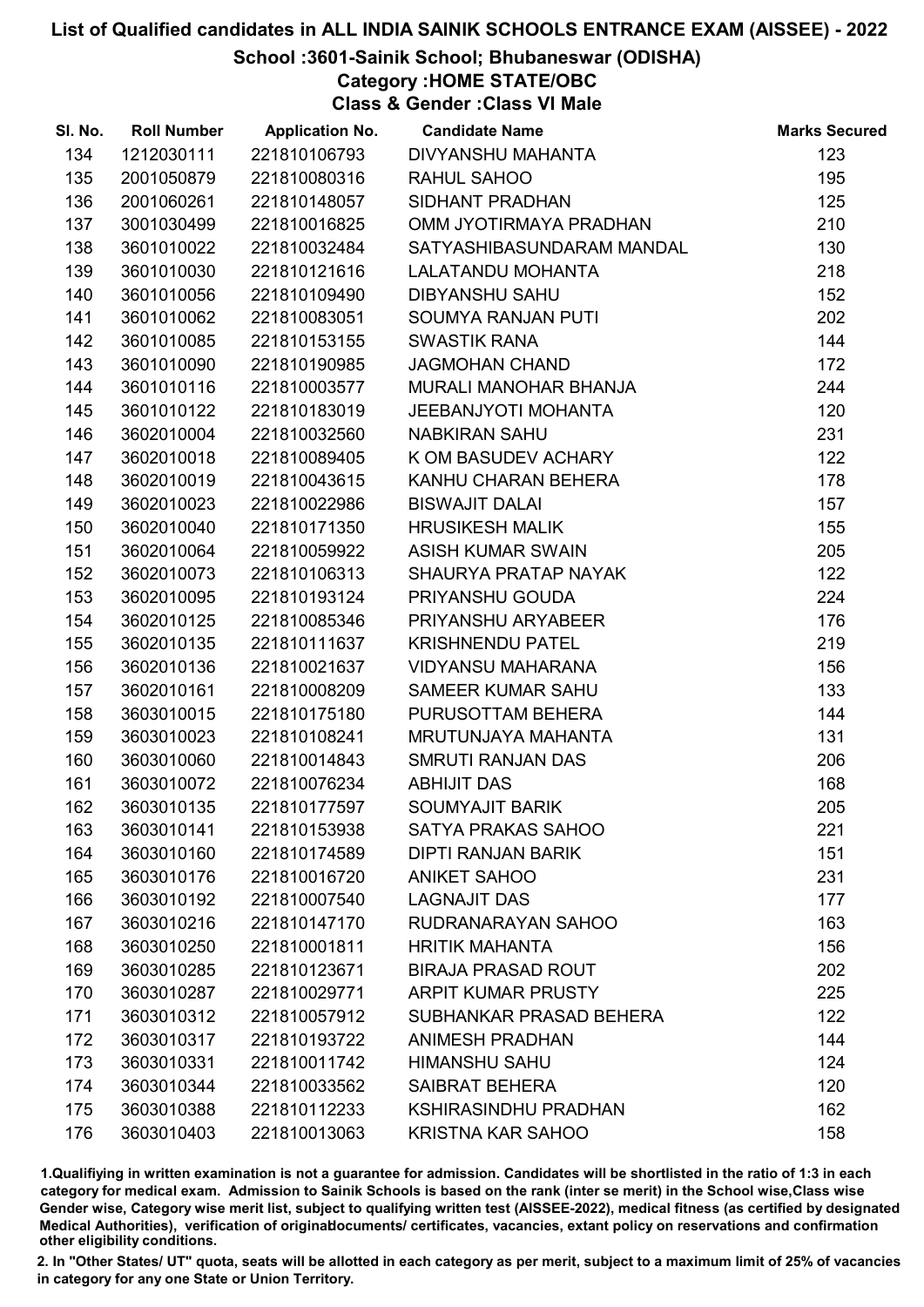## School :3601-Sainik School; Bhubaneswar (ODISHA)

Category :HOME STATE/OBC

Class & Gender :Class VI Male

| SI. No. | <b>Roll Number</b> | <b>Application No.</b> | <b>Candidate Name</b>       | <b>Marks Secured</b> |
|---------|--------------------|------------------------|-----------------------------|----------------------|
| 177     | 3603020003         | 221810128363           | PRATYUSH PRUSETH            | 207                  |
| 178     | 3603020005         | 221810015463           | <b>JAYAKRISHNA BISWAL</b>   | 128                  |
| 179     | 3603020006         | 221810019563           | <b>OM PRAKASH BARICK</b>    | 187                  |
| 180     | 3603020028         | 221810010993           | RUDRA PRASAD NAYAK.         | 137                  |
| 181     | 3603020056         | 221810076554           | PRATYUSH KUMAR MOHANTA      | 142                  |
| 182     | 3603020075         | 221810167584           | <b>ANIKAIT SAHOO</b>        | 260                  |
| 183     | 3603020079         | 221810029094           | <b>JAY PRAKASH BARIK</b>    | 203                  |
| 184     | 3603020118         | 221810142355           | KRUTARTH PRASAD BEHERA      | 183                  |
| 185     | 3603020132         | 221810094665           | <b>SASWAT KUMAR SAHOO</b>   | 185                  |
| 186     | 3603020139         | 221810033475           | <b>DEVDUTTA MALLIK</b>      | 139                  |
| 187     | 3603020203         | 221810001876           | SHRESTHANSH NAYAK           | 164                  |
| 188     | 3603020231         | 221810114127           | <b>SWASTIK NAYAK</b>        | 128                  |
| 189     | 3603020246         | 221810062067           | <b>ARINDAM MAHAR</b>        | 144                  |
| 190     | 3603020271         | 221810096587           | PRASENJEET BEHERA           | 230                  |
| 191     | 3603020363         | 221810046209           | YASHMIT MOHANTA             | 163                  |
| 192     | 3603020398         | 221810085869           | RUDRA PRATAP SAMAL          | 137                  |
| 193     | 3603020408         | 221810029199           | PRATYUSH SWAIN              | 244                  |
| 194     | 3604010008         | 221810142791           | <b>SURYA PRAKASH BARIK</b>  | 177                  |
| 195     | 3604010021         | 221810078216           | CHINMAYA MAHARANA           | 133                  |
| 196     | 3604010027         | 221810110796           | <b>BIBHUDUTTA SAHOO</b>     | 209                  |
| 197     | 3604010057         | 221810127361           | SURYAKANTA DEHURY           | 134                  |
| 198     | 3604010064         | 221810126352           | AINESH ANUPAM BEHERA        | 137                  |
| 199     | 3604010067         | 221810180662           | SWAYAM SUBHANKAR SAHOO      | 163                  |
| 200     | 3604010068         | 221810058872           | SUPREET SOURAV BHUTIA       | 247                  |
| 201     | 3604010073         | 221810109413           | SWAMINARAYAN PRADHAN        | 201                  |
| 202     | 3604010082         | 221810188934           | HAREKRISHNA PATTANAYAK      | 135                  |
| 203     | 3604010111         | 221810159737           | ABINASH DEHURY              | 206                  |
| 204     | 3604010112         | 221810158447           | NRIPESH MAHAKHUD            | 191                  |
| 205     | 3604010121         | 221810052598           | <b>SATYAJIT PRUSTY</b>      | 166                  |
| 206     | 3604010125         | 221810158049           | <b>SAI SANKALAP SAHOO</b>   | 173                  |
| 207     | 3605010024         | 221810030831           | <b>PARESH KUMAR BISI</b>    | 169                  |
| 208     | 3605010051         | 221810140456           | <b>RISHI KUMAR KHETI</b>    | 176                  |
| 209     | 3605010057         | 221810143708           | PRITAM CHOUDHURY            | 224                  |
| 210     | 3606010016         | 221810082899           | <b>SWARAJ SAHU</b>          | 157                  |
| 211     | 3606010057         | 221810100637           | P SIDHI REETWIK             | 120                  |
| 212     | 3607010064         | 221810100544           | <b>TANMAY TANVEER SAHOO</b> | 166                  |
| 213     | 3607010089         | 221810100137           | NISHANTA KUMAR MAHANTA      | 172                  |
| 214     | 3607010109         | 221810148569           | OM SHANKAR RAY              | 248                  |
| 215     | 3608010169         | 221810087009           | <b>AJIT MAJHI</b>           | 123                  |
| 216     | 3608010211         | 221810138240           | <b>GAGAN PATEL</b>          | 222                  |
| 217     | 3608010235         | 221810060501           | <b>ASHIT KUMAR SWAIN</b>    | 186                  |
| 218     | 3608010247         | 221810138721           | DAYABANTA PATEL             | 199                  |
| 219     | 3608010345         | 221810164563           | ADITYA KU SAHU              | 197                  |

1.Qualifiying in written examination is not a guarantee for admission. Candidates will be shortlisted in the ratio of 1:3 in each category for medical exam. Admission to Sainik Schools is based on the rank (inter se merit) in the School wise,Class wise Gender wise, Category wise merit list, subject to qualifying written test (AISSEE-2022), medical fitness (as certified by designated Medical Authorities), verification of originablocuments/ certificates, vacancies, extant policy on reservations and confirmation other eligibility conditions.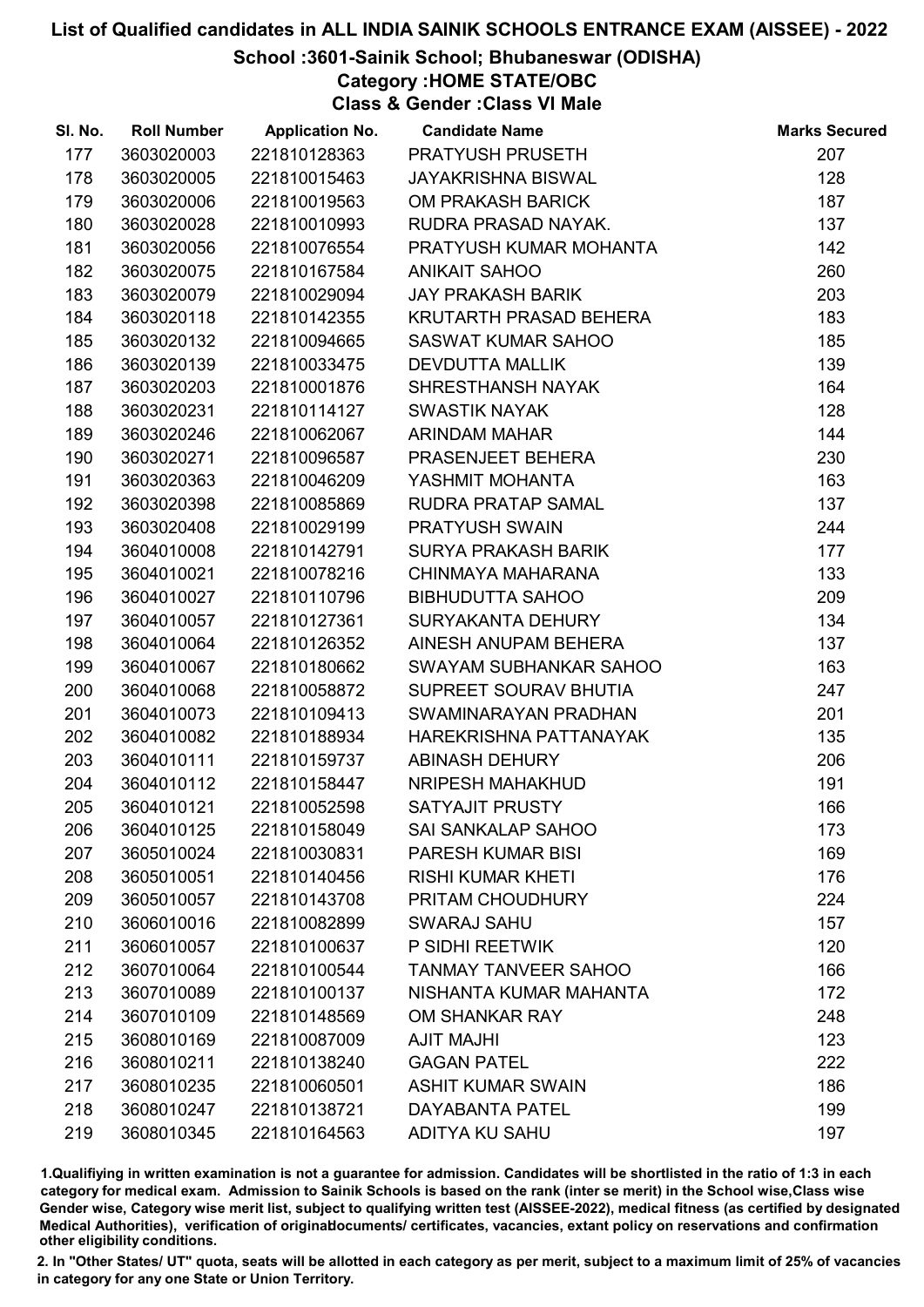# List of Qualified candidates in ALL INDIA SAINIK SCHOOLS ENTRANCE EXAM (AISSEE) - 2022 School :3601-Sainik School; Bhubaneswar (ODISHA) Category :HOME STATE/OBC Class & Gender :Class VI Male

| SI. No. | <b>Roll Number</b> | <b>Application No.</b> | <b>Candidate Name</b> | <b>Marks Secured</b> |
|---------|--------------------|------------------------|-----------------------|----------------------|
| 220     | 3608010425         | 221810126575           | PRIYANKAR PRADHAN     | 227                  |
| 221     | 3608010501         | 221810151557           | SOUMYAJIT PRADHAN     | 153                  |
| 222     | 3608010570         | 221810160349           | AHWAN PATFI           | 235                  |
| 223     | 4602010170         | 221810007552           | SOUBHAGYA GIRI        | 155                  |

1.Qualifiying in written examination is not a guarantee for admission. Candidates will be shortlisted in the ratio of 1:3 in each category for medical exam. Admission to Sainik Schools is based on the rank (inter se merit) in the School wise,Class wise Gender wise, Category wise merit list, subject to qualifying written test (AISSEE-2022), medical fitness (as certified by designated Medical Authorities), verification of originablocuments/ certificates, vacancies, extant policy on reservations and confirmation other eligibility conditions.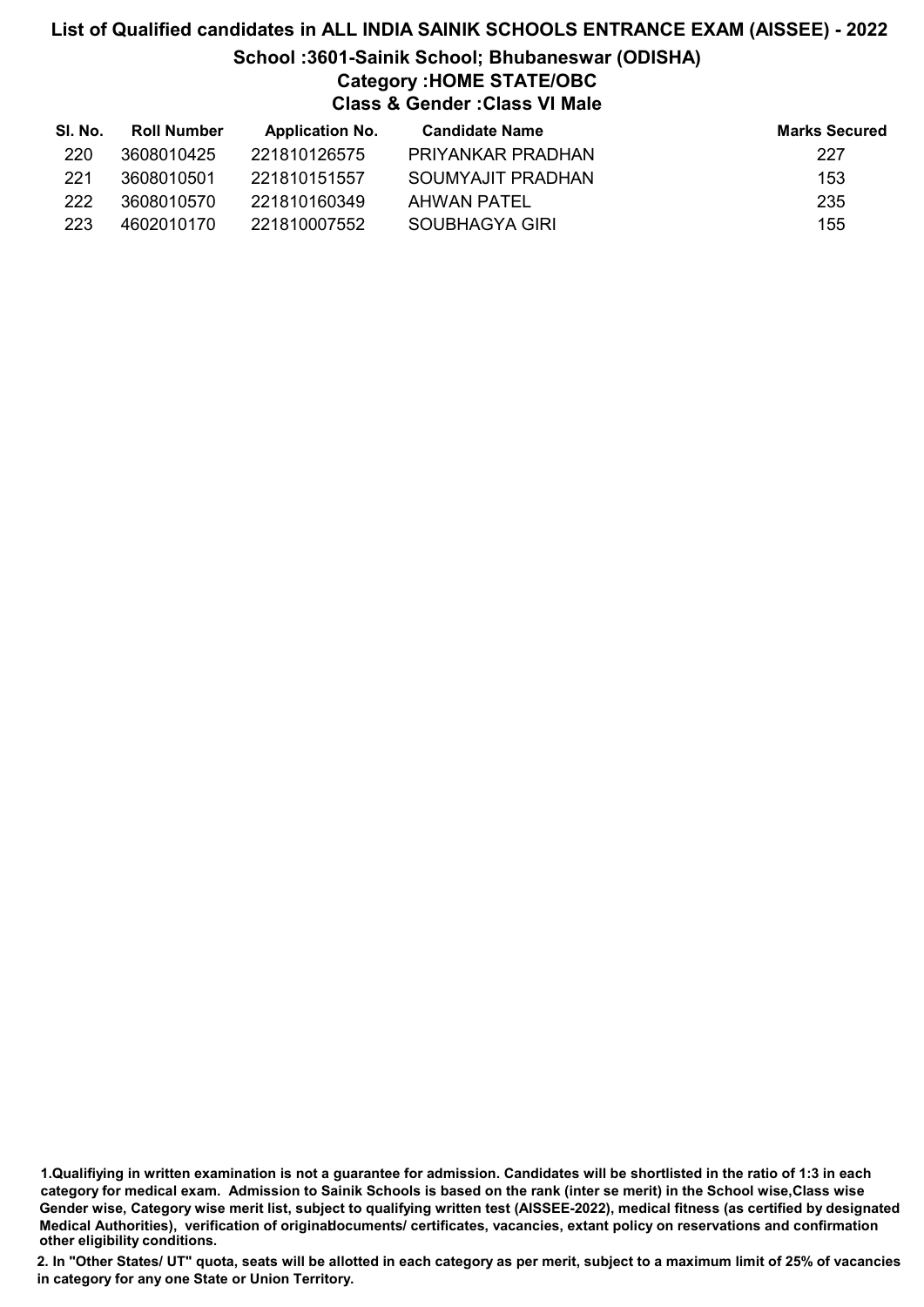## School :3601-Sainik School; Bhubaneswar (ODISHA)

# Category :HOME STATE/DEF

Class & Gender :Class VI Male

| SI. No. | <b>Roll Number</b> | <b>Application No.</b> | <b>Candidate Name</b>           |           | <b>Marks Secured</b> |
|---------|--------------------|------------------------|---------------------------------|-----------|----------------------|
| 224     | 1212030205         | 221810058944           | <b>ASHUTOSH SAHU</b>            |           | 154                  |
| 225     | 2001040315         | 221810002072           | PRAGYAN NAYAK                   |           | 217                  |
| 226     | 2402010060         | 221810028175           | <b>AMAN KUMAR</b>               |           | 223                  |
| 227     | 2610010126         | 221810007576           | <b>JIGAR BASA</b>               |           | 136                  |
| 228     | 3001030186         | 221810134942           | <b>SUJAY KUMAR NAYAK</b>        |           | 222                  |
| 229     | 3114020181         | 221810067681           | ADITYA ROUT                     |           | 228                  |
| 230     | 3114030074         | 221810074915           | AADYAT TUNGA                    |           | 158                  |
| 231     | 3114030369         | 221810041478           | PRIYABRAT KHATUA                |           | 202                  |
| 232     | 3601010059         | 221810047531           | <b>SOMIA SOREN</b>              |           | 201                  |
| 233     | 3601010063         | 221810012751           | <b>SURYA PRAKASH PANDA</b>      |           | 127                  |
| 234     | 3601010072         | 221810037713           | <b>GOURAV PARIDA</b>            |           | 182                  |
| 235     | 3601010074         | 221810069563           | <b>MODISH MOHANTA</b>           |           | 191                  |
| 236     | 3601010076         | 221810035663           | SHREYAS MOHANTY                 |           | 196                  |
| 237     | 3601010081         | 221810025884           | ANURAG MOHAPATRA                |           | 158                  |
| 238     | 3601010096         | 221810003356           | <b>GANESH SAMAL</b>             |           | 254                  |
| 239     | 3601010121         | 221810006878           | <b>ANSUMAN RATH</b>             |           | 231                  |
| 240     | 3602010066         | 221810096242           | SANYUSH RANJAN BEHURA           |           | 195                  |
| 241     | 3602010074         | 221810116313           | ROHAN KUMAR POLAI               |           | 128                  |
| 242     | 3602010084         | 221810138683           | <b>BOIRI MANJIT</b>             |           | 122                  |
| 243     | 3602010092         | 221810085314           | <b>B AYUSH PATRA</b>            |           | 171                  |
| 244     | 3602010103         | 221810053254           | ANSHUMAN JENA                   |           | 223                  |
| 245     | 3602010113         | 221810094425           | ACHYUTANANDA MAHARANA           |           | 120                  |
| 246     | 3602010127         | 221810139686           | <b>ANSH BEURIA</b>              |           | 141                  |
| 247     | 3602010174         | 221810183199           | ARUSH KUMAR BEHERA              |           | 225                  |
| 248     | 3603010157         | 221810020679           | PANKAJ KUMAR NAIK               | <b>AR</b> | 191                  |
| 249     | 3603010193         | 221810012840           | ASHISH KUMAR BHUYAN             |           | 189                  |
| 250     | 3603010234         | 221810029190           | <b>MRIGEN PRATAP MISHRA</b>     |           | 242                  |
| 251     | 3603010271         | 221810034151           | <b>RISHAB PARIDA</b>            |           | 200                  |
| 252     | 3603010294         | 221810027491           | <b>AMIT MISHRA</b>              |           | 224                  |
| 253     | 3603010298         | 221810095791           | AKSHAY KUMAR SAMANTARAY         |           | 209                  |
| 254     | 3603010349         | 221810020962           | <b>SAISHREE BEHURA</b>          |           | 243                  |
| 255     | 3603010376         | 221810115813           | PRATYUSH NANDA                  |           | 155                  |
| 256     | 3603010418         | 221810116969           | <b>ARPIT PANDA</b>              |           | 133                  |
| 257     | 3603020032         | 221810004404           | SWOMYA RANJAN DHAL              |           | 206                  |
| 258     | 3603020036         | 221810008904           | PRANAV KUMAR SAMAL              |           | 133                  |
| 259     | 3603020081         | 221810159394           | <b>DEVDUTT DIBYAJYOTI</b>       |           | 160                  |
| 260     | 3603020100         | 221810179825           | SUVESH SUVANKAR KHUNTIA         |           | 152                  |
| 261     | 3603020122         | 221810121855           | <b>PIYUSH BISWAL</b>            |           | 200                  |
| 262     | 3603020184         | 221810050446           | <b>AMRITANSU SAHOO</b>          |           | 134                  |
| 263     | 3603020214         | 221810083496           | <b>HARDIK AARON KUMAR NAYAK</b> |           | 123                  |
| 264     | 3603020290         | 221810073908           | PRATYUSH MOHAPATRA              |           | 161                  |
| 265     | 3603020292         | 221810189418           | <b>ABINASH RANSINGH</b>         | <b>AR</b> | 181                  |
| 266     | 3603020338         | 221810015768           | <b>AMLANJYOTI BEURIA</b>        |           | 147                  |

1.Qualifiying in written examination is not a guarantee for admission. Candidates will be shortlisted in the ratio of 1:3 in each category for medical exam. Admission to Sainik Schools is based on the rank (inter se merit) in the School wise,Class wise Gender wise, Category wise merit list, subject to qualifying written test (AISSEE-2022), medical fitness (as certified by designated Medical Authorities), verification of originablocuments/ certificates, vacancies, extant policy on reservations and confirmation other eligibility conditions.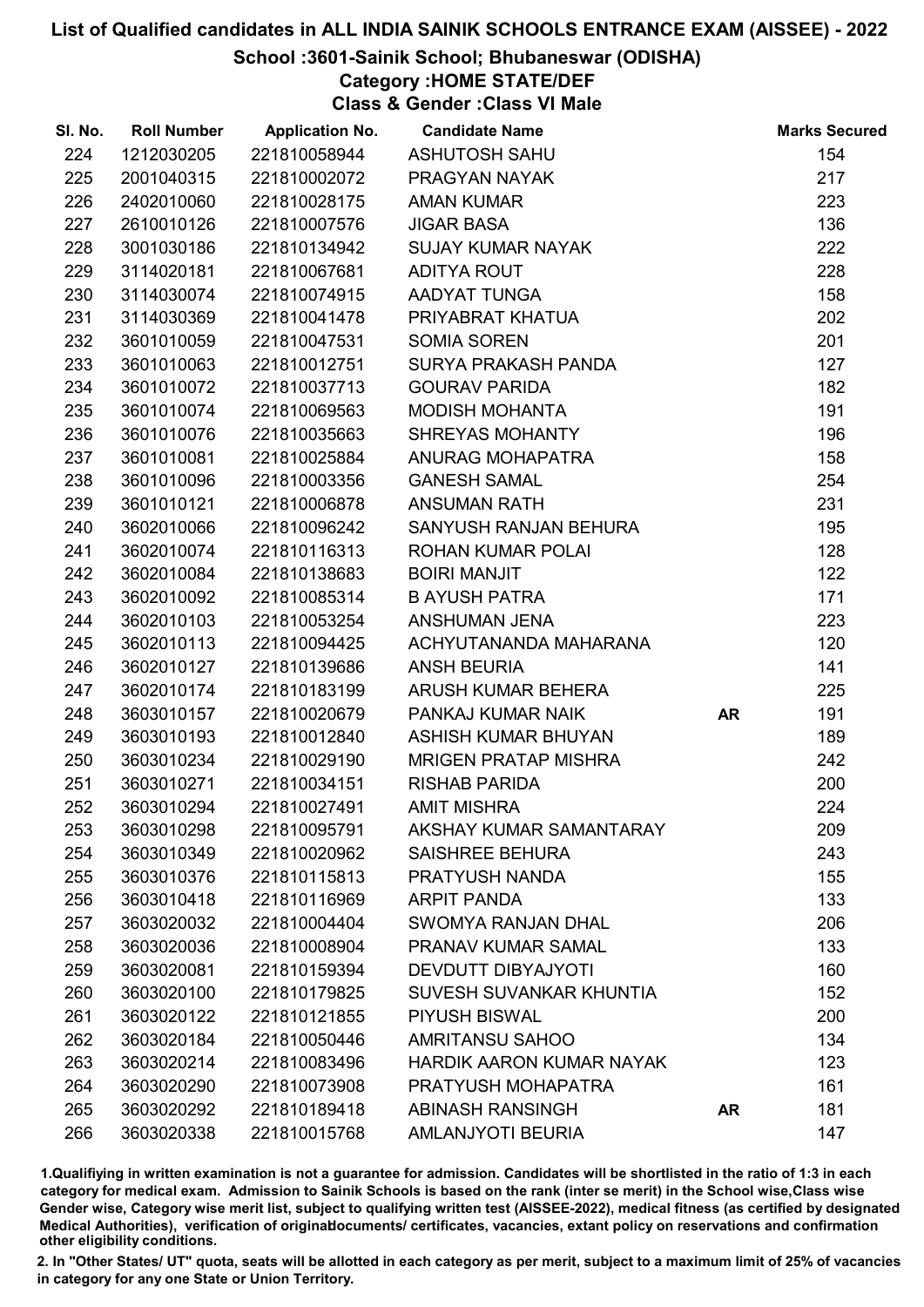## School :3601-Sainik School; Bhubaneswar (ODISHA)

# Category :HOME STATE/DEF

Class & Gender :Class VI Male

| SI. No. | <b>Roll Number</b> | <b>Application No.</b> | <b>Candidate Name</b>         | <b>Marks Secured</b> |
|---------|--------------------|------------------------|-------------------------------|----------------------|
| 267     | 3603020359         | 221810133898           | SWAPNIL VINAYAK PATRA         | 189                  |
| 268     | 3603020372         | 221810021519           | <b>PRATEESH KUMAR ROUT</b>    | 124                  |
| 269     | 3603020377         | 221810192639           | <b>GYAN GOURAV BEHERA</b>     | 147                  |
| 270     | 3603020385         | 221810150059           | SISHIR KUMAR MAHANTA          | 129                  |
| 271     | 3604010061         | 221810010891           | SANDEEP MOHANTY               | 134                  |
| 272     | 3604010065         | 221810023262           | AYUSH SAMAL                   | 122                  |
| 273     | 3604010108         | 221810067017           | SATYAJIT POTHAL               | 128                  |
| 274     | 3604010132         | 221810087489           | <b>BISWAJIT SAHU</b>          | 196                  |
| 275     | 3606010081         | 221810004999           | <b>GYANESH CHANDRA PARIDA</b> | 182                  |
| 276     | 3608010335         | 221810068443           | <b>MOHIT RAY</b>              | 129                  |
| 277     | 3608010399         | 221810036805           | ANWESH ABHILASH PRADHAN       | 201                  |
| 278     | 3801010187         | 221810000806           | <b>BIBEK SWAIN</b>            | 134                  |
| 279     | 3901010188         | 221810091973           | SATYAJEET BEHERA              | 227                  |
| 280     | 3906010027         | 221810031340           | <b>PRINCE MALLIK</b>          | 215                  |
| 281     | 3906010186         | 221810063263           | SWASTIK SATPATHY              | 138                  |
| 282     | 3906010415         | 221810126328           | PIYUS MOHANTY                 | 243                  |
| 283     | 4410020390         | 221810020883           | PRITAM KUMAR PARIDA           | 146                  |

<sup>1.</sup>Qualifiying in written examination is not a guarantee for admission. Candidates will be shortlisted in the ratio of 1:3 in each category for medical exam. Admission to Sainik Schools is based on the rank (inter se merit) in the School wise,Class wise Gender wise, Category wise merit list, subject to qualifying written test (AISSEE-2022), medical fitness (as certified by designated Medical Authorities), verification of originablocuments/ certificates, vacancies, extant policy on reservations and confirmation other eligibility conditions.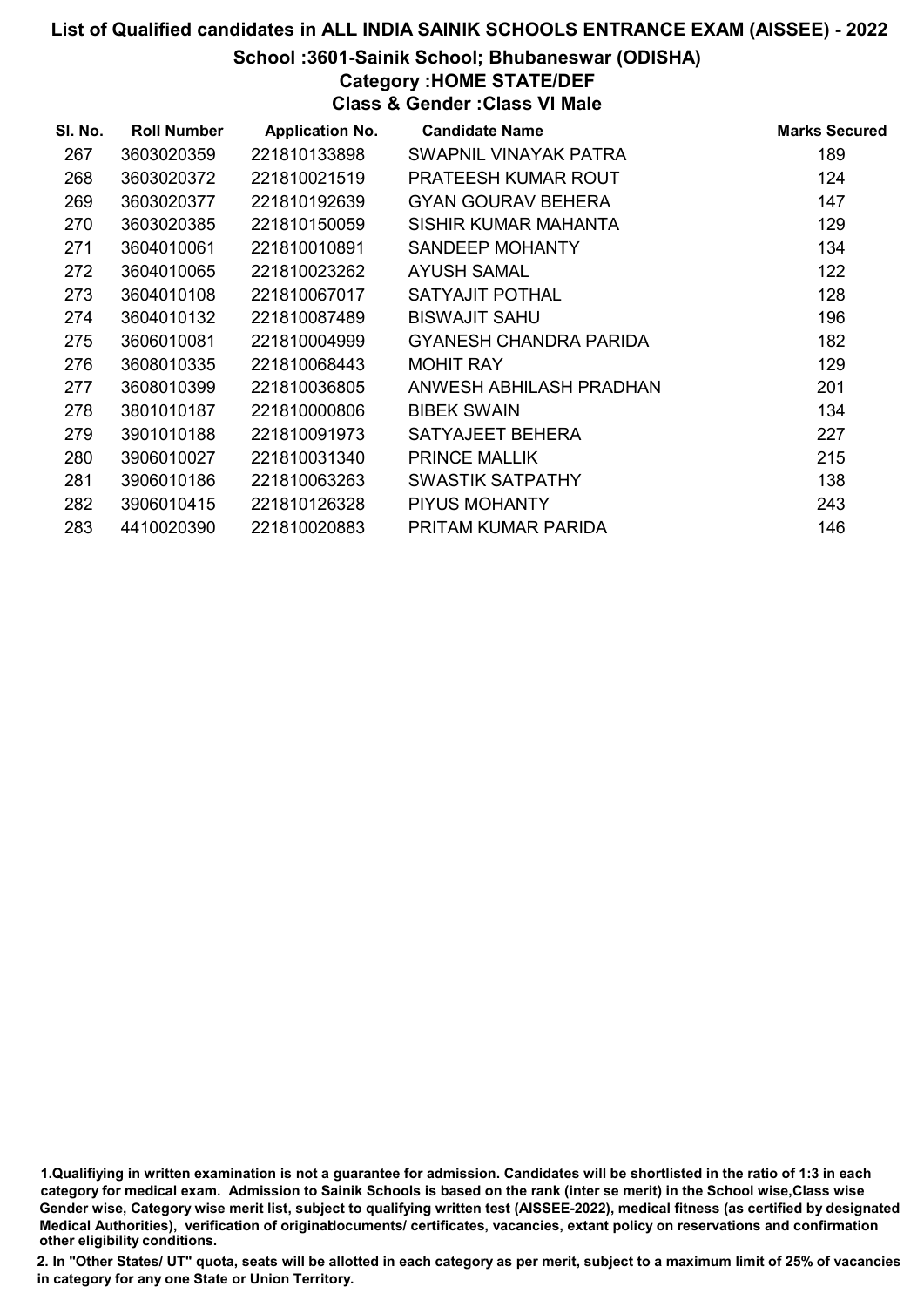### School :3601-Sainik School; Bhubaneswar (ODISHA)

Category :HOME STATE/GEN

Class & Gender :Class VI Male

| SI. No. | <b>Roll Number</b> | <b>Application No.</b> | <b>Candidate Name</b>       | <b>Marks Secured</b> |
|---------|--------------------|------------------------|-----------------------------|----------------------|
| 284     | 1212040329         | 221810086657           | <b>ANKIT MOHANTY</b>        | 143                  |
| 285     | 1213030289         | 221810060106           | KAVIN HAASAN BADATYA        | 185                  |
| 286     | 2001040112         | 221810122402           | <b>TEJASH MOHAPATRA</b>     | 235                  |
| 287     | 2001060335         | 221810096177           | <b>ARYAN ACHARYA</b>        | 156                  |
| 288     | 2610010201         | 221810105699           | DEEPAK KUMAR MAHANTA        | 191                  |
| 289     | 2701020036         | 221810130112           | PRANJAL BALIYARSINGH        | 270                  |
| 290     | 2701020478         | 221810033415           | <b>SAURAV KAP</b>           | 246                  |
| 291     | 3601010011         | 221810094662           | <b>ROHIT DALEI</b>          | 196                  |
| 292     | 3601010013         | 221810095592           | <b>JAGRAT PATRA</b>         | 165                  |
| 293     | 3601010015         | 221810088213           | <b>MAHABIR PARIDA</b>       | 151                  |
| 294     | 3601010017         | 221810176053           | ARINDAM NARAYAN MOHANTY     | 217                  |
| 295     | 3601010018         | 221810141153           | <b>ABINASH PANDA</b>        | 212                  |
| 296     | 3601010027         | 221810190575           | <b>JANMEJAYA PANDA</b>      | 208                  |
| 297     | 3601010043         | 221810128698           | <b>ANSUMAN DALEI</b>        | 222                  |
| 298     | 3601010068         | 221810140842           | SWAPNIL PATTANAYAK          | 160                  |
| 299     | 3601010075         | 221810003663           | <b>MANISH PARIDA</b>        | 212                  |
| 300     | 3601010079         | 221810094704           | <b>RISHITESH MOHANTY</b>    | 229                  |
| 301     | 3601010080         | 221810057084           | KUSHAGRA MOHANTY            | 122                  |
| 302     | 3601010084         | 221810084055           | <b>OMM SHUBHAM PADHI</b>    | 199                  |
| 303     | 3601010092         | 221810060006           | <b>ARNAV BRAHMA</b>         | 257                  |
| 304     | 3601010095         | 221810071216           | AMAN MOHARANA               | 258                  |
| 305     | 3601010100         | 221810003266           | ANSHUMAN MAHUNTA            | 246                  |
| 306     | 3601010108         | 221810034307           | <b>BHARAT BHUSAN BEHERA</b> | 170                  |
| 307     | 3601010111         | 221810099917           | ANSHUMAN S MOHAPATRA        | 161                  |
| 308     | 3601010115         | 221810194467           | <b>SEKH SARWAR ALAM</b>     | 211                  |
| 309     | 3601010118         | 221810056338           | STHITAPRAJNA SHA            | 249                  |
| 310     | 3601010120         | 221810066668           | <b>SOUMENDU BANERJEE</b>    | 176                  |
| 311     | 3601010128         | 221810073149           | PIYUS PATTANAYAK            | 177                  |
| 312     | 3601010129         | 221810068349           | <b>SUBHAM KUMAR PANI</b>    | 200                  |
| 313     | 3601010135         | 221810194099           | <b>JIGYANSHU DIXIT</b>      | 226                  |
| 314     | 3602010010         | 221810179833           | <b>SASANKA KUMAR SAHU</b>   | 133                  |
| 315     | 3602010017         | 221810150594           | PURUSOTTAM PALAI            | 120                  |
| 316     | 3602010026         | 221810195877           | <b>SUBHAM PATRA</b>         | 154                  |
| 317     | 3602010051         | 221810161031           | <b>ASHMIT KUMAR SABAT</b>   | 136                  |
| 318     | 3602010052         | 221810148151           | SATYAJEET PANIGRAHY         | 206                  |
| 319     | 3602010065         | 221810058232           | PRIYANSHU SAHU              | 123                  |
| 320     | 3602010067         | 221810107652           | SIDDHARTH GAUTAM BAGATI     | 191                  |
| 321     | 3602010070         | 221810189892           | <b>B SHASHAANK RAO</b>      | 126                  |
| 322     | 3602010072         | 221810077803           | <b>SRIRAM KUMAR SIYA</b>    | 189                  |
| 323     | 3602010075         | 221810156313           | KOTTAPALLI DEVADEEP         | 178                  |
| 324     | 3602010096         | 221810059134           | D NISHANT REDDY             | 173                  |
| 325     | 3602010098         | 221810112634           | <b>HIMANSHU SAHU</b>        | 134                  |
| 326     | 3602010107         | 221810114884           | <b>VEDANT RAULO</b>         | 130                  |

1.Qualifiying in written examination is not a guarantee for admission. Candidates will be shortlisted in the ratio of 1:3 in each category for medical exam. Admission to Sainik Schools is based on the rank (inter se merit) in the School wise,Class wise Gender wise, Category wise merit list, subject to qualifying written test (AISSEE-2022), medical fitness (as certified by designated Medical Authorities), verification of originablocuments/ certificates, vacancies, extant policy on reservations and confirmation other eligibility conditions.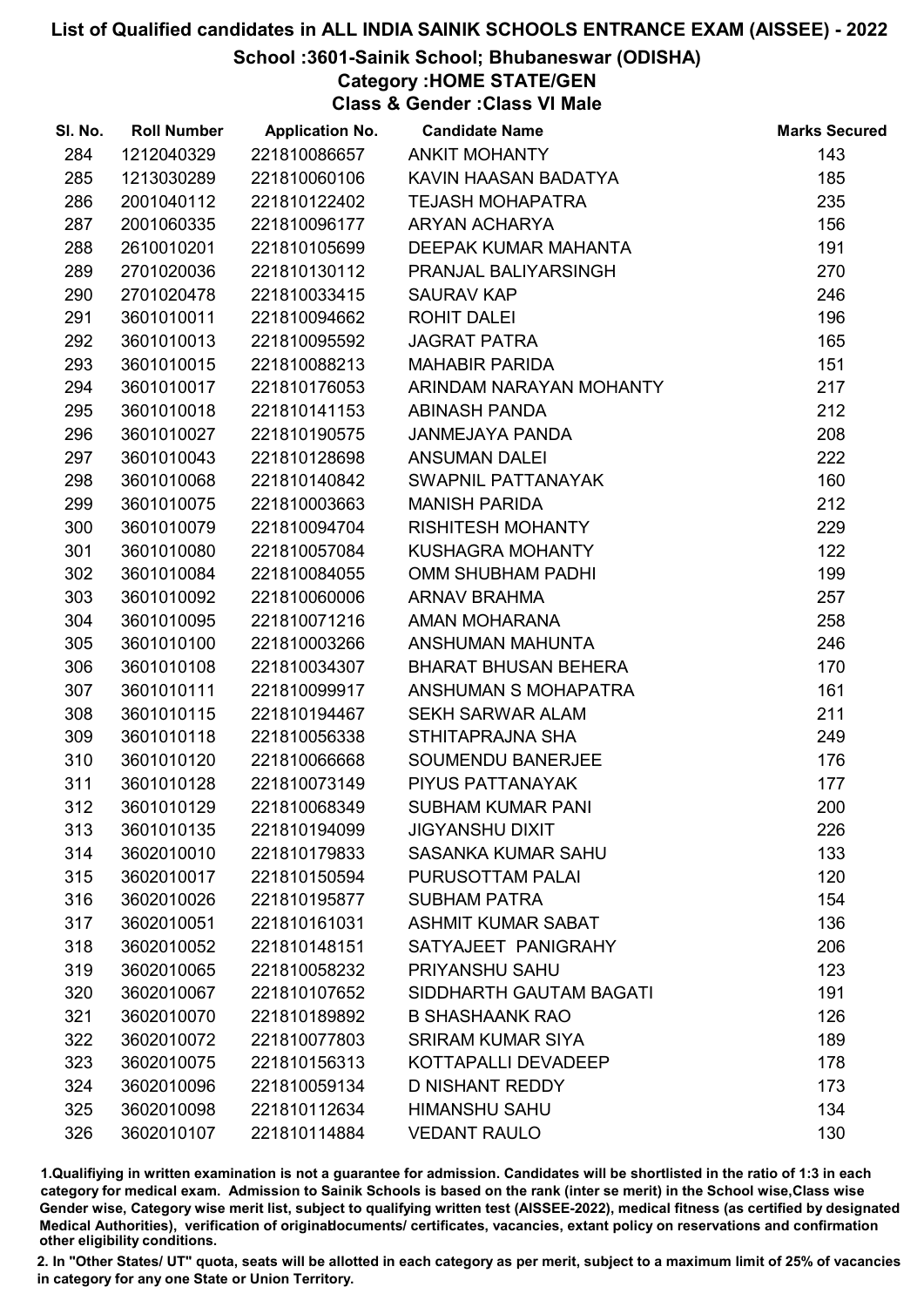### School :3601-Sainik School; Bhubaneswar (ODISHA)

# Category :HOME STATE/GEN

Class & Gender :Class VI Male

| SI. No. | <b>Roll Number</b> | <b>Application No.</b> | <b>Candidate Name</b>       | <b>Marks Secured</b> |
|---------|--------------------|------------------------|-----------------------------|----------------------|
| 327     | 3602010111         | 221810026115           | <b>SRICHARAN BANAPILI</b>   | 196                  |
| 328     | 3602010115         | 221810128135           | <b>ANIRUDH RATH</b>         | 167                  |
| 329     | 3602010121         | 221810084816           | <b>HITESH MISHRA</b>        | 210                  |
| 330     | 3602010128         | 221810108096           | RAMAN KUMAR PANIGRAHI       | 197                  |
| 331     | 3602010132         | 221810064427           | SWAYAM BIGHNESH GOUDA       | 121                  |
| 332     | 3602010140         | 221810094267           | <b>JYOTIRMAYA PATRA</b>     | 210                  |
| 333     | 3602010151         | 221810020348           | <b>DEBASISH PANDA</b>       | 159                  |
| 334     | 3602010159         | 221810053298           | <b>DIPTANSHU PATRA</b>      | 209                  |
| 335     | 3602010162         | 221810087809           | <b>NITESH PANDA</b>         | 195                  |
| 336     | 3602010166         | 221810094629           | <b>SWARUP PATRO</b>         | 217                  |
| 337     | 3602010169         | 221810066249           | SAWAN KUMAR PRADHAN         | 209                  |
| 338     | 3602010171         | 221810041979           | SHREYANSH KUMAR PATRO       | 212                  |
| 339     | 3603010017         | 221810061590           | <b>DIBYASHAKTI NAYAK</b>    | 167                  |
| 340     | 3603010018         | 221810018990           | RUDRA PRASAD SAHOO          | 159                  |
| 341     | 3603010021         | 221810077531           | SATYAJIT ROUT               | 121                  |
| 342     | 3603010024         | 221810020341           | <b>JIGYANSHU PARIDA</b>     | 150                  |
| 343     | 3603010033         | 221810147291           | SUBHA SUNDAR PRADHAN        | 190                  |
| 344     | 3603010041         | 221810072932           | PRAJNAN SAMAL               | 149                  |
| 345     | 3603010048         | 221810121582           | <b>CHETAN NARAYAN NAYAK</b> | 150                  |
| 346     | 3603010057         | 221810097033           | SAI PRASAD SATAPATHY        | 161                  |
| 347     | 3603010066         | 221810191014           | ASHRIT ANANDA PARIDA        | 151                  |
| 348     | 3603010079         | 221810029284           | <b>OMM PRAKASH SWAIN</b>    | 217                  |
| 349     | 3603010081         | 221810039494           | <b>SURANJAN SHA</b>         | 222                  |
| 350     | 3603010083         | 221810001005           | ARYA RANJAN PATTNAIK        | 167                  |
| 351     | 3603010084         | 221810189805           | ARYA PRASAD PAIKARAY        | 200                  |
| 352     | 3603010087         | 221810098325           | PRAYASH PRADHAN             | 133                  |
| 353     | 3603010095         | 221810109855           | SUBHRANT B RAUTARAY         | 182                  |
| 354     | 3603010096         | 221810163265           | SATYA PRAKASH JENA          | 130                  |
| 355     | 3603010106         | 221810175185           | ABDUL TAHAMID KHAN          | 154                  |
| 356     | 3603010107         | 221810105985           | PRUTHIRAJ PARIDA            | 210                  |
| 357     | 3603010113         | 221810042236           | <b>SOUMYA SOURAV SWAIN</b>  | 227                  |
| 358     | 3603010122         | 221810100947           | <b>CHINMAYA DAS</b>         | 126                  |
| 359     | 3603010129         | 221810124577           | PRATUSMAN DAS               | 131                  |
| 360     | 3603010131         | 221810155487           | PRATYUSH MOHANTY            | 130                  |
| 361     | 3603010142         | 221810095148           | ABHINAB ACHARYA             | 154                  |
| 362     | 3603010144         | 221810003158           | <b>DIBYADITYA AICH</b>      | 236                  |
| 363     | 3603010161         | 221810144399           | SOUBHAGYA RANJAN SWAIN      | 144                  |
| 364     | 3603010168         | 221810064710           | <b>AYUSMAN SANTI</b>        | 246                  |
| 365     | 3603010172         | 221810006320           | DIBYANSHU SEKHAR MOHANTY    | 208                  |
| 366     | 3603010179         | 221810143920           | <b>ANIS ROUT</b>            | 273                  |
| 367     | 3603010186         | 221810037830           | PRAGYAN MOHANTY             | 187                  |
| 368     | 3603010188         | 221810185930           | <b>UTPAL PANDA</b>          | 171                  |
| 369     | 3603010189         | 221810067140           | <b>AMLAN DASH</b>           | 224                  |

1.Qualifiying in written examination is not a guarantee for admission. Candidates will be shortlisted in the ratio of 1:3 in each category for medical exam. Admission to Sainik Schools is based on the rank (inter se merit) in the School wise,Class wise Gender wise, Category wise merit list, subject to qualifying written test (AISSEE-2022), medical fitness (as certified by designated Medical Authorities), verification of originablocuments/ certificates, vacancies, extant policy on reservations and confirmation other eligibility conditions.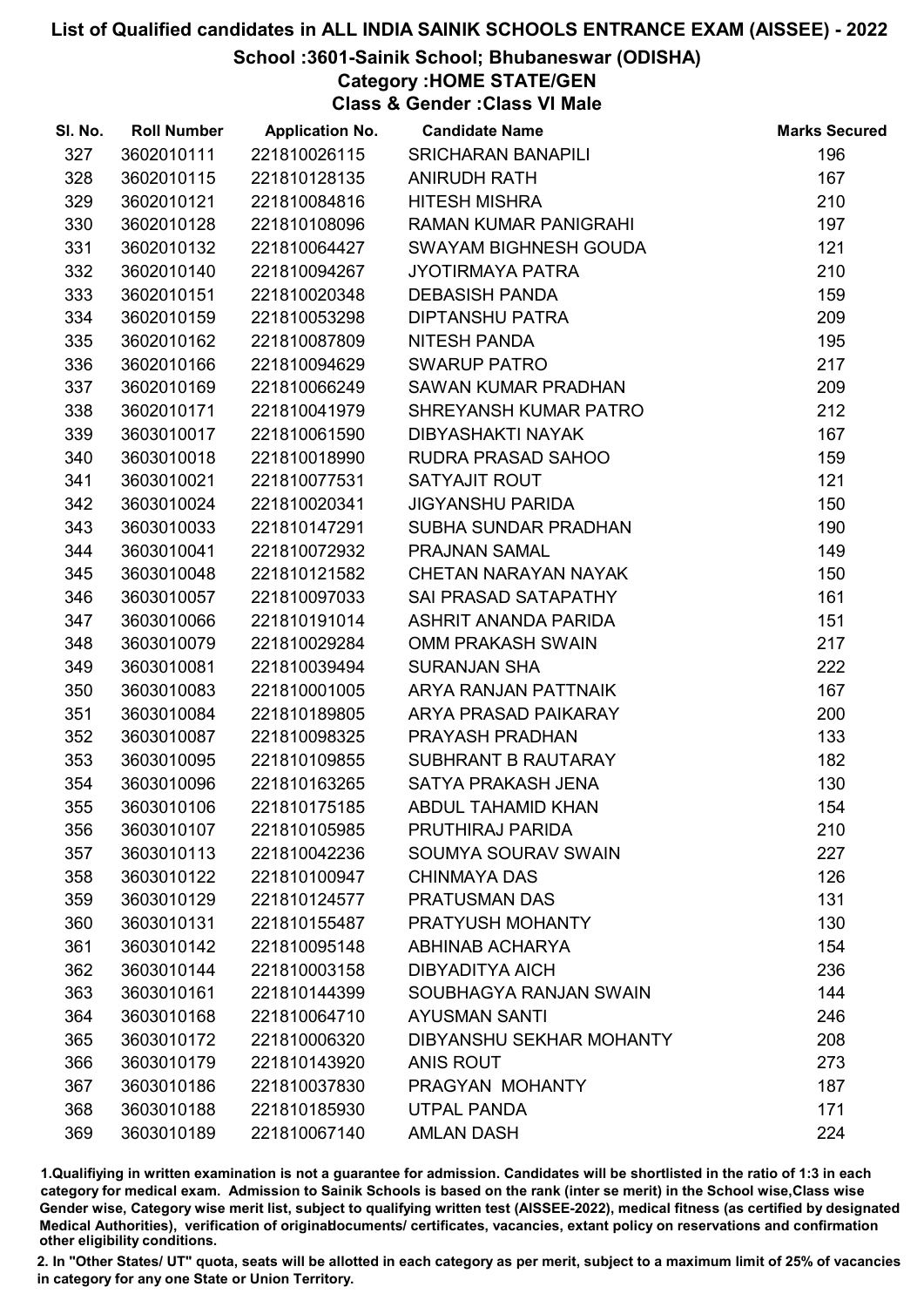## School :3601-Sainik School; Bhubaneswar (ODISHA)

# Category :HOME STATE/GEN

Class & Gender :Class VI Male

| SI. No. | <b>Roll Number</b> | <b>Application No.</b> | <b>Candidate Name</b>        | <b>Marks Secured</b> |
|---------|--------------------|------------------------|------------------------------|----------------------|
| 370     | 3603010191         | 221810029340           | <b>SWAYAM BOHIDAR</b>        | 257                  |
| 371     | 3603010196         | 221810042940           | <b>SHAIK MOHAMMED SADIQ</b>  | 138                  |
| 372     | 3603010200         | 221810001060           | <b>ADITYA SUAR</b>           | 162                  |
| 373     | 3603010206         | 221810005260           | <b>AARAV MISHRA</b>          | 217                  |
| 374     | 3603010208         | 221810002460           | SHIVANSHU JENA               | 151                  |
| 375     | 3603010212         | 221810034860           | RYTHIM SAISHWARAYA SAMAL     | 169                  |
| 376     | 3603010217         | 221810193370           | <b>ASMIT KUMAR RAY</b>       | 120                  |
| 377     | 3603010218         | 221810131470           | <b>SAI SUBHANKAR ROUT</b>    | 148                  |
| 378     | 3603010220         | 221810178570           | <b>PRATEIK PARIDA</b>        | 173                  |
| 379     | 3603010221         | 221810022870           | <b>SHAIKH DANISH</b>         | 264                  |
| 380     | 3603010228         | 221810010380           | AYUSH MANGARAJ               | 233                  |
| 381     | 3603010237         | 221810061690           | AYUSHMAN MISHRA              | 205                  |
| 382     | 3603010240         | 221810176001           | <b>ANSUMAN BISWAL</b>        | 139                  |
| 383     | 3603010243         | 221810155601           | SAIDUTTA DILIP BARAL         | 175                  |
| 384     | 3603010244         | 221810000701           | <b>DEBANSHU KUMAR</b>        | 261                  |
| 385     | 3603010247         | 221810052511           | <b>SAMIK SWAIN</b>           | 158                  |
| 386     | 3603010251         | 221810149811           | PARTHA SARATHI PRADHAN       | 144                  |
| 387     | 3603010252         | 221810123911           | <b>ARYAN NAYAK</b>           | 221                  |
| 388     | 3603010262         | 221810099531           | DIBYA DIBYAM PRADHAN         | 141                  |
| 389     | 3603010272         | 221810040251           | SURAJ PRASAD MOHANTY         | 191                  |
| 390     | 3603010274         | 221810146451           | ADITYA ANIMESH SWAIN         | 141                  |
| 391     | 3603010278         | 221810181661           | <b>BIGHNESWAR MOHARANA</b>   | 139                  |
| 392     | 3603010281         | 221810145171           | SAMRAT LAGNESH BISWAL        | 125                  |
| 393     | 3603010284         | 221810153571           | <b>BINAYAK SATAPATHY</b>     | 133                  |
| 394     | 3603010303         | 221810137502           | SOYAM SRIPATI MISHRA         | 230                  |
| 395     | 3603010304         | 221810115602           | <b>AYUSHMISRA</b>            | 148                  |
| 396     | 3603010305         | 221810129802           | <b>ARNAB ROUT</b>            | 126                  |
| 397     | 3603010309         | 221810104612           | <b>ANSHUL SUBUDHI</b>        | 231                  |
| 398     | 3603010314         | 221810192122           | <b>SWAYANSHU MOHANTY</b>     | 141                  |
| 399     | 3603010322         | 221810030332           | <b>RUHAN KHAN</b>            | 138                  |
| 400     | 3603010330         | 221810153642           | <b>ARUSH NAYAK</b>           | 218                  |
| 401     | 3603010333         | 221810061152           | <b>MANDEEP BARAL</b>         | 215                  |
| 402     | 3603010345         | 221810111762           | <b>BHADRACHALAM ABHILASH</b> | 152                  |
| 403     | 3603010347         | 221810193862           | <b>PRATYUSH KUMAR ROUT</b>   | 204                  |
| 404     | 3603010350         | 221810188962           | <b>CHANDAN KUMAR PANDA</b>   | 167                  |
| 405     | 3603010352         | 221810002472           | P KRISNA RAO                 | 167                  |
| 406     | 3603010356         | 221810164282           | <b>KSHITIJ MISHRA</b>        | 185                  |
| 407     | 3603010358         | 221810140782           | <b>VEER PRATAP SINGH</b>     | 179                  |
| 408     | 3603010359         | 221810150092           | SAI SATTVIK MOHAPATRA        | 228                  |
| 409     | 3603010360         | 221810157092           | <b>SRUTIRANJAN PANDA</b>     | 201                  |
| 410     | 3603010361         | 221810076392           | <b>ASHMEET SEKHAR</b>        | 122                  |
| 411     | 3603010367         | 221810194903           | <b>MOHAMMED RIAZ SHAIKH</b>  | 134                  |
| 412     | 3603010368         | 221810191113           | NIRMALYA PRASAD ROUT         | 201                  |

1.Qualifiying in written examination is not a guarantee for admission. Candidates will be shortlisted in the ratio of 1:3 in each category for medical exam. Admission to Sainik Schools is based on the rank (inter se merit) in the School wise,Class wise Gender wise, Category wise merit list, subject to qualifying written test (AISSEE-2022), medical fitness (as certified by designated Medical Authorities), verification of originablocuments/ certificates, vacancies, extant policy on reservations and confirmation other eligibility conditions.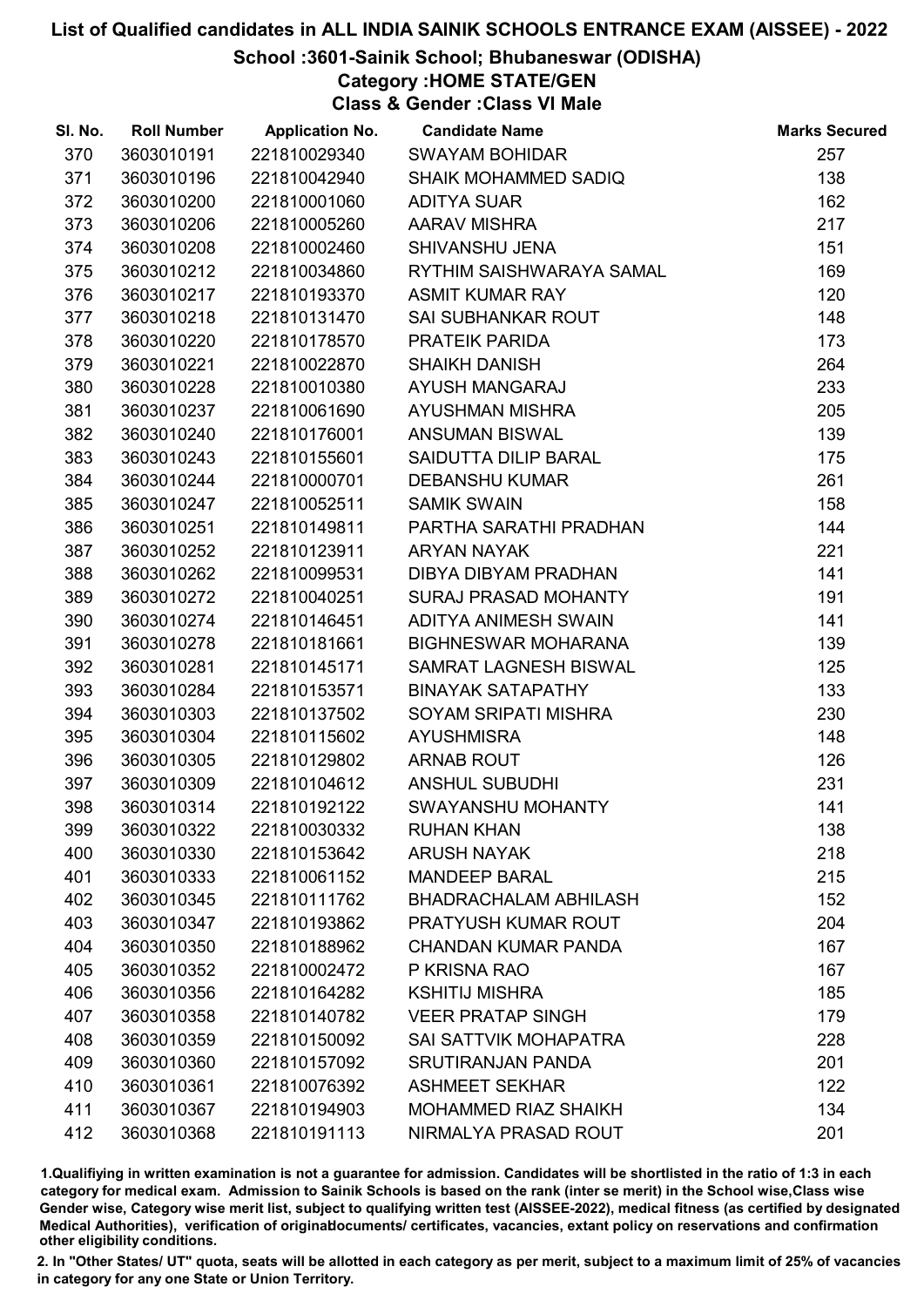## School :3601-Sainik School; Bhubaneswar (ODISHA)

Category :HOME STATE/GEN

Class & Gender :Class VI Male

| SI. No. | <b>Roll Number</b> | <b>Application No.</b> | <b>Candidate Name</b>        | <b>Marks Secured</b> |
|---------|--------------------|------------------------|------------------------------|----------------------|
| 413     | 3603010371         | 221810040213           | <b>DIVYAJIT JENA</b>         | 231                  |
| 414     | 3603010380         | 221810016223           | <b>BIBHUKRUPA BISWAL</b>     | 170                  |
| 415     | 3603010383         | 221810021423           | SHREYAN MOHAPATRA            | 203                  |
| 416     | 3603010385         | 221810007523           | <b>VAIBHAAV SUMMAN</b>       | 222                  |
| 417     | 3603010389         | 221810184333           | SOUMESH KUMAR SAHOO          | 198                  |
| 418     | 3603010391         | 221810078333           | AYAAN AKHTAR FARIDI          | 205                  |
| 419     | 3603020009         | 221810059663           | <b>SAI SHANKAR DASH</b>      | 154                  |
| 420     | 3603020013         | 221810110073           | <b>ANSUMAN MALLA</b>         | 129                  |
| 421     | 3603020014         | 221810047073           | OM PRAKASH MALLA             | 160                  |
| 422     | 3603020016         | 221810086273           | PRADUMNA DAS                 | 201                  |
| 423     | 3603020017         | 221810107273           | NAINA JASWANTH REDDY         | 177                  |
| 424     | 3603020021         | 221810137773           | <b>SAI SHRIYANS BEHERA</b>   | 149                  |
| 425     | 3603020034         | 221810066604           | <b>ASLESH DASH</b>           | 205                  |
| 426     | 3603020037         | 221810045014           | ANSHUDEEP DASH               | 212                  |
| 427     | 3603020038         | 221810006114           | <b>DIPANKAR NAYAK</b>        | 159                  |
| 428     | 3603020049         | 221810010744           | SWAYAM SANKET PRADHAN        | 221                  |
| 429     | 3603020059         | 221810052754           | NEELESH TANMAYA JENA         | 171                  |
| 430     | 3603020062         | 221810025364           | <b>DEV JYOTI MOHAPATRA</b>   | 240                  |
| 431     | 3603020071         | 221810117374           | <b>JITESH SAMANTRAY</b>      | 162                  |
| 432     | 3603020072         | 221810129474           | SHREYANSH MOHANTY            | 154                  |
| 433     | 3603020076         | 221810029584           | <b>JISHNU JEEBITESH ROUT</b> | 154                  |
| 434     | 3603020083         | 221810102794           | <b>ABHISHEK PATRA</b>        | 189                  |
| 435     | 3603020086         | 221810035894           | ADITYA KUMAR PANDA           | 197                  |
| 436     | 3603020089         | 221810189605           | <b>SUBHAM PANDA</b>          | 201                  |
| 437     | 3603020090         | 221810102705           | PURAB KUMAR AGARWALLA        | 170                  |
| 438     | 3603020091         | 221810028705           | <b>CHANDI PRASAD PANDA</b>   | 196                  |
| 439     | 3603020092         | 221810102905           | CHITARANJAN SUNDARAY         | 199                  |
| 440     | 3603020099         | 221810028915           | <b>BISWAJYOTI SAHOO</b>      | 197                  |
| 441     | 3603020104         | 221810057035           | <b>SAI SARTHAK NAYAK</b>     | 149                  |
| 442     | 3603020106         | 221810009135           | <b>ASHRIT SAI PATNAIK</b>    | 122                  |
| 443     | 3603020108         | 221810017335           | <b>DEBAPRASAD NANDA</b>      | 158                  |
| 444     | 3603020117         | 221810122155           | PRIYADUTTA PATRA             | 167                  |
| 445     | 3603020119         | 221810092355           | <b>SHIBASHISH PUHAN</b>      | 154                  |
| 446     | 3603020127         | 221810038365           | <b>ANSHUMAN DAS</b>          | 144                  |
| 447     | 3603020128         | 221810003465           | <b>ARNAV PATTANAYAK</b>      | 225                  |
| 448     | 3603020129         | 221810114465           | DIVYANSHU PATRA.             | 219                  |
| 449     | 3603020135         | 221810194375           | <b>KAMLESH SAHU</b>          | 243                  |
| 450     | 3603020145         | 221810179885           | <b>ARIJIT PANDA</b>          | 155                  |
| 451     | 3603020146         | 221810020095           | <b>BISWAJIT DAS</b>          | 189                  |
| 452     | 3603020147         | 221810131195           | <b>ARYAN ROUT</b>            | 229                  |
| 453     | 3603020148         | 221810051295           | <b>ASHUTOSH NAYAK</b>        | 160                  |
| 454     | 3603020153         | 221810066006           | <b>SAI SOURAV RATH</b>       | 136                  |
| 455     | 3603020154         | 221810010306           | <b>SATYAM TRIPATHY</b>       | 181                  |

1.Qualifiying in written examination is not a guarantee for admission. Candidates will be shortlisted in the ratio of 1:3 in each category for medical exam. Admission to Sainik Schools is based on the rank (inter se merit) in the School wise,Class wise Gender wise, Category wise merit list, subject to qualifying written test (AISSEE-2022), medical fitness (as certified by designated Medical Authorities), verification of originablocuments/ certificates, vacancies, extant policy on reservations and confirmation other eligibility conditions.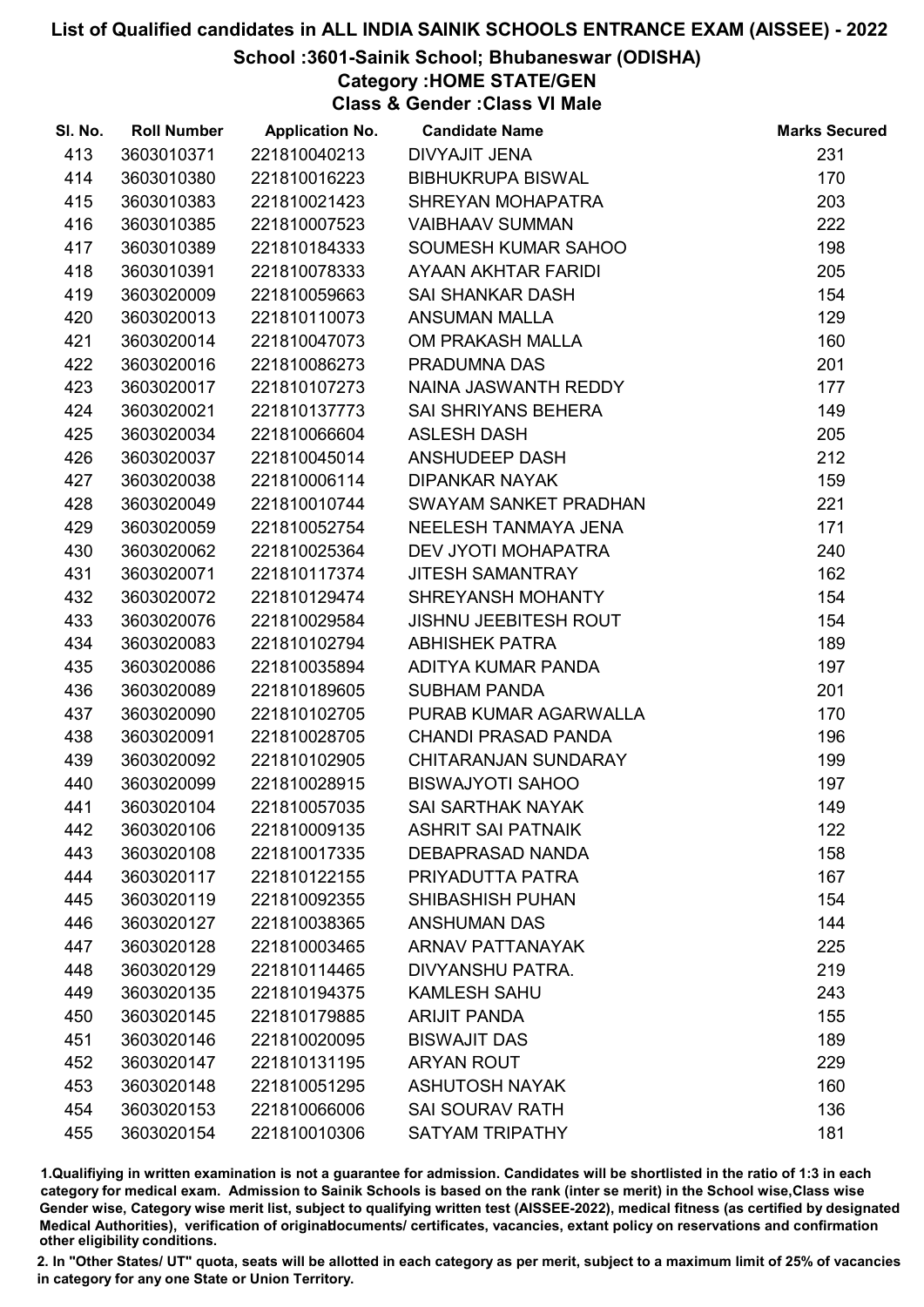## School :3601-Sainik School; Bhubaneswar (ODISHA)

# Category :HOME STATE/GEN

Class & Gender :Class VI Male

| SI. No. | <b>Roll Number</b> | <b>Application No.</b> | <b>Candidate Name</b>        |            | <b>Marks Secured</b> |
|---------|--------------------|------------------------|------------------------------|------------|----------------------|
| 456     | 3603020170         | 221810100826           | <b>DEEPAN DEEPTIMAN</b>      |            | 145                  |
| 457     | 3603020174         | 221810091236           | <b>ABHISHEK MOHANTY</b>      | <b>AR</b>  | 228                  |
| 458     | 3603020176         | 221810097536           | <b>ANWESH KAR</b>            |            | 251                  |
| 459     | 3603020179         | 221810037836           | <b>TATWAJEET DASH</b>        |            | 149                  |
| 460     | 3603020182         | 221810014246           | <b>VAISHNO PRASAD PATRA</b>  |            | 224                  |
| 461     | 3603020185         | 221810127546           | AMLAN PRASAD DASH            |            | 266                  |
| 462     | 3603020186         | 221810128546           | <b>NAVDEEP DAS</b>           |            | 199                  |
| 463     | 3603020187         | 221810050746           | <b>RAJEEV KUMAR DASH</b>     |            | 203                  |
| 464     | 3603020206         | 221810003486           | SOUMYANSHU ROUTRAY           |            | 174                  |
| 465     | 3603020209         | 221810063096           | <b>SNEHASISH ROUT</b>        |            | 158                  |
| 466     | 3603020212         | 221810078296           | KSHITISH RANJAN SAHOO        |            | 127                  |
| 467     | 3603020213         | 221810076396           | SOUMYAJEET SAMAL             |            | 148                  |
| 468     | 3603020220         | 221810019107           | <b>SUMIRAN NAYAK</b>         |            | 163                  |
| 469     | 3603020221         | 221810009407           | <b>TANMAY PALTASINGH</b>     |            | 174                  |
| 470     | 3603020222         | 221810132507           | <b>ARYAN PRADHAN</b>         |            | 210                  |
| 471     | 3603020233         | 221810001927           | <b>JAY KUMAR SAHANI</b>      |            | 253                  |
| 472     | 3603020237         | 221810039637           | RUDRA PRASAD DASH            |            | 212                  |
| 473     | 3603020242         | 221810102157           | <b>SAYAN DAS</b>             |            | 164                  |
| 474     | 3603020243         | 221810185457           | UDAY SAI SHANKAR PANIGRAHI   |            | 166                  |
| 475     | 3603020279         | 221810190597           | <b>ABHIJEET PANDA</b>        |            | 216                  |
| 476     | 3603020291         | 221810182418           | <b>AVIRAJ PARIDA</b>         |            | 132                  |
| 477     | 3603020293         | 221810059518           | <b>MAHAVIR PATRA</b>         |            | 267                  |
| 478     | 3603020309         | 221810092438           | PRIYANSHU MISHRA             |            | 121                  |
| 479     | 3603020311         | 221810091738           | <b>AMRIT ROUT</b>            |            | 150                  |
| 480     | 3603020314         | 221810133248           | <b>DIBYAJIT PATNAIK</b>      |            | 146                  |
| 481     | 3603020315         | 221810143248           | AMIT KUMAR PRADHAN           |            | 138                  |
| 482     | 3603020316         | 221810040348           | <b>AYUSH KUMAR</b>           |            | 148                  |
| 483     | 3603020317         | 221810135348           | PRATYUSH KUMAR GARANAIK      |            | 137                  |
| 484     | 3603020319         | 221810075748           | <b>TAKSHEEL MIMANSHU</b>     |            | 212                  |
| 485     | 3603020321         | 221810077948           | <b>BISWAJIT DAS</b>          |            | 128                  |
| 486     | 3603020323         | 221810017158           | <b>MANISI SAIVED</b>         |            | 239                  |
| 487     | 3603020327         | 221810146458           | RUDRA SWADHIN GOUDA          |            | 195                  |
| 488     | 3603020337         | 221810012668           | <b>BIBOSWAN KUMAR PATRA</b>  |            | 197                  |
| 489     | 3603020342         | 221810000478           | <b>HIRANMAYA PATI</b>        | <b>WOS</b> | 259                  |
| 490     | 3603020354         | 221810046888           | <b>JAY KUMAR MOHANTY</b>     |            | 267                  |
| 491     | 3603020366         | 221810084909           | <b>SASWAT TRIPATHY</b>       |            | 215                  |
| 492     | 3603020367         | 221810001119           | <b>ABHINANDAN BARAL</b>      |            | 164                  |
| 493     | 3603020368         | 221810055119           | <b>AYUSH ROUTRAY</b>         |            | 141                  |
| 494     | 3603020369         | 221810008119           | <b>SUMIT KUMAR SAHOO</b>     |            | 211                  |
| 495     | 3603020371         | 221810024319           | <b>SUBHAM MOHAPATRA</b>      |            | 230                  |
| 496     | 3603020373         | 221810023519           | <b>SAI SWOSTIK DASH</b>      |            | 221                  |
| 497     | 3603020380         | 221810014549           | <b>SATYA SIDDHARTH SAMAL</b> |            | 133                  |
| 498     | 3603020381         | 221810045649           | <b>SUBHANKAR BOXI</b>        |            | 195                  |

1.Qualifiying in written examination is not a guarantee for admission. Candidates will be shortlisted in the ratio of 1:3 in each category for medical exam. Admission to Sainik Schools is based on the rank (inter se merit) in the School wise,Class wise Gender wise, Category wise merit list, subject to qualifying written test (AISSEE-2022), medical fitness (as certified by designated Medical Authorities), verification of originablocuments/ certificates, vacancies, extant policy on reservations and confirmation other eligibility conditions.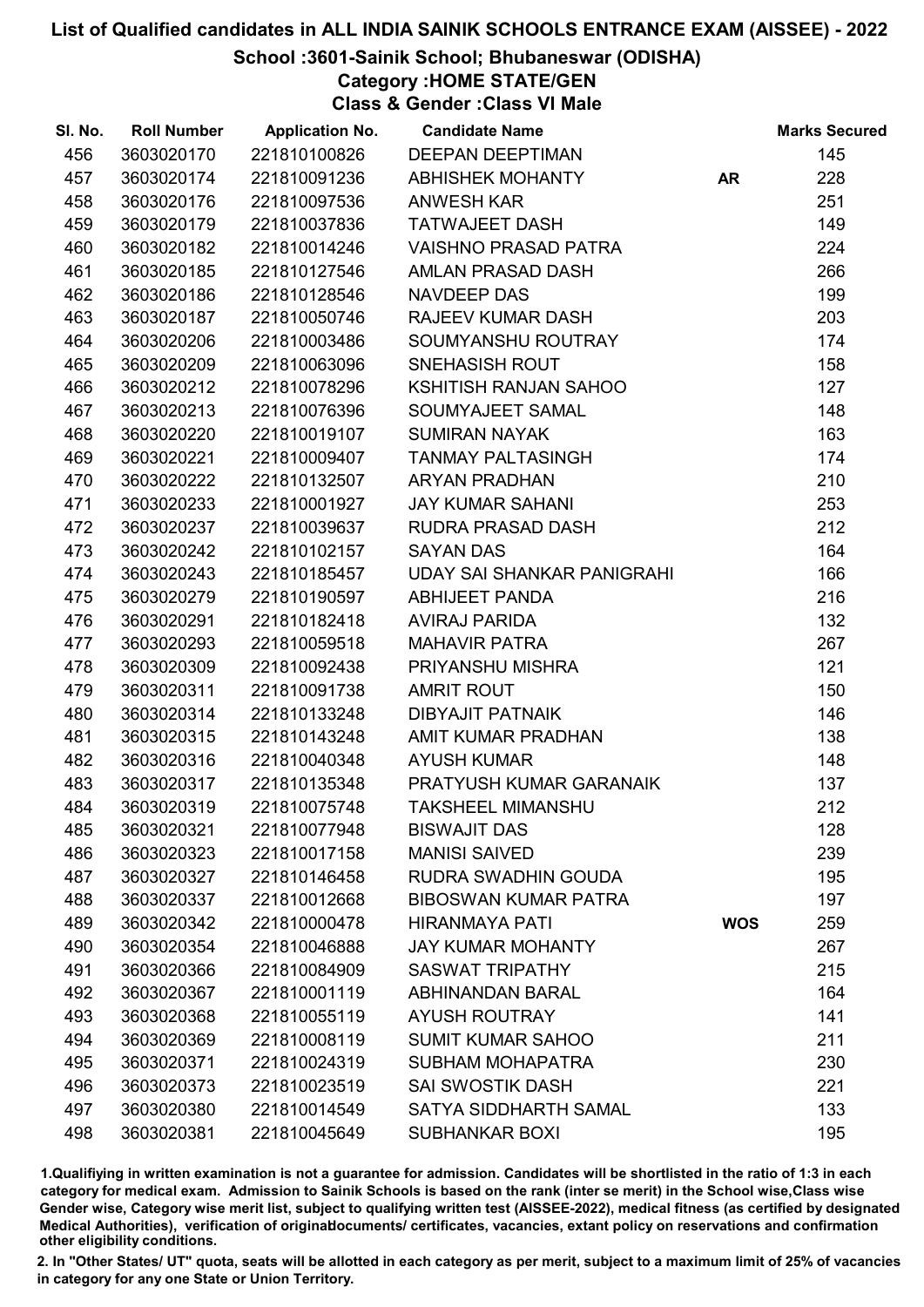## School :3601-Sainik School; Bhubaneswar (ODISHA)

Category :HOME STATE/GEN

Class & Gender :Class VI Male

| SI. No. | <b>Roll Number</b> | <b>Application No.</b> | <b>Candidate Name</b>          |    | <b>Marks Secured</b> |
|---------|--------------------|------------------------|--------------------------------|----|----------------------|
| 499     | 3603020387         | 221810035359           | <b>AYUSH KUMAR</b>             |    | 225                  |
| 500     | 3603020389         | 221810026759           | ATULYA BRUNDABAN               |    | 154                  |
| 501     | 3603020400         | 221810035379           | AARYAN TRIPATHY                |    | 131                  |
| 502     | 3603020401         | 221810126479           | <b>OM SAI MANGARAJ</b>         |    | 200                  |
| 503     | 3603020412         | 221810148699           | PRITIRAJ PADHIARI              |    | 133                  |
| 504     | 3603020413         | 221810158999           | <b>ANISH KUMAR SHA</b>         |    | 157                  |
| 505     | 3604010001         | 221810142340           | <b>BHABANI PRASAD BHANJA</b>   |    | 164                  |
| 506     | 3604010006         | 221810124651           | OMM PRITAM PRIYADARSHI         |    | 144                  |
| 507     | 3604010009         | 221810085212           | ADITYA PRASAD SAHOO            |    | 151                  |
| 508     | 3604010011         | 221810135542           | RANA PRATAP MOHANTY            |    | 152                  |
| 509     | 3604010023         | 221810146526           | ANOOP SAHOO                    |    | 225                  |
| 510     | 3604010033         | 221810142148           | <b>SUBHANKAR SWAIN</b>         |    | 140                  |
| 511     | 3604010035         | 221810054668           | <b>TARINEE PRASANNA NAYAK</b>  |    | 134                  |
| 512     | 3604010053         | 221810056031           | PIYUSH SAHOO                   |    | 138                  |
| 513     | 3604010054         | 221810053931           | SHREEMAN SWAYANJEET            |    | 138                  |
| 514     | 3604010059         | 221810059771           | AARSH KUMAR SHARMA             |    | 148                  |
| 515     | 3604010060         | 221810056481           | <b>RAJVEER PARIDA</b>          |    | 166                  |
| 516     | 3604010072         | 221810154603           | ARIAN SHREYADARSHI             |    | 152                  |
| 517     | 3604010075         | 221810090533           | <b>JATIN BASU</b>              |    | 122                  |
| 518     | 3604010076         | 221810136043           | SUHESH ROUT                    |    | 148                  |
| 519     | 3604010079         | 221810115683           | PRIYANSU JENA                  |    | 147                  |
| 520     | 3604010088         | 221810028135           | <b>AYUSH HOTA</b>              |    | 220                  |
| 521     | 3604010089         | 221810113235           | PRIYANSHU BEURA                |    | 233                  |
| 522     | 3604010096         | 221810054095           | AKSHIT KUMAR SHARMA            |    | 168                  |
| 523     | 3604010104         | 221810163926           | <b>KRISHNA SHARMA</b>          |    | 129                  |
| 524     | 3604010106         | 221810018307           | <b>JAY PRAKASH BARAL</b>       |    | 138                  |
| 525     | 3604010117         | 221810003848           | SWAYAMSIDDHA BISWAL            |    | 122                  |
| 526     | 3604010122         | 221810083009           | SAISOHAN PRASAD MALLICK        |    | 161                  |
| 527     | 3605010016         | 221810063800           | <b>ADITYA PANIGRAHI</b>        |    | 134                  |
| 528     | 3605010020         | 221810024701           | AYUSHMAN MAHAPATRA             |    | 212                  |
| 529     | 3605010027         | 221810022271           | <b>ARYAN CHAND PANIGRAHI</b>   |    | 230                  |
| 530     | 3605010036         | 221810154304           | <b>ADITYARAJ SINGH</b>         |    | 142                  |
| 531     | 3605010055         | 221810098577           | <b>ABIR MRIGANK MISHRA</b>     |    | 134                  |
| 532     | 3605010056         | 221810066097           | <b>DEV ARYAN</b>               |    | 220                  |
| 533     | 3605010065         | 221810186849           | <b>DEBASIS PANDA</b>           |    | 121                  |
| 534     | 3606010012         | 221810081447           | <b>ADITYA PATRA</b>            |    | 224                  |
| 535     | 3606010014         | 221810083088           | <b>VIDYASAGAR PANDA</b>        |    | 194                  |
| 536     | 3606010018         | 221810012430           | RANA CHARAN PRASAD RAO         |    | 224                  |
| 537     | 3606010023         | 221810152341           | <b>BRIJESH KUMAR MAHAPATRA</b> | CG | 237                  |
| 538     | 3606010026         | 221810072712           | AMANRAJ SORONO                 |    | 132                  |
| 539     | 3606010031         | 221810053192           | SACHCHIT KUMAR GANTAYAT        |    | 206                  |
| 540     | 3606010050         | 221810012006           | <b>ANIRUDHA PADHI</b>          |    | 144                  |
| 541     | 3606010055         | 221810138527           | ANANMAYA PATTNAIK              |    | 162                  |

1.Qualifiying in written examination is not a guarantee for admission. Candidates will be shortlisted in the ratio of 1:3 in each category for medical exam. Admission to Sainik Schools is based on the rank (inter se merit) in the School wise,Class wise Gender wise, Category wise merit list, subject to qualifying written test (AISSEE-2022), medical fitness (as certified by designated Medical Authorities), verification of originablocuments/ certificates, vacancies, extant policy on reservations and confirmation other eligibility conditions.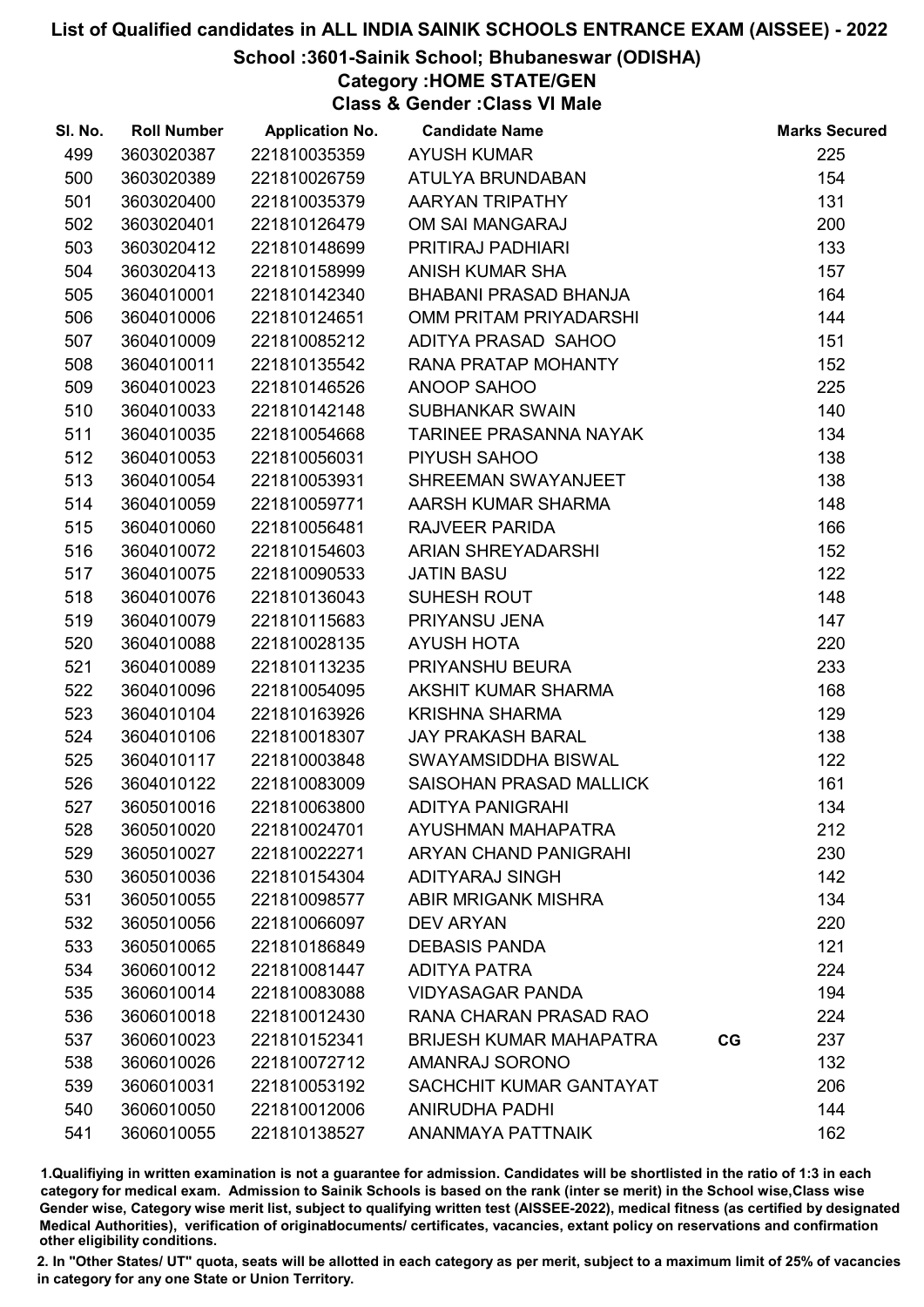### School :3601-Sainik School; Bhubaneswar (ODISHA)

Category :HOME STATE/GEN

Class & Gender :Class VI Male

| SI. No. | <b>Roll Number</b> | <b>Application No.</b> | <b>Candidate Name</b>      | <b>Marks Secured</b> |
|---------|--------------------|------------------------|----------------------------|----------------------|
| 542     | 3606010056         | 221810145627           | SWASTIK SWAROOP SWAIN      | 195                  |
| 543     | 3606010059         | 221810163747           | PARTHA SARATHI CHOUDHURY   | 170                  |
| 544     | 3606010065         | 221810018338           | <b>CHANDRADITYA SAHU</b>   | 122                  |
| 545     | 3606010068         | 221810156058           | ADITYA NARAYAN MOHAPATRA   | 125                  |
| 546     | 3606010073         | 221810014309           | PIYUSH KUMAR PATRA         | 137                  |
| 547     | 3606010075         | 221810149519           | <b>ARNAV KAUSHIK</b>       | 175                  |
| 548     | 3607010038         | 221810038021           | KRISHNA SAHU               | 164                  |
| 549     | 3607010068         | 221810152184           | SANDEEP SARANGI            | 202                  |
| 550     | 3607010073         | 221810142515           | <b>ISHAN RAJ</b>           | 170                  |
| 551     | 3607010078         | 221810008285           | UDAY ARMAN SWAIN           | 142                  |
| 552     | 3607010082         | 221810041176           | <b>SAI SWARUP PATTNAIK</b> | 163                  |
| 553     | 3607010103         | 221810102209           | <b>RIKUPREET NAIK</b>      | 120                  |
| 554     | 3607010106         | 221810155559           | ABHISHEK PRASAD GUPTA      | 235                  |
| 555     | 3608010137         | 221810073507           | SWAYAM SWARUP PANDA        | 205                  |
| 556     | 3608010217         | 221810020940           | ANIRVINNA NANDA            | 169                  |
| 557     | 3608010265         | 221810173371           | P.SAUMYENDRA BODHISATWA    | 191                  |
| 558     | 4104010019         | 221810151960           | <b>STITIS KUMAR SAHU</b>   | 183                  |
| 559     | 4201020351         | 221810196750           | JYOTI RANJAN NAYAK         | 141                  |
| 560     | 4201050392         | 221810059736           | <b>SRIYANS SAHOO</b>       | 153                  |

<sup>1.</sup>Qualifiying in written examination is not a guarantee for admission. Candidates will be shortlisted in the ratio of 1:3 in each category for medical exam. Admission to Sainik Schools is based on the rank (inter se merit) in the School wise,Class wise Gender wise, Category wise merit list, subject to qualifying written test (AISSEE-2022), medical fitness (as certified by designated Medical Authorities), verification of originablocuments/ certificates, vacancies, extant policy on reservations and confirmation other eligibility conditions.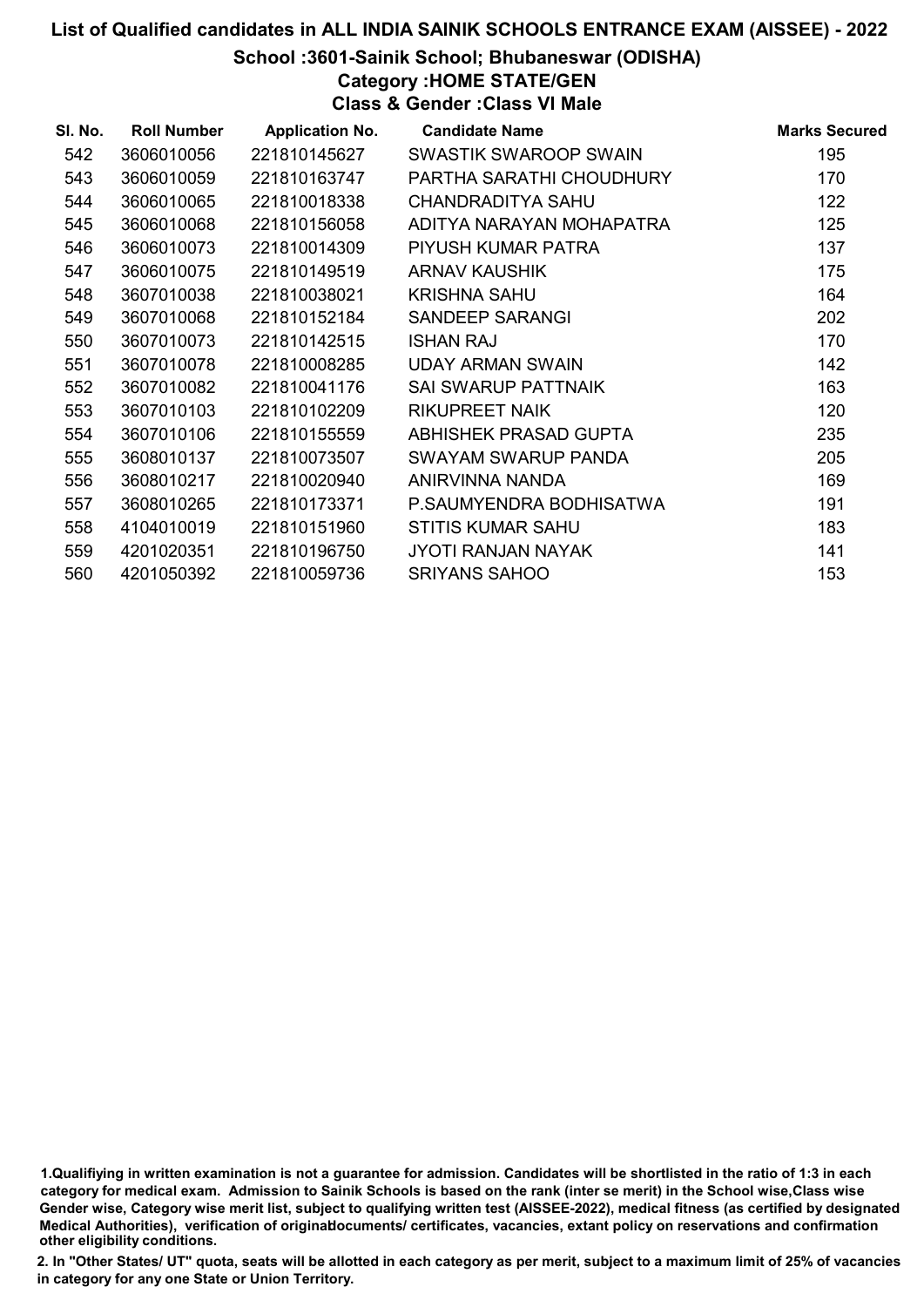#### School :3601-Sainik School; Bhubaneswar (ODISHA)

## Category :OTHER STATE/SC

Class & Gender :Class VI Male

| SI. No. | <b>Roll Number</b> | <b>Application No.</b> | <b>Candidate Name</b>      | <b>Marks Secured</b> |
|---------|--------------------|------------------------|----------------------------|----------------------|
| 561     | 1210020567         | 221810074834           | P ROHITH                   | 104                  |
| 562     | 1501010469         | 221810130025           | <b>MANI SINGH</b>          | 163                  |
| 563     | 1501010525         | 221810133976           | <b>SAMIR KUMAR</b>         | 218                  |
| 564     | 1501010570         | 221810110928           | <b>SHIVANSHU KISHAN</b>    | 242                  |
| 565     | 1504020044         | 221810130323           | <b>SUYOGYA KUMAR</b>       | 81                   |
| 566     | 1505010356         | 221810125777           | <b>DEVASHISH</b>           | 240                  |
| 567     | 1505010543         | 221810154621           | <b>KESHAV KISHOR</b>       | 199                  |
| 568     | 1505010632         | 221810158552           | <b>SONU KUMAR</b>          | 153                  |
| 569     | 1505010647         | 221810137372           | <b>ANSHU RAJ</b>           | 222                  |
| 570     | 1505010774         | 221810180874           | <b>AYUSH RAJ</b>           | 84                   |
| 571     | 1505010877         | 221810019856           | <b>ANKIT RAJ</b>           | 274                  |
| 572     | 1506010049         | 221810181501           | <b>SURAJ KUMAR</b>         | 165                  |
| 573     | 1509010033         | 221810104080           | AYUSH KUMAR GAUTAM         | 193                  |
| 574     | 1509030293         | 221810082544           | <b>ANAND</b>               | 224                  |
| 575     | 1510030229         | 221810148647           | <b>ARYAN</b>               | 119                  |
| 576     | 1511020354         | 221810121723           | <b>BHASKAR RAJ KASHYAP</b> | 258                  |
| 577     | 1511030227         | 221810079956           | <b>SATISH KUMAR</b>        | 153                  |
| 578     | 1511030242         | 221810088276           | <b>SUMIT RAJ</b>           | 228                  |
| 579     | 1511030373         | 221810027777           | <b>AKASH RAJ</b>           | 210                  |
| 580     | 1513010016         | 221810151630           | <b>AYUSH KUMAR</b>         | 260                  |
| 581     | 1513010170         | 221810033053           | <b>AASHISH KUMAR</b>       | 197                  |
| 582     | 1702020246         | 221810007956           | MIHIR KUMAR JAGAT          | 119                  |
| 583     | 3110020006         | 221810112023           | SHASHWAT KIRAN MOHITE      | 187                  |
| 584     | 3114020208         | 221810110022           | AARYAN SANTOSH KADAM       | 139                  |
| 585     | 3603010406         | 221810048190           | <b>SUMIT KUMAR</b>         | 145                  |
| 586     | 3603010411         | 221810181134           | <b>CHHATRAPTI KUMAR</b>    | 102                  |
| 587     | 3603010416         | 221810181057           | <b>ASHUTOSH KUMAR</b>      | 75                   |
| 588     | 4102030149         | 221810192608           | <b>SUVAM DAS</b>           | 86                   |
| 589     | 4406010119         | 221810157752           | <b>VIKASH</b>              | 148                  |

<sup>1.</sup>Qualifiying in written examination is not a guarantee for admission. Candidates will be shortlisted in the ratio of 1:3 in each category for medical exam. Admission to Sainik Schools is based on the rank (inter se merit) in the School wise,Class wise Gender wise, Category wise merit list, subject to qualifying written test (AISSEE-2022), medical fitness (as certified by designated Medical Authorities), verification of originablocuments/ certificates, vacancies, extant policy on reservations and confirmation other eligibility conditions.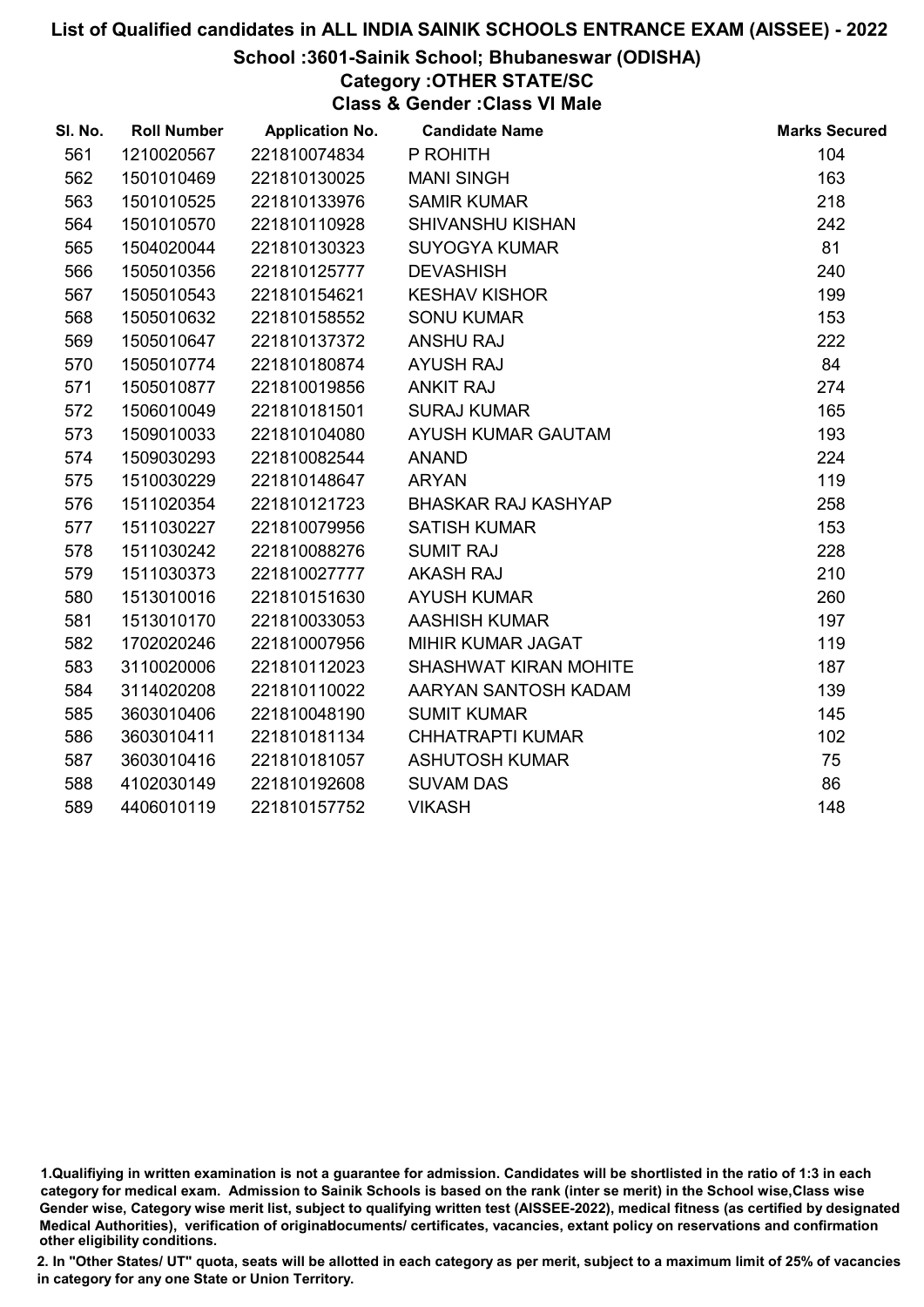# List of Qualified candidates in ALL INDIA SAINIK SCHOOLS ENTRANCE EXAM (AISSEE) - 2022 School :3601-Sainik School; Bhubaneswar (ODISHA) Category :OTHER STATE/ST Class & Gender :Class VI Male

| SI. No. | <b>Roll Number</b> | <b>Application No.</b> | <b>Candidate Name</b>   |    | <b>Marks Secured</b> |
|---------|--------------------|------------------------|-------------------------|----|----------------------|
| 590     | 1505011066         | 221810040029           | <b>PRIYANSHU KUMAR</b>  |    | 250                  |
| 591     | 1511030417         | 221810128318           | AMIT KUMAR              |    | 150                  |
| 592     | 2610010091         | 221810113725           | ARMAAN HEMBROM          |    | 112                  |
| 593     | 2610010105         | 221810048385           | YATHANSH PURTY          |    | 190                  |
| 594     | 2610010111         | 221810002626           | AVINASH BHAGWAT HEMBROM |    | 189                  |
| 595     | 2610010174         | 221810042288           | <b>GAGAN RAM BASKEY</b> |    | 90                   |
| 596     | 2610010193         | 221810197539           | <b>NITESH HEMBROM</b>   |    | 138                  |
| 597     | 2612010119         | 221810101023           | ADITYA RAJ TIRKEY       |    | 88                   |
| 598     | 3110010136         | 221810037471           | KAVYA KUDADA            |    | 139                  |
| 599     | 3603010258         | 221810122231           | <b>ATIVE BECK</b>       |    | 105                  |
| 600     | 4407010102         | 221810135852           | <b>GURPREET PATWARI</b> | CG | 178                  |

1.Qualifiying in written examination is not a guarantee for admission. Candidates will be shortlisted in the ratio of 1:3 in each category for medical exam. Admission to Sainik Schools is based on the rank (inter se merit) in the School wise,Class wise Gender wise, Category wise merit list, subject to qualifying written test (AISSEE-2022), medical fitness (as certified by designated Medical Authorities), verification of originablocuments/ certificates, vacancies, extant policy on reservations and confirmation other eligibility conditions.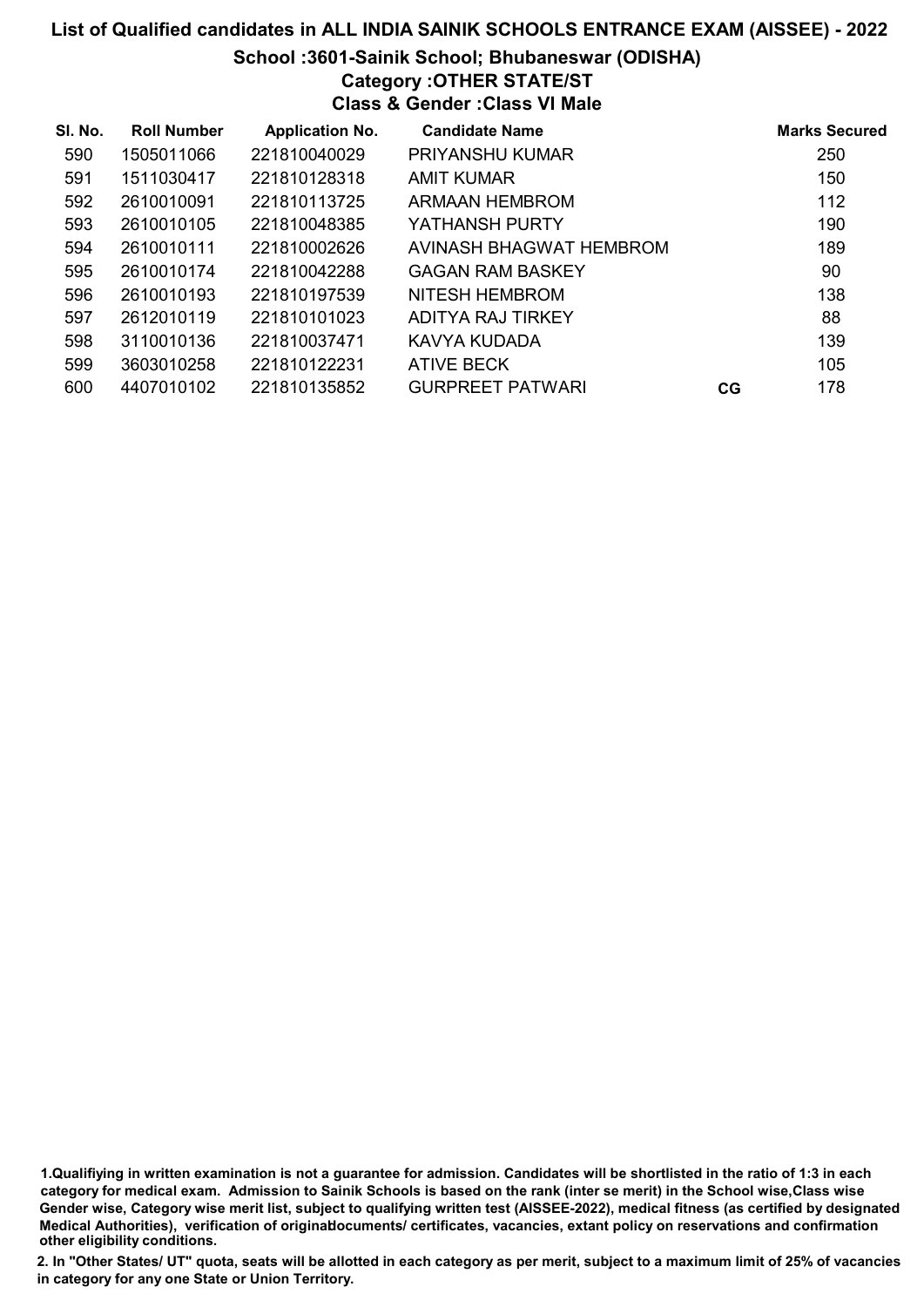## School :3601-Sainik School; Bhubaneswar (ODISHA)

## Category :OTHER STATE/OBC

Class & Gender :Class VI Male

| SI. No. | <b>Roll Number</b> | <b>Application No.</b> | <b>Candidate Name</b>     | <b>Marks Secured</b> |
|---------|--------------------|------------------------|---------------------------|----------------------|
| 601     | 1212020138         | 221810135170           | ANKAMREDDI EESHANSRI      | 124                  |
| 602     | 1213010047         | 221810144044           | <b>NEELATHI RUTWIK</b>    | 137                  |
| 603     | 1501010368         | 221810152052           | <b>ABHINAY ANAND</b>      | 246                  |
| 604     | 1501010375         | 221810140762           | PRABHAT KUMAR             | 252                  |
| 605     | 1501010471         | 221810131825           | <b>ANMOL KUMAR</b>        | 139                  |
| 606     | 1502010191         | 221810136929           | <b>SIDHARTH KUMAR</b>     | 157                  |
| 607     | 1502010250         | 221810118741           | PRANAV KUMAR              | 235                  |
| 608     | 1502010367         | 221810027026           | <b>ARPIT RAJ</b>          | 232                  |
| 609     | 1502010397         | 221810166467           | <b>HARSHIT KUMAR</b>      | 176                  |
| 610     | 1503010305         | 221810085568           | AMAN KUMAR PRAJAPATI      | 214                  |
| 611     | 1504010025         | 221810108390           | <b>RISHAV RAJ</b>         | 201                  |
| 612     | 1505010014         | 221810009910           | ADITYA DIWAKAR            | 262                  |
| 613     | 1505010522         | 221810092301           | <b>GAURAV KUMAR</b>       | 272                  |
| 614     | 1505010665         | 221810146992           | HIMANSHU PRIYADARSHI      | 155                  |
| 615     | 1505010730         | 221810158014           | <b>SUMIT KUMAR</b>        | 247                  |
| 616     | 1505010757         | 221810065244           | <b>AYUSHKANT KUMAR</b>    | 254                  |
| 617     | 1505010862         | 221810120916           | <b>NAITIK KUMAR</b>       | 210                  |
| 618     | 1505011038         | 221810016388           | <b>KASHISH KUMAR</b>      | 192                  |
| 619     | 1505011080         | 221810123739           | <b>ANURAG KUMAR</b>       | 199                  |
| 620     | 1506010074         | 221810095651           | <b>AHAAN MAHBOOB</b>      | 181                  |
| 621     | 1506010081         | 221810144471           | <b>VAIBHAV KUMAR</b>      | 169                  |
| 622     | 1506010336         | 221810155396           | <b>AYUSH KUMAR</b>        | 195                  |
| 623     | 1506020304         | 221810096398           | <b>RAJNISH KUMAR</b>      | 167                  |
| 624     | 1507010015         | 221810140940           | <b>AYUSH RAJ</b>          | 197                  |
| 625     | 1507010053         | 221810073312           | PIYUSH KUMAR              | 184                  |
| 626     | 1507010147         | 221810104845           | PRIYANSHU KUMAR           | 174                  |
| 627     | 1507010338         | 221810109664           | <b>UJJAWAL KUMAR</b>      | 257                  |
| 628     | 1508010583         | 221810132866           | <b>DEEPANSHU KUMAR</b>    | 143                  |
| 629     | 1509010042         | 221810079090           | <b>ABHI RAJ</b>           | 120                  |
| 630     | 1509010044         | 221810156790           | <b>BABU SAHEB</b>         | 148                  |
| 631     | 1509010159         | 221810083214           | <b>ARYAN RAJ</b>          | 241                  |
| 632     | 1509020182         | 221810151741           | <b>RISHIKESH RAUSHAN</b>  | 229                  |
| 633     | 1509040029         | 221810111836           | <b>ADITYA RAJ</b>         | 186                  |
| 634     | 1510010108         | 221810054012           | <b>ARYAN RAJ</b>          | 170                  |
| 635     | 1510010167         | 221810127113           | <b>RUDRA PRATAP YADAV</b> | 207                  |
| 636     | 1510010171         | 221810144813           | <b>SHUBHAM KUMAR</b>      | 216                  |
| 637     | 1510030046         | 221810154983           | <b>SHAKTI RANJAN</b>      | 140                  |
| 638     | 1511020057         | 221810091650           | <b>AMIT KUMAR SINGH</b>   | 237                  |
| 639     | 1511020297         | 221810086082           | <b>HIMANSHU KUMAR</b>     | 200                  |
| 640     | 1511020362         | 221810077133           | <b>SUSHANT KUMAR</b>      | 271                  |
| 641     | 1511020384         | 221810099443           | <b>ASMIT RAJ</b>          | 158                  |
| 642     | 1511020438         | 221810099773           | <b>BALBEER BINAY</b>      | 182                  |
| 643     | 1511030021         | 221810067984           | <b>KARAN KUMAR</b>        | 249                  |

1.Qualifiying in written examination is not a guarantee for admission. Candidates will be shortlisted in the ratio of 1:3 in each category for medical exam. Admission to Sainik Schools is based on the rank (inter se merit) in the School wise,Class wise Gender wise, Category wise merit list, subject to qualifying written test (AISSEE-2022), medical fitness (as certified by designated Medical Authorities), verification of originablocuments/ certificates, vacancies, extant policy on reservations and confirmation other eligibility conditions.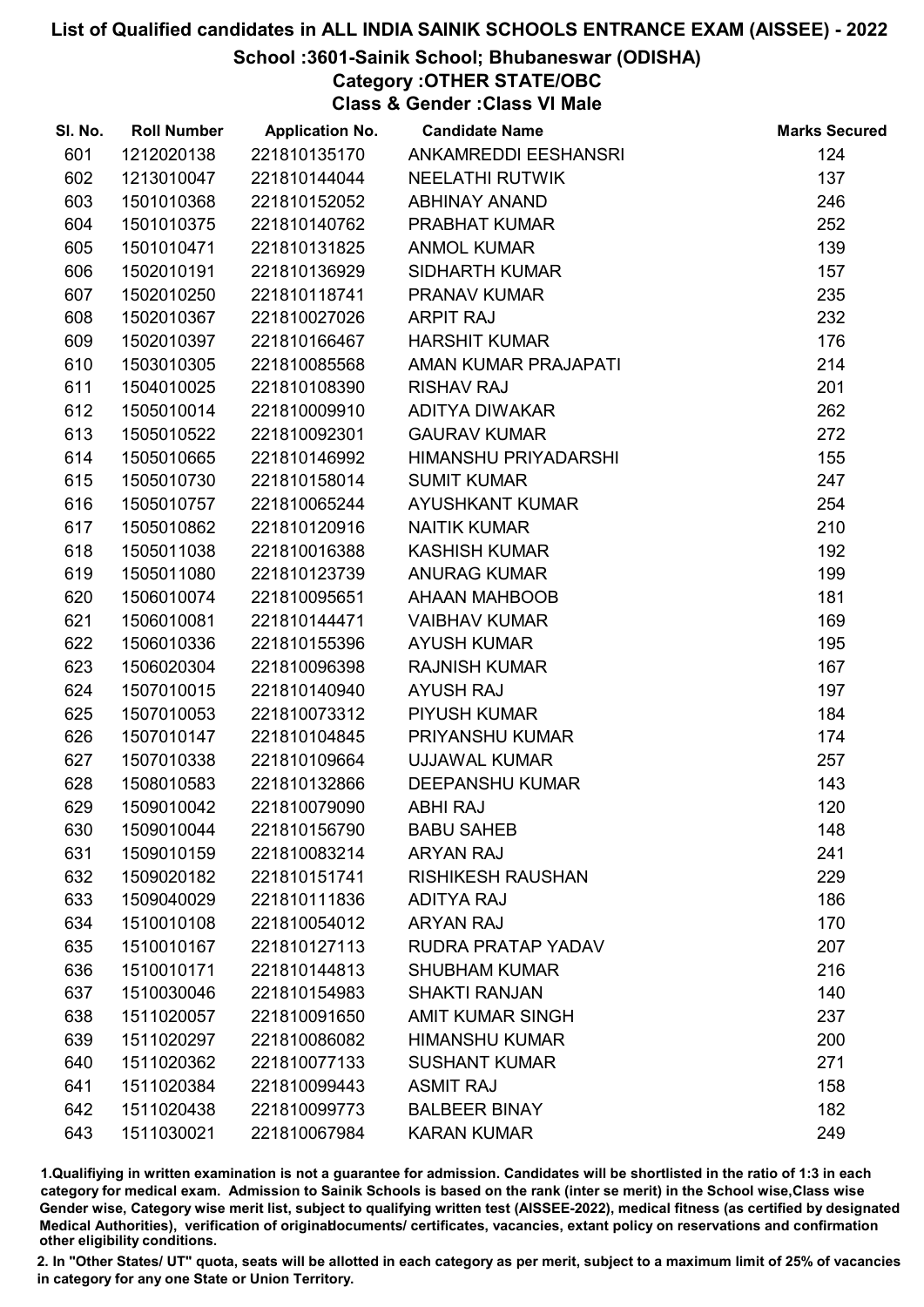## School :3601-Sainik School; Bhubaneswar (ODISHA)

## Category :OTHER STATE/OBC

Class & Gender :Class VI Male

| SI. No. | <b>Roll Number</b> | <b>Application No.</b> | <b>Candidate Name</b>      | <b>Marks Secured</b> |
|---------|--------------------|------------------------|----------------------------|----------------------|
| 644     | 1511030187         | 221810098126           | RAHUL KUMAR DINKAR         | 225                  |
| 645     | 1511030208         | 221810181246           | <b>NIKHIL KUMAR</b>        | 206                  |
| 646     | 1511030262         | 221810153386           | <b>SHRI HARSH</b>          | 256                  |
| 647     | 1511030403         | 221810064108           | <b>VISHAL KUMAR</b>        | 262                  |
| 648     | 1511040276         | 221810175771           | PIYUSH KUMAR               | 196                  |
| 649     | 1511040407         | 221810180339           | <b>RANJAN KUMAR</b>        | 144                  |
| 650     | 1511050058         | 221810088452           | PARANJAY RANJAN            | 239                  |
| 651     | 1511050185         | 221810184133           | <b>ARYAN RAJ</b>           | 125                  |
| 652     | 1511060130         | 221810162426           | <b>ADITYA KUMAR</b>        | 183                  |
| 653     | 1513010010         | 221810137320           | <b>MD ARSALAN</b>          | 208                  |
| 654     | 1513010045         | 221810086501           | <b>SUMIT KUMAR</b>         | 228                  |
| 655     | 1513010083         | 221810145771           | <b>PIYUSH KUMAR</b>        | 217                  |
| 656     | 1513010147         | 221810119213           | PRINCE KUMAR               | 205                  |
| 657     | 1513020192         | 221810073686           | <b>GAURAV KUMAR</b>        | 243                  |
| 658     | 1513020250         | 221810066968           | <b>VISHVJEET KUMAR</b>     | 239                  |
| 659     | 1513020273         | 221810087619           | <b>TEJASWI GUPTA</b>       | 170                  |
| 660     | 1702010119         | 221810009403           | <b>ARIN NAGAR</b>          | 181                  |
| 661     | 1705020267         | 221810100746           | <b>ADITYA RAJ RATHORE</b>  | 177                  |
| 662     | 3002010151         | 221810111831           | <b>ASHWIN DHAKAR</b>       | 185                  |
| 663     | 3110020182         | 221810124875           | SANKET PRAKASH SAPAT       | 123                  |
| 664     | 3116020058         | 221810057772           | KARTIK CHANDRAKANT MANE    | 171                  |
| 665     | 3602010160         | 221810043598           | PALIKILA BHANUPRATAP       | 156                  |
| 666     | 3603010173         | 221810096620           | <b>ANSH RAJ</b>            | 155                  |
| 667     | 3603020130         | 221810146565           | <b>SHENDAGE SANSKAR</b>    | 132                  |
| 668     | 3603020257         | 221810107077           | <b>SAURABH KUMAR</b>       | 175                  |
| 669     | 3904040444         | 221810067544           | AASHIK KUMAR GUPTA         | 173                  |
| 670     | 3904040732         | 221810122466           | <b>GOVIND KUMAR</b>        | 153                  |
| 671     | 3905010236         | 221810129081           | <b>MAYANK KOHLI</b>        | 213                  |
| 672     | 3905010275         | 221810123402           | <b>SUMIT KUMAR</b>         | 215                  |
| 673     | 3905020274         | 221810064204           | <b>HIMANSHU</b>            | 198                  |
| 674     | 3905020472         | 221810073465           | <b>KANHA DHAKAR</b>        | 128                  |
| 675     | 3905020507         | 221810100006           | <b>ADITYA DHAKAR</b>       | 191                  |
| 676     | 3907010099         | 221810086076           | <b>SUBHAM KUMAR</b>        | 165                  |
| 677     | 4201020288         | 221810075830           | <b>ARELLI RUTHVIK GOUD</b> | 216                  |
| 678     | 4401010130         | 221810118631           | PRASHANT YADAV             | 148                  |
| 679     | 4401020321         | 221810117225           | <b>LOVE YADAV</b>          | 242                  |
| 680     | 4405010030         | 221810167850           | <b>GOLU KUMAR</b>          | 224                  |
| 681     | 4405010054         | 221810059790           | <b>ANKIT</b>               | 165                  |
| 682     | 4405010160         | 221810127592           | RAMPRAKASH RAJBHAR         | 236                  |
| 683     | 4405010213         | 221810157993           | <b>SHIVAM YADAV</b>        | 233                  |
| 684     | 4405010248         | 221810111264           | <b>SURYANSH VERMA</b>      | 163                  |
| 685     | 4405010300         | 221810120945           | <b>ASHISH PRATAP GUPTA</b> | 244                  |
| 686     | 4405020246         | 221810121397           | <b>ANKIT KUMAR GUPTA</b>   | 163                  |

1.Qualifiying in written examination is not a guarantee for admission. Candidates will be shortlisted in the ratio of 1:3 in each category for medical exam. Admission to Sainik Schools is based on the rank (inter se merit) in the School wise,Class wise Gender wise, Category wise merit list, subject to qualifying written test (AISSEE-2022), medical fitness (as certified by designated Medical Authorities), verification of originablocuments/ certificates, vacancies, extant policy on reservations and confirmation other eligibility conditions.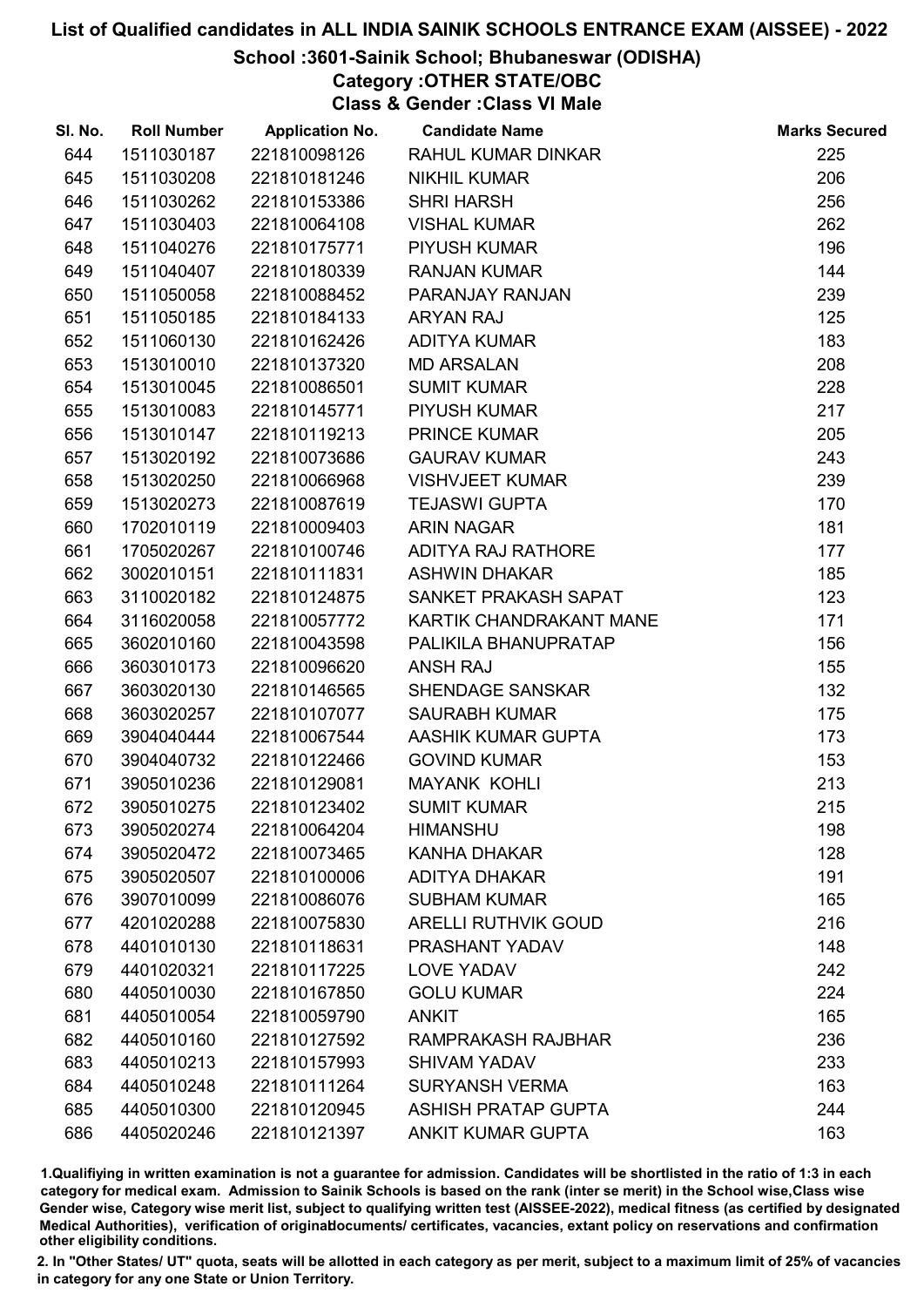# List of Qualified candidates in ALL INDIA SAINIK SCHOOLS ENTRANCE EXAM (AISSEE) - 2022 School :3601-Sainik School; Bhubaneswar (ODISHA) Category :OTHER STATE/OBC Class & Gender :Class VI Male

| SI. No. | <b>Roll Number</b> | <b>Application No.</b> | <b>Candidate Name</b> | <b>Marks Secured</b> |
|---------|--------------------|------------------------|-----------------------|----------------------|
| 687     | 4406020360         | 221810162937           | <b>DIVYANSHU</b>      | 212                  |
| 688     | 4408020305         | 221810109956           | AMAN SINGH            | 195                  |
| 689     | 4601010113         | 221810059655           | AARAW KUMAR           | 230                  |
| 690     | 4602010284         | 221810013574           | <b>SAHIL SINGHA</b>   | 141                  |

<sup>1.</sup>Qualifiying in written examination is not a guarantee for admission. Candidates will be shortlisted in the ratio of 1:3 in each category for medical exam. Admission to Sainik Schools is based on the rank (inter se merit) in the School wise,Class wise Gender wise, Category wise merit list, subject to qualifying written test (AISSEE-2022), medical fitness (as certified by designated Medical Authorities), verification of originablocuments/ certificates, vacancies, extant policy on reservations and confirmation other eligibility conditions.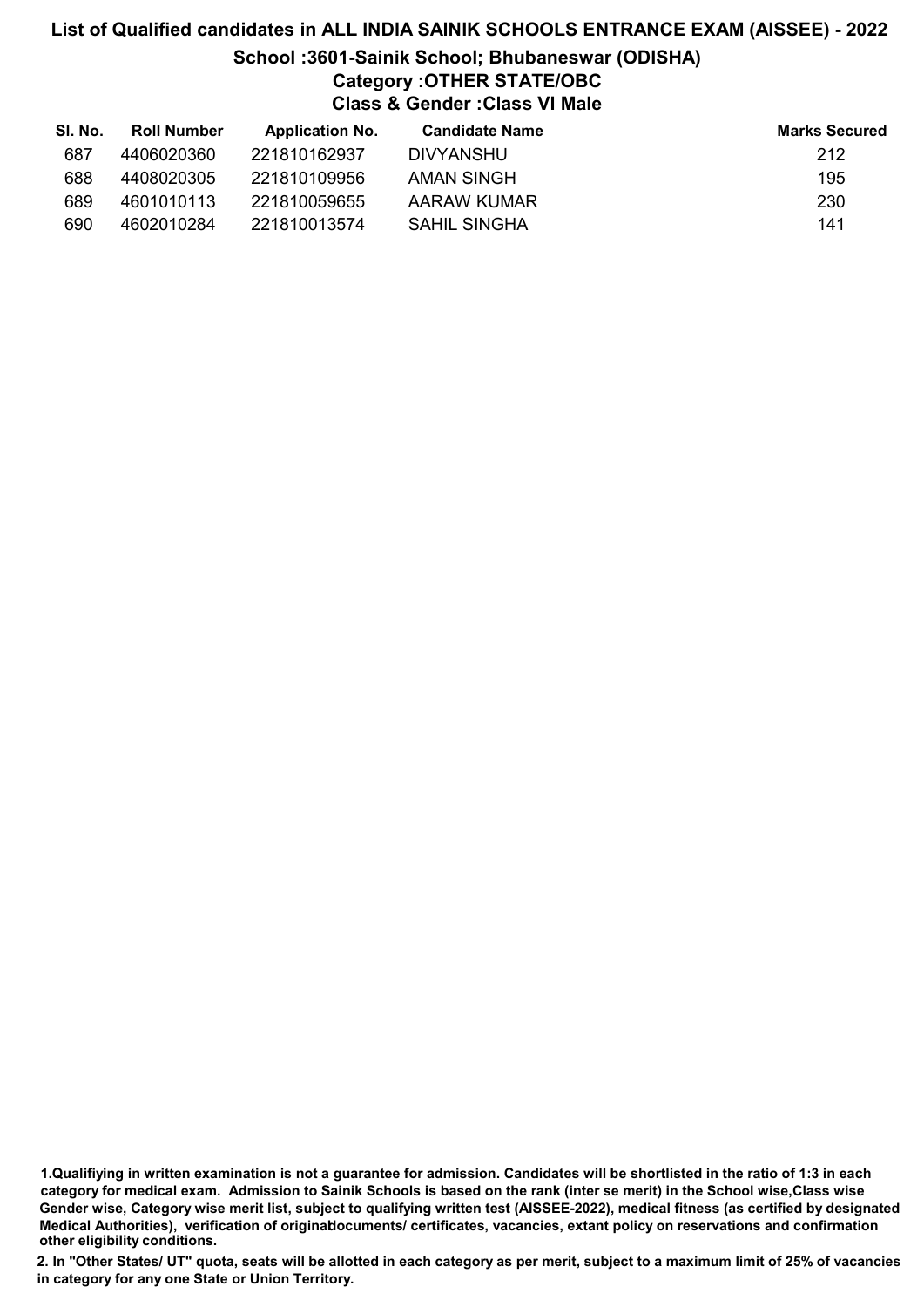### School :3601-Sainik School; Bhubaneswar (ODISHA)

# Category :OTHER STATE/DEF

Class & Gender :Class VI Male

| SI. No. | <b>Roll Number</b> | <b>Application No.</b> | <b>Candidate Name</b>     | <b>Marks Secured</b> |
|---------|--------------------|------------------------|---------------------------|----------------------|
| 691     | 1505010799         | 221810145215           | YOGESH KUMAR              | 196                  |
| 692     | 1509020285         | 221810015222           | <b>ATUL SINGH</b>         | 190                  |
| 693     | 1511020013         | 221810066110           | <b>SABLU KUMAR</b>        | 251                  |
| 694     | 1511050437         | 221810064894           | ANKIT KUMAR GUPTA         | 120                  |
| 695     | 1511070217         | 221810071279           | <b>ADITYA SINGH</b>       | 201                  |
| 696     | 1513020278         | 221810028539           | <b>SHUBHAM KUMAR</b>      | 242                  |
| 697     | 2001040212         | 221810068632           | DHANRAJ JADON             | 185                  |
| 698     | 3001040420         | 221810028359           | <b>ANMOL KAMAL</b>        | 199                  |
| 699     | 3002020720         | 221810051898           | <b>AMAN SINGH</b>         | 133                  |
| 700     | 3002030093         | 221810013331           | <b>MOHIT SINGH</b>        | 226                  |
| 701     | 3114030134         | 221810018095           | <b>SOUMIL MAITY</b>       | 243                  |
| 702     | 3115040070         | 221810080035           | SHOURYA ABHIJEET MAHADIK  | 174                  |
| 703     | 3115040302         | 221810044938           | <b>THORAT SHREE VIKAS</b> | 168                  |
| 704     | 3601010055         | 221810001980           | <b>RANGAN BERA</b>        | 156                  |
| 705     | 3603010249         | 221810057711           | <b>ARIHANT MODI</b>       | 144                  |
| 706     | 3603020341         | 221810053378           | <b>ANSH YADAV</b>         | 154                  |
| 707     | 3805010237         | 221810008098           | ANIRUDDHA MANDAL          | 141                  |
| 708     | 3902010029         | 221810074861           | <b>KARTIK CHOUBEY</b>     | 139                  |
| 709     | 3904030146         | 221810056246           | KAUSHLENDRA SINGH         | 180                  |
| 710     | 3905010092         | 221810034370           | <b>PRINCE KUMAR</b>       | 181                  |
| 711     | 3905020373         | 221810107684           | <b>SURENDER SINGH</b>     | 162                  |
| 712     | 3905030067         | 221810067817           | <b>DEVANSH SHARMA</b>     | 256                  |
| 713     | 3905030284         | 221810041888           | ANSHUMAN YADAV            | 224                  |
| 714     | 3905030363         | 221810101549           | <b>HIMANSHU RAJ</b>       | 263                  |
| 715     | 3905040180         | 221810066681           | <b>AYUSH CHAUDHARY</b>    | 247                  |
| 716     | 3905060120         | 221810090919           | <b>BHAVISHYA SIHAG</b>    | 121                  |
| 717     | 4401040049         | 221810045545           | <b>ADITYA CHAHAR</b>      | 163                  |
| 718     | 4601010174         | 221810006568           | <b>ANURON SARKAR</b>      | 160                  |

<sup>1.</sup>Qualifiying in written examination is not a guarantee for admission. Candidates will be shortlisted in the ratio of 1:3 in each category for medical exam. Admission to Sainik Schools is based on the rank (inter se merit) in the School wise,Class wise Gender wise, Category wise merit list, subject to qualifying written test (AISSEE-2022), medical fitness (as certified by designated Medical Authorities), verification of originablocuments/ certificates, vacancies, extant policy on reservations and confirmation other eligibility conditions.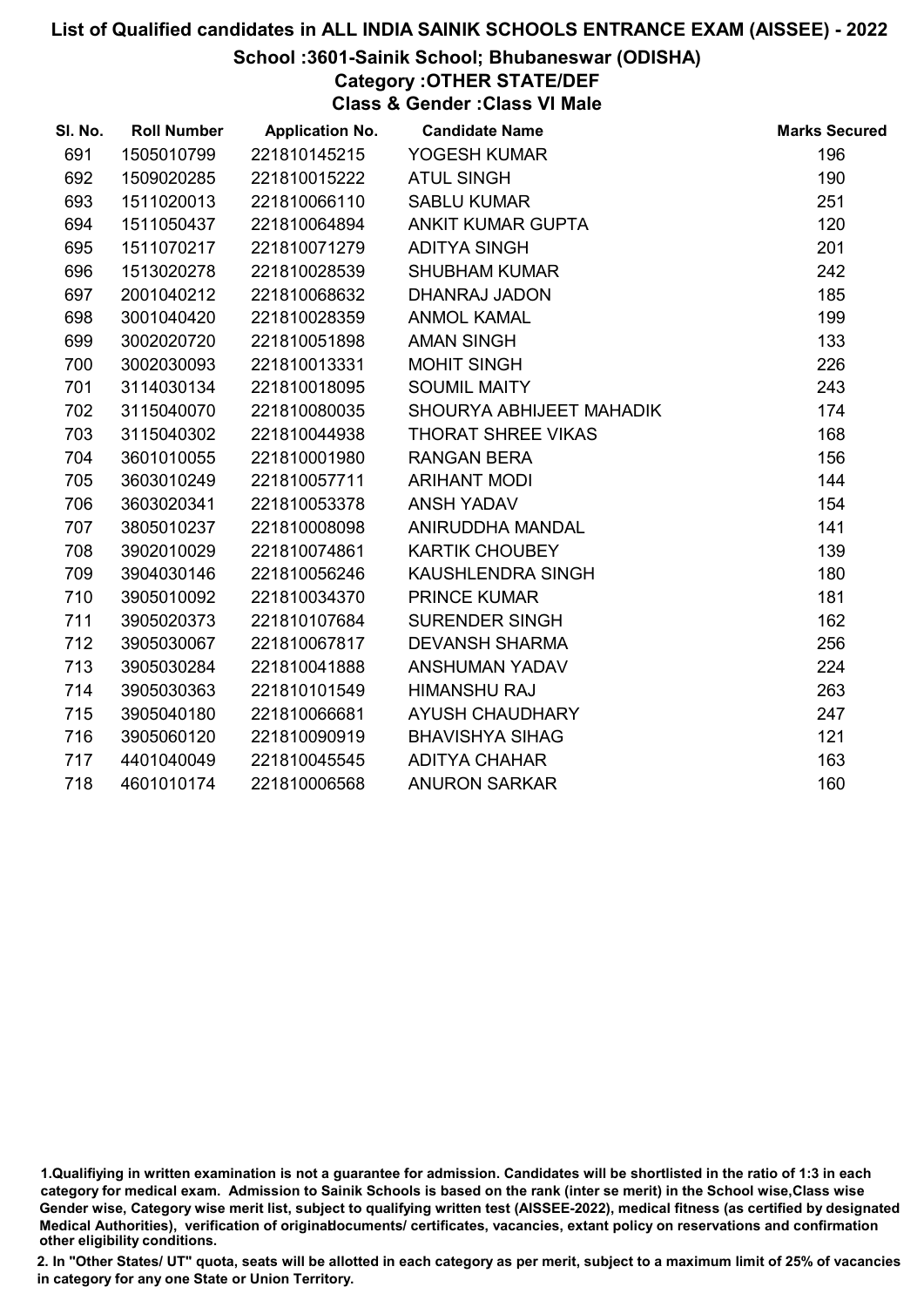## School :3601-Sainik School; Bhubaneswar (ODISHA)

Category :OTHER STATE/GEN

Class & Gender :Class VI Male

| SI. No. | <b>Roll Number</b> | <b>Application No.</b> | <b>Candidate Name</b>           | <b>Marks Secured</b> |
|---------|--------------------|------------------------|---------------------------------|----------------------|
| 719     | 1210050123         | 221810019898           | A VISHNU SWAROOP                | 165                  |
| 720     | 1212020215         | 221810080021           | <b>VENUTURUPALLI SRINIVAS</b>   | 120                  |
| 721     | 1213020108         | 221810128391           | ILLA BHARANI LIKHITH SRIVADAN   | 213                  |
| 722     | 1213030074         | 221810136834           | <b>GUDLA DHANUSH</b>            | 187                  |
| 723     | 1213050149         | 221810130229           | <b>VADDI VENKATA RAM CHARAN</b> | 247                  |
| 724     | 1501010358         | 221810157912           | <b>AYUSH KUMAR</b>              | 154                  |
| 725     | 1501010392         | 221810137723           | <b>ABHINAV KUMAR</b>            | 251                  |
| 726     | 1501010402         | 221810129343           | <b>ADITYA ANAND</b>             | 198                  |
| 727     | 1501010438         | 221810142054           | <b>RISHAV KUMAR</b>             | 234                  |
| 728     | 1501010467         | 221810128115           | <b>ANKIT KUMAR</b>              | 211                  |
| 729     | 1501010563         | 221810068118           | <b>ARYAN SUMAN</b>              | 182                  |
| 730     | 1501010571         | 221810132238           | <b>ANMOL KUMAR</b>              | 142                  |
| 731     | 1501010650         | 221810130699           | <b>SHREYAS RANJAN</b>           | 194                  |
| 732     | 1504020093         | 221810144574           | <b>ANIKET PARASHAR</b>          | 193                  |
| 733     | 1504020157         | 221810066207           | KARTIKESH MISHRA                | 175                  |
| 734     | 1505010274         | 221810128575           | <b>SUMAN KUMAR</b>              | 170                  |
| 735     | 1509010119         | 221810160303           | <b>SIDHANT KUMAR</b>            | 150                  |
| 736     | 1509020303         | 221810161305           | <b>NAITIK KUMAR</b>             | 221                  |
| 737     | 1509020345         | 221810158226           | <b>SUNNY KUMAR</b>              | 198                  |
| 738     | 1509030177         | 221810160643           | AYUSH KUMAR JHA                 | 154                  |
| 739     | 1509030228         | 221810118783           | <b>SAKSHAM</b>                  | 259                  |
| 740     | 1509030247         | 221810162204           | <b>HARSHIT RAJ</b>              | 194                  |
| 741     | 1509030390         | 221810152235           | <b>RAJYAVARDHAN</b>             | 194                  |
| 742     | 1509040161         | 221810135037           | <b>ARNAV BHASKAR</b>            | 155                  |
| 743     | 1510020109         | 221810086491           | ADITYA PRAKASH                  | 202                  |
| 744     | 1510020292         | 221810067438           | <b>RITU RAJ KUMAR</b>           | 248                  |
| 745     | 1511020071         | 221810061960           | <b>HARSHIT KUMAR</b>            | 210                  |
| 746     | 1511020548         | 221810123764           | <b>SHIVAM KUMAR</b>             | 199                  |
| 747     | 1511030274         | 221810044096           | <b>MADHAW KRISHAN TIWARI</b>    | 186                  |
| 748     | 1511040212         | 221810093631           | <b>RUDRANSH KUMAR PATHAK</b>    | 212                  |
| 749     | 1511040379         | 221810136309           | <b>NAITIK KUMAR SHARMA</b>      | 185                  |
| 750     | 1511040452         | 221810059869           | <b>KRISHNA KUMAR</b>            | 254                  |
| 751     | 1511050155         | 221810109313           | <b>NAITIK NAYAN</b>             | 205                  |
| 752     | 1511050186         | 221810083233           | <b>ARPIT RAJ</b>                | 186                  |
| 753     | 1511070033         | 221810054838           | <b>BHASKAR KUMAR</b>            | 190                  |
| 754     | 1511070236         | 221810073489           | PRIYANSHU KUMAR SINGH           | 258                  |
| 755     | 1513020105         | 221810071656           | <b>AVINASH GARG</b>             | 159                  |
| 756     | 1703010100         | 221810037831           | <b>MIHIKANSHU KAR SHARMA</b>    | 224                  |
| 757     | 2001030256         | 221810192580           | <b>SHREYAS PARIDA</b>           | 166                  |
| 758     | 2612010232         | 221810058126           | <b>SHRESTH RANJAN</b>           | 120                  |
| 759     | 3002020023         | 221810045192           | <b>KRISH YADAV</b>              | 178                  |
| 760     | 3114020031         | 221810086920           | SALUNKHE RUDRAPRATAP            | 173                  |
| 761     | 3116020080         | 221810071453           | RUDRATEJ SIDDHESHWAR            | 128                  |

1.Qualifiying in written examination is not a guarantee for admission. Candidates will be shortlisted in the ratio of 1:3 in each category for medical exam. Admission to Sainik Schools is based on the rank (inter se merit) in the School wise,Class wise Gender wise, Category wise merit list, subject to qualifying written test (AISSEE-2022), medical fitness (as certified by designated Medical Authorities), verification of originablocuments/ certificates, vacancies, extant policy on reservations and confirmation other eligibility conditions.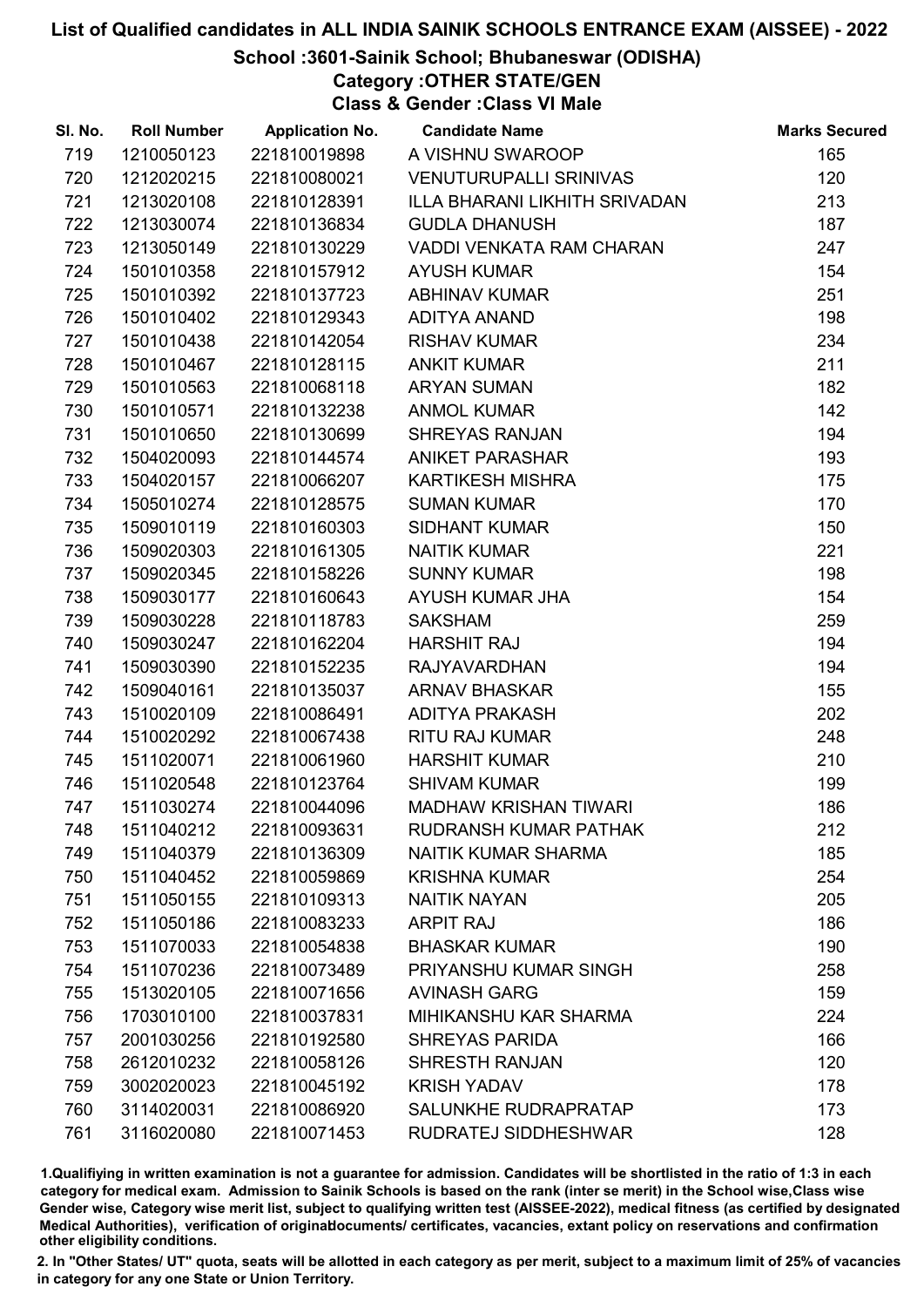## School :3601-Sainik School; Bhubaneswar (ODISHA)

# Category :OTHER STATE/GEN

Class & Gender :Class VI Male

| SI. No. | <b>Roll Number</b> | <b>Application No.</b> | <b>Candidate Name</b>    | <b>Marks Secured</b> |
|---------|--------------------|------------------------|--------------------------|----------------------|
| 762     | 3603010178         | 221810010920           | <b>ASHISH KUMAR</b>      | 142                  |
| 763     | 3603010270         | 221810197051           | PRANJAL ADHIKARY         | 219                  |
| 764     | 3603010346         | 221810030862           | <b>RISHIT GHOSH</b>      | 131                  |
| 765     | 3603010414         | 221810135606           | <b>RISHAV KUMAR</b>      | 182                  |
| 766     | 3603010415         | 221810148537           | OM RAJ                   | 177                  |
| 767     | 3603020136         | 221810007375           | NISHANT KUMAR SINGH      | 235                  |
| 768     | 3608010369         | 221810111824           | CHIRAYU SHANDILYA        | 144                  |
| 769     | 3901020335         | 221810017848           | <b>VEER PRATAP SINGH</b> | 249                  |
| 770     | 3904040005         | 221810075190           | HARSH RAJ                | 159                  |
| 771     | 3904040033         | 221810108521           | <b>KARTIK</b>            | 184                  |
| 772     | 3905010206         | 221810106451           | <b>DEEPANSHU SINGH</b>   | 205                  |
| 773     | 4202020928         | 221810195768           | LALITH SRIVATSHA PEDADA  | 176                  |
| 774     | 4401040293         | 221810049418           | ARADHAY ARYA             | 200                  |
| 775     | 4405010359         | 221810095966           | PRATEEK KUMAR MISHRA     | 170                  |
| 776     | 4405020257         | 221810126518           | SHASHANK KUMAR TIWARI    | 211                  |
| 777     | 4409010184         | 221810048933           | <b>VISHAL MISHRA</b>     | 189                  |

1.Qualifiying in written examination is not a guarantee for admission. Candidates will be shortlisted in the ratio of 1:3 in each category for medical exam. Admission to Sainik Schools is based on the rank (inter se merit) in the School wise,Class wise Gender wise, Category wise merit list, subject to qualifying written test (AISSEE-2022), medical fitness (as certified by designated Medical Authorities), verification of originablocuments/ certificates, vacancies, extant policy on reservations and confirmation other eligibility conditions.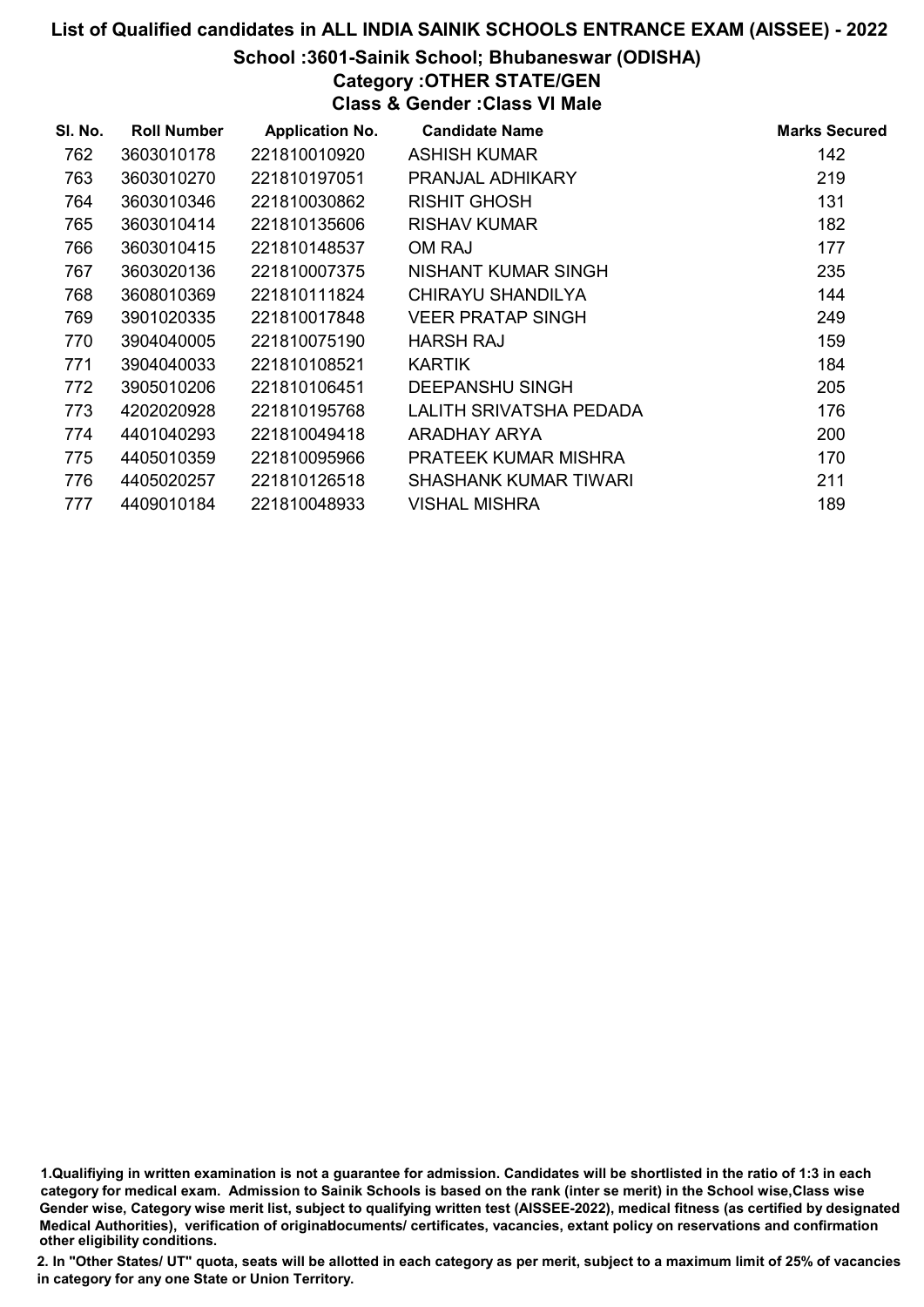### School :3601-Sainik School; Bhubaneswar (ODISHA)

Category :HOME STATE/SC

Class & Gender :Class VI Female

| SI. No. | <b>Roll Number</b> | <b>Application No.</b> | <b>Candidate Name</b>         | <b>Marks Secured</b> |
|---------|--------------------|------------------------|-------------------------------|----------------------|
| 778     | 3601010003         | 221810037150           | <b>RUPA JENA</b>              | 136                  |
| 779     | 3601010112         | 221810179037           | PRAKRUTI PRIYADARSHINI JENA   | 68                   |
| 780     | 3602010082         | 221810131873           | <b>SAMBHAVI ANKULA</b>        | 73                   |
| 781     | 3603010010         | 221810046150           | SARMISHNA BALIAR SINGH        | 118                  |
| 782     | 3603010071         | 221810160924           | <b>LAXMIPRIYA NAYAK</b>       | 156                  |
| 783     | 3603010098         | 221810187365           | AYISHA MALLICK                | 163                  |
| 784     | 3603010105         | 221810041185           | DEBAJANI BEHERA               | 134                  |
| 785     | 3603010151         | 221810137129           | <b>MOUSUMI MALLIK</b>         | 106                  |
| 786     | 3603010199         | 221810151950           | <b>SONALI BEHERA</b>          | 150                  |
| 787     | 3603010357         | 221810007282           | <b>BISHNUPRIYA BEHERA</b>     | 81                   |
| 788     | 3603020173         | 221810152136           | <b>GAYATRI SAMANTARAY</b>     | 60                   |
| 789     | 3603020183         | 221810052346           | <b>CHINMAYEE PRIYADARSANI</b> | 98                   |
| 790     | 3603020191         | 221810101356           | <b>CHINMAYEE MALIK</b>        | 165                  |
| 791     | 3603020239         | 221810041847           | ANUSKA PRIYADRASHANI          | 156                  |
| 792     | 3603020284         | 221810066108           | <b>JAYASRE BEHERA</b>         | 123                  |
| 793     | 3603020351         | 221810043688           | SUNEHERA SETHY                | 167                  |
| 794     | 3604010086         | 221810085015           | SWAYAM SIDDHA GIRIJANANDINI   | 196                  |
| 795     | 3605010034         | 221810060533           | ANWESHA PRIYADARSHINI BAG     | 104                  |
| 796     | 3606010070         | 221810097988           | <b>JAANVI BEHERA</b>          | 189                  |
| 797     | 3606010072         | 221810145598           | <b>BARSA GOLDER</b>           | 158                  |
| 798     | 3607010019         | 221810197786           | JYOTIRMAYEE PRIYADARSINI      | 149                  |
| 799     | 3607010040         | 221810041521           | <b>BHAGYASHREE NAYAK</b>      | 129                  |
| 800     | 3607010087         | 221810197507           | KIRANBALA PATRA               | 172                  |

<sup>1.</sup>Qualifiying in written examination is not a guarantee for admission. Candidates will be shortlisted in the ratio of 1:3 in each category for medical exam. Admission to Sainik Schools is based on the rank (inter se merit) in the School wise,Class wise Gender wise, Category wise merit list, subject to qualifying written test (AISSEE-2022), medical fitness (as certified by designated Medical Authorities), verification of originablocuments/ certificates, vacancies, extant policy on reservations and confirmation other eligibility conditions.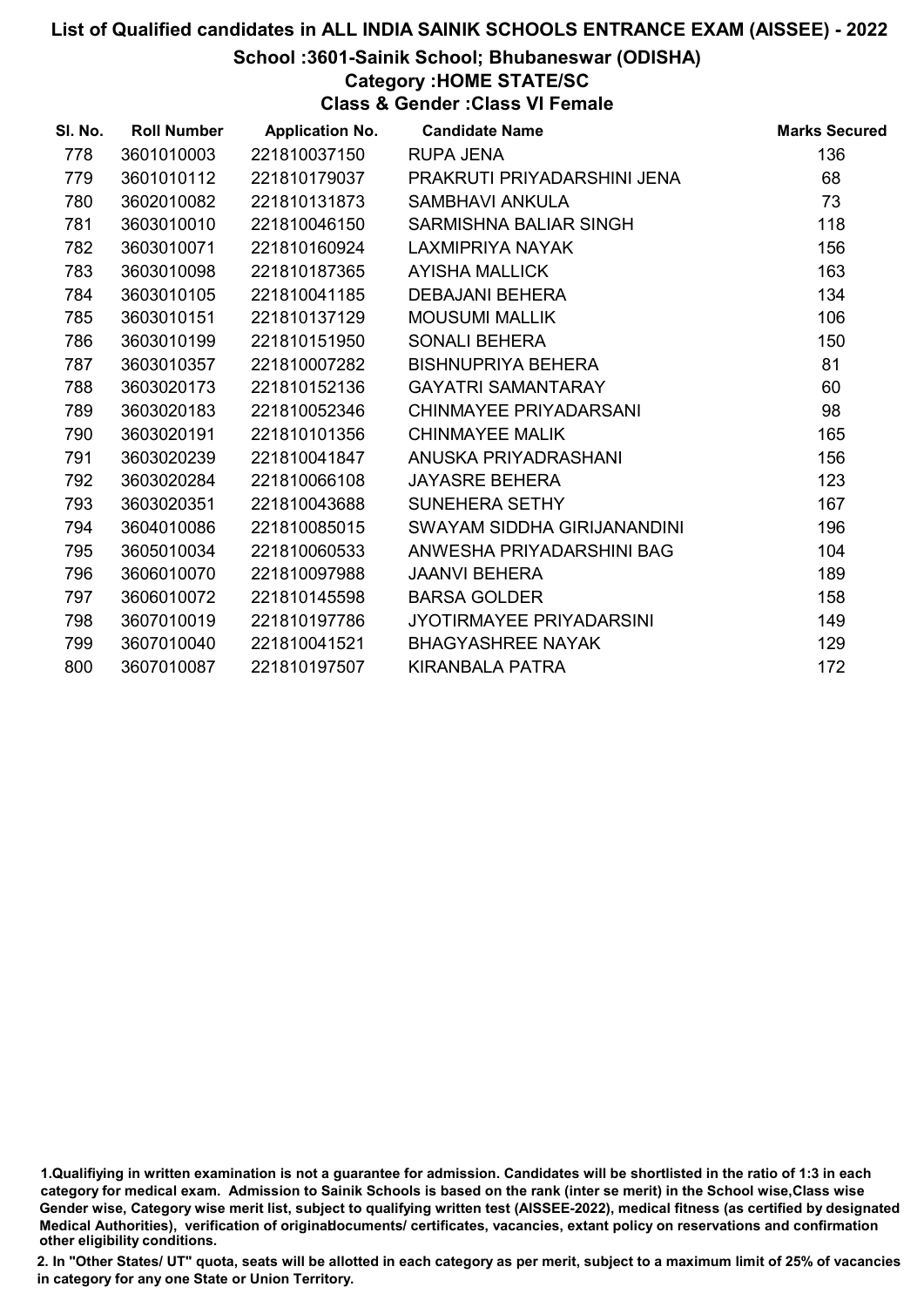### School :3601-Sainik School; Bhubaneswar (ODISHA)

#### Category :HOME STATE/ST

Class & Gender :Class VI Female

| SI. No. | <b>Roll Number</b> | <b>Application No.</b> | <b>Candidate Name</b>           | <b>Marks Secured</b> |
|---------|--------------------|------------------------|---------------------------------|----------------------|
| 801     | 1510030231         | 221810186847           | <b>KHUSHALI NAIK</b>            | 135                  |
| 802     | 2610010001         | 221810077200           | <b>NEETU BAIPAI</b>             | 43                   |
| 803     | 3601010012         | 221810094272           | <b>ANJALI MURMU</b>             | 94                   |
| 804     | 3601010026         | 221810160275           | NAMRATA HANSDA                  | 58                   |
| 805     | 3601010102         | 221810030666           | <b>DEEPSHIKHA PRIYADARSHINI</b> | 212                  |
| 806     | 3602010006         | 221810050651           | <b>CHINMAYEE NAYAK</b>          | 119                  |
| 807     | 3602010009         | 221810177623           | <b>TANAYA RAITA</b>             | 107                  |
| 808     | 3602010014         | 221810123724           | SUDASTNA PRADHAN                | 110                  |
| 809     | 3602010172         | 221810148089           | <b>MEHAK BEHERA</b>             | 192                  |
| 810     | 3603010022         | 221810038531           | RAJASHREE SAMANTA               | 111                  |
| 811     | 3603010029         | 221810064981           | NIRMALA PRIYADARSHINI MARNDI    | 154                  |
| 812     | 3603010073         | 221810092744           | KUNTALA KUMARI MUNDA            | 135                  |
| 813     | 3603010092         | 221810050235           | <b>ANUSAYA MALLICK</b>          | 96                   |
| 814     | 3603010126         | 221810120667           | ANANYA SORYA NAYAK              | 128                  |
| 815     | 3603010277         | 221810011261           | <b>BHAGYALAXMI HASDAH</b>       | 157                  |
| 816     | 3603010323         | 221810120432           | HITOSHNA PIDIKAKA               | 156                  |
| 817     | 3603010337         | 221810057452           | <b>BHASWATI TUDU</b>            | 160                  |
| 818     | 3603010363         | 221810108792           | SUBHADRA NAYAK                  | 195                  |
| 819     | 3603020219         | 221810074996           | <b>SRITI PRIYA HAIBRU</b>       | 117                  |
| 820     | 3603020344         | 221810041578           | <b>CHINMAYEE BASKEY</b>         | 151                  |
| 821     | 3603020357         | 221810116598           | <b>PYARISH SINGH</b>            | 106                  |
| 822     | 3603020397         | 221810145569           | <b>DIVYANKA BHOI</b>            | 207                  |
| 823     | 3603020399         | 221810142969           | ADYASHA BEHERA                  | 192                  |
| 824     | 3604010043         | 221810114999           | <b>GAYATRI BEHERA</b>           | 147                  |
| 825     | 3605010058         | 221810107338           | <b>SONALI MAJHI</b>             | 93                   |
| 826     | 3606010007         | 221810143916           | PRATYASHA SAMARATH              | 160                  |
| 827     | 3606010046         | 221810030125           | <b>FALLGUNI MUDULI</b>          | 140                  |
| 828     | 3607010005         | 221810171490           | <b>DEEPTI RANI TUDU</b>         | 129                  |
| 829     | 3607010041         | 221810009631           | <b>RICHA DAS</b>                | 140                  |
| 830     | 3607010079         | 221810126195           | <b>AKSHA TIRKEY</b>             | 184                  |
| 831     | 3607010098         | 221810138868           | <b>ANISHA BARA</b>              | 80                   |
| 832     | 3608010146         | 221810164987           | <b>RITARANI KISAN</b>           | 141                  |

<sup>1.</sup>Qualifiying in written examination is not a guarantee for admission. Candidates will be shortlisted in the ratio of 1:3 in each category for medical exam. Admission to Sainik Schools is based on the rank (inter se merit) in the School wise,Class wise Gender wise, Category wise merit list, subject to qualifying written test (AISSEE-2022), medical fitness (as certified by designated Medical Authorities), verification of originablocuments/ certificates, vacancies, extant policy on reservations and confirmation other eligibility conditions.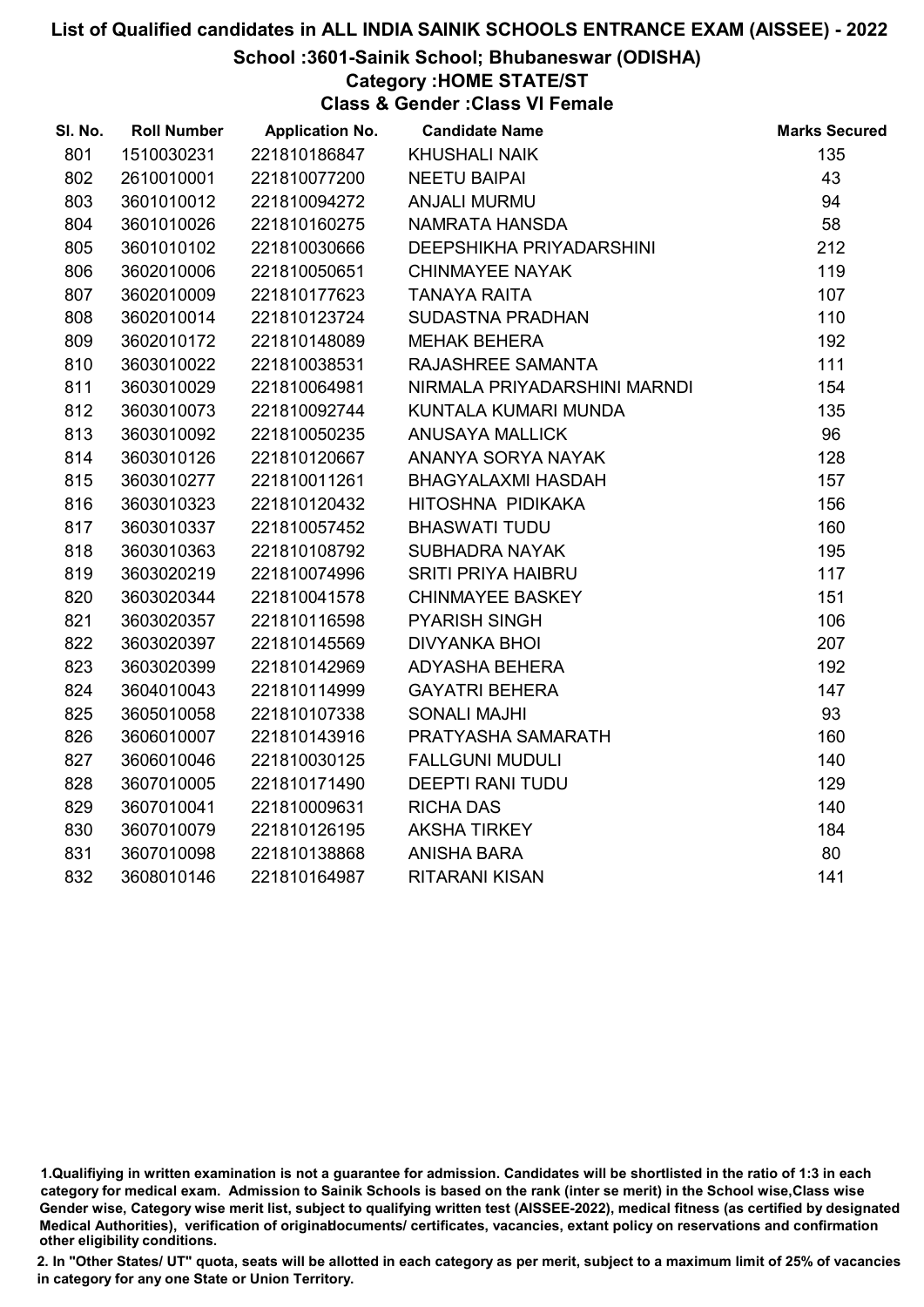## School :3601-Sainik School; Bhubaneswar (ODISHA)

## Category :HOME STATE/OBC

Class & Gender :Class VI Female

| SI. No. | <b>Roll Number</b> | <b>Application No.</b> | <b>Candidate Name</b>          | <b>Marks Secured</b> |
|---------|--------------------|------------------------|--------------------------------|----------------------|
| 833     | 3601010020         | 221810074714           | ANUSKA SAHOO                   | 188                  |
| 834     | 3601010038         | 221810095947           | <b>SONAKSHI BARIK</b>          | 178                  |
| 835     | 3601010047         | 221810109099           | <b>B M YAJNASENI</b>           | 206                  |
| 836     | 3602010153         | 221810145958           | A SHRUTI NAYAK                 | 165                  |
| 837     | 3603010019         | 221810028990           | <b>JASMIN SWAIN</b>            | 177                  |
| 838     | 3603010088         | 221810161725           | <b>BISHNUPRIYA MOHANTA</b>     | 131                  |
| 839     | 3603010104         | 221810183875           | RASHMIREKHA MOHANTA            | 179                  |
| 840     | 3603010108         | 221810101595           | PRATIBHA PRIYADARSHINEE        | 240                  |
| 841     | 3603010117         | 221810150796           | ALISHARANI MAHANTA             | 141                  |
| 842     | 3603010123         | 221810081657           | SUBHASHREE MOHANTA             | 155                  |
| 843     | 3603010155         | 221810045759           | <b>MONALISA MAHANTA</b>        | 201                  |
| 844     | 3603010174         | 221810120720           | SUSHREE SAI KRISHNA            | 139                  |
| 845     | 3603010184         | 221810060430           | <b>GOURI NAIK</b>              | 148                  |
| 846     | 3603010326         | 221810141932           | <b>GYANESWARI MOHANTA</b>      | 129                  |
| 847     | 3603010342         | 221810145262           | PALLELA SAMHITA                | 124                  |
| 848     | 3603010351         | 221810151272           | <b>DEBASMITA BARIK</b>         | 167                  |
| 849     | 3603010386         | 221810073623           | <b>SIPRA PRUSTY</b>            | 178                  |
| 850     | 3603010387         | 221810024723           | <b>SWAGATIKA BARIK</b>         | 172                  |
| 851     | 3603010405         | 221810018163           | BHINITA BHABYA SAHOO           | 204                  |
| 852     | 3603020008         | 221810194663           | SUBHASHREE SANTOSI BISWAL      | 172                  |
| 853     | 3603020048         | 221810160544           | DANNA SAMANTA BIHARI           | 208                  |
| 854     | 3603020103         | 221810104035           | KIRTI ANWESHA PRUSTY           | 262                  |
| 855     | 3603020126         | 221810012265           | <b>AYESHA ABHILIPSA</b>        | 226                  |
| 856     | 3603020162         | 221810097816           | <b>JIGYANSHA PRIYADARSHINI</b> | 134                  |
| 857     | 3603020167         | 221810114526           | MONALISHA SAHOO                | 220                  |
| 858     | 3603020193         | 221810060956           | ANANYA SAHOO                   | 203                  |
| 859     | 3603020210         | 221810121196           | <b>KRITIKA BEHERA</b>          | 139                  |
| 860     | 3603020374         | 221810088819           | <b>SUSHREE SAANVI</b>          | 166                  |
| 861     | 3604010014         | 221810190393           | <b>BHAGYASHREE PRADHAN</b>     | 143                  |
| 862     | 3604010016         | 221810051724           | <b>JASHASWINI SAHOO</b>        | 218                  |
| 863     | 3604010017         | 221810183634           | PRIYANSHI BIHARI               | 170                  |
| 864     | 3604010081         | 221810041214           | <b>ARPITA PRADHAN</b>          | 164                  |
| 865     | 3605010066         | 221810034369           | <b>SUDIKSHA MEHER</b>          | 245                  |
| 866     | 3607010084         | 221810111086           | <b>NISHA RAY</b>               | 255                  |
| 867     | 3608010052         | 221810058752           | SWAYANSUDHA SAHOO              | 161                  |

<sup>1.</sup>Qualifiying in written examination is not a guarantee for admission. Candidates will be shortlisted in the ratio of 1:3 in each category for medical exam. Admission to Sainik Schools is based on the rank (inter se merit) in the School wise,Class wise Gender wise, Category wise merit list, subject to qualifying written test (AISSEE-2022), medical fitness (as certified by designated Medical Authorities), verification of originablocuments/ certificates, vacancies, extant policy on reservations and confirmation other eligibility conditions.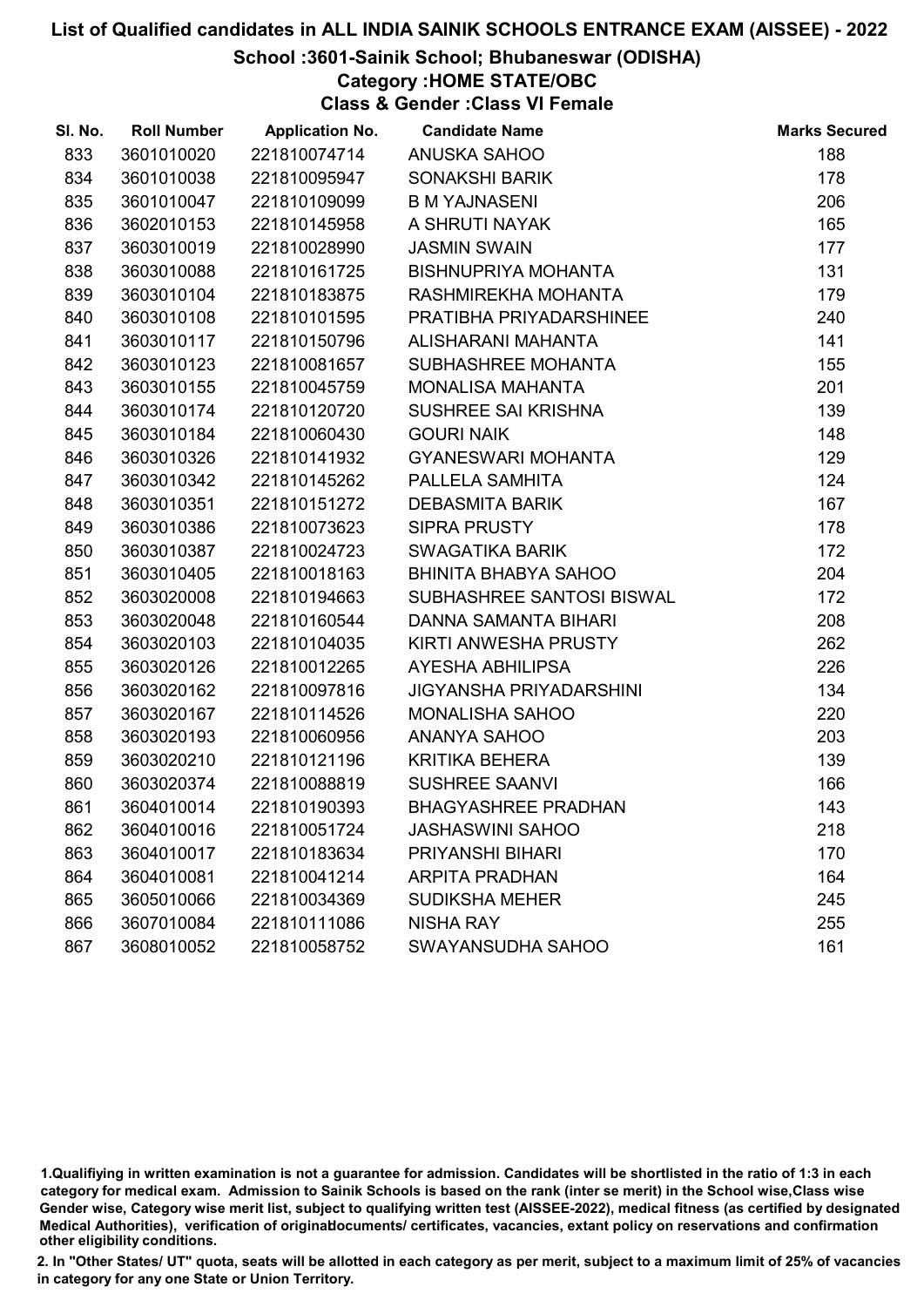### School :3601-Sainik School; Bhubaneswar (ODISHA)

## Category :HOME STATE/DEF

Class & Gender :Class VI Female

| SI. No. | <b>Roll Number</b> | <b>Application No.</b> | <b>Candidate Name</b>      | <b>Marks Secured</b> |
|---------|--------------------|------------------------|----------------------------|----------------------|
| 868     | 2001060930         | 221810111179           | <b>ULKA PANDA</b>          | 144                  |
| 869     | 2301010064         | 221810046950           | STHITI PRAGNYA MISHRA      | 158                  |
| 870     | 2501010011         | 221810021800           | <b>ABHIPSHA SARAF</b>      | 170                  |
| 871     | 2502020038         | 221810002036           | <b>DIPTI MOHANKUDA</b>     | 144                  |
| 872     | 3113010205         | 221810061018           | <b>PUSPANJALI</b>          | 166                  |
| 873     | 3601010097         | 221810014556           | ANANNYA SAHOO              | 211                  |
| 874     | 3602010126         | 221810023486           | <b>ARPITA PARIDA</b>       | 126                  |
| 875     | 3602010147         | 221810135718           | <b>EETISHREE BEHERA</b>    | 195                  |
| 876     | 3602010173         | 221810036489           | AYUSHI PRIYADARSHINI       | 250                  |
| 877     | 3603010222         | 221810149870           | <b>B SIMRAN REDDY</b>      | 128                  |
| 878     | 3603010245         | 221810074011           | <b>SOMYA DEY</b>           | 135                  |
| 879     | 3603010300         | 221810002402           | RAJNANDINI NAYAK           | 199                  |
| 880     | 3603020007         | 221810161663           | KUMARI RISHA SINGH         | 121                  |
| 881     | 3603020114         | 221810038745           | <b>RAJSHREE SWAIN</b>      | 148                  |
| 882     | 3603020163         | 221810012126           | SHRIYA SEJAL SAMANTARAY    | 211                  |
| 883     | 3603020166         | 221810176326           | <b>TANISHA BEHERA</b>      | 213                  |
| 884     | 3603020258         | 221810190177           | <b>SHRIYA NANDA</b>        | 128                  |
| 885     | 3603020265         | 221810071877           | <b>BIDYASHREE SAHOO</b>    | 133                  |
| 886     | 3603020320         | 221810124848           | <b>SRIYASHRI JENA</b>      | 122                  |
| 887     | 3603020346         | 221810115678           | S.P. ANUSKA                | 156                  |
| 888     | 3603020375         | 221810005029           | NIDHI KUMARI               | 144                  |
| 889     | 3603020386         | 221810112159           | AMRITA SAMANTRAY           | 132                  |
| 890     | 3604010026         | 221810125676           | PUNYATAYA PARIDA           | 144                  |
| 891     | 3604010097         | 221810137695           | ARPITA PRIYADARSHINI SAMAL | 164                  |
| 892     | 3604010133         | 221810091099           | SWAPNARANI SAHOO           | 137                  |
| 893     | 3905050195         | 221810041446           | <b>SIMRAN PARIDA</b>       | 259                  |
| 894     | 3906010403         | 221810013297           | <b>B VARSHA</b>            | 165                  |
| 895     | 4201040088         | 221810100033           | ARCHITA ADYASMI NAYAK      | 169                  |
| 896     | 4401030066         | 221810062570           | <b>SMRUTI PRIYA BARAL</b>  | 152                  |
| 897     | 4502020668         | 221810018775           | <b>SUPRITI MANDAL</b>      | 190                  |
| 898     | 4507010237         | 221810113394           | SAINA SOLANIKA PRADHAN     | 179                  |
|         |                    |                        |                            |                      |

<sup>1.</sup>Qualifiying in written examination is not a guarantee for admission. Candidates will be shortlisted in the ratio of 1:3 in each category for medical exam. Admission to Sainik Schools is based on the rank (inter se merit) in the School wise,Class wise Gender wise, Category wise merit list, subject to qualifying written test (AISSEE-2022), medical fitness (as certified by designated Medical Authorities), verification of originablocuments/ certificates, vacancies, extant policy on reservations and confirmation other eligibility conditions.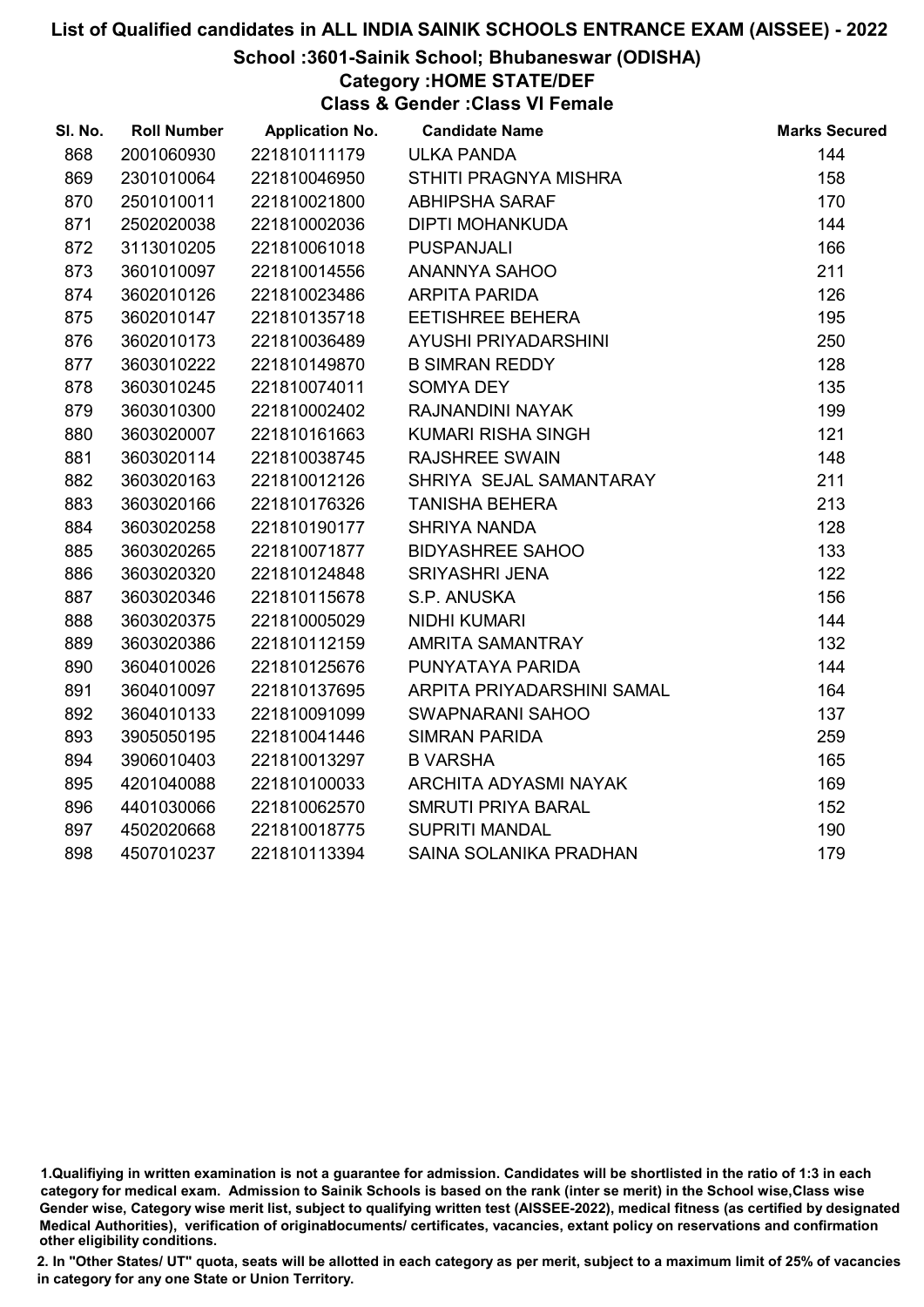School :3601-Sainik School; Bhubaneswar (ODISHA)

Category :HOME STATE/GEN

Class & Gender :Class VI Female

| SI. No. | <b>Roll Number</b> | <b>Application No.</b> | <b>Candidate Name</b>         |            | <b>Marks Secured</b> |
|---------|--------------------|------------------------|-------------------------------|------------|----------------------|
| 899     | 1212030370         | 221810140835           | ANISSA PRIYADARSANI MALLICK   |            | 183                  |
| 900     | 2501020274         | 221810046602           | <b>DIBYAJYOTI MURUNI</b>      |            | 163                  |
| 901     | 2610010011         | 221810120680           | AADYANSHEE NANDA              |            | 171                  |
| 902     | 2610010185         | 221810110509           | <b>RIONA MOHANTY</b>          |            | 179                  |
| 903     | 3601010052         | 221810188060           | SWAGATIKA PATRA               |            | 240                  |
| 904     | 3601010066         | 221810086542           | <b>ROZALIN PASA</b>           |            | 173                  |
| 905     | 3601010086         | 221810064155           | <b>SASWATI NAYAK</b>          |            | 134                  |
| 906     | 3601010089         | 221810136975           | SHUNYASAKTA JENA              |            | 143                  |
| 907     | 3601010091         | 221810033495           | PRIYANKA BEHERA               |            | 191                  |
| 908     | 3601010099         | 221810080166           | <b>TEJASWINI NAYAK</b>        | <b>WOS</b> | 125                  |
| 909     | 3602010008         | 221810150532           | PRATYUSHA PRIYADARSANI        |            | 201                  |
| 910     | 3602010012         | 221810194083           | <b>DIBHISHA KONHAR</b>        |            | 142                  |
| 911     | 3602010027         | 221810122097           | SREYASRI SUBHADARSINI PARIDA  |            | 149                  |
| 912     | 3602010045         | 221810106080           | <b>MANYATA SAMANTARAY</b>     |            | 148                  |
| 913     | 3602010060         | 221810069212           | AKANKSHYA PANDA               |            | 177                  |
| 914     | 3602010090         | 221810174704           | <b>SANJITA PATRO</b>          |            | 154                  |
| 915     | 3602010101         | 221810166344           | SWASTIKA PANDA                |            | 187                  |
| 916     | 3603010039         | 221810007122           | <b>SUSHREE SUHASINI NAYAK</b> |            | 146                  |
| 917     | 3603010052         | 221810101603           | <b>TUSALIN PANDA</b>          |            | 152                  |
| 918     | 3603010056         | 221810178723           | <b>SRADHANJALI RATH</b>       |            | 150                  |
| 919     | 3603010062         | 221810117463           | SUBHALAXMI PANDA              |            | 126                  |
| 920     | 3603010074         | 221810192944           | <b>SELENA PATTANAIK</b>       |            | 143                  |
| 921     | 3603010109         | 221810167595           | <b>BAISHNABI SWAIN</b>        |            | 135                  |
| 922     | 3603010133         | 221810147297           | N.A.RAJRAJESWARI RAJLAXMI DAS |            | 144                  |
| 923     | 3603010137         | 221810165718           | <b>SAISHREE JENA</b>          |            | 131                  |
| 924     | 3603010164         | 221810061000           | <b>SHATARUPA SAHOO</b>        |            | 163                  |
| 925     | 3603010180         | 221810136920           | <b>SIMRAN MIRJA</b>           |            | 122                  |
| 926     | 3603010203         | 221810024160           | SWAPNANJALI PATI              |            | 129                  |
| 927     | 3603010219         | 221810148470           | <b>SHREE PARAMGURU</b>        |            | 185                  |
| 928     | 3603010227         | 221810075280           | <b>SOUMYARANI SINGH</b>       |            | 128                  |
| 929     | 3603010229         | 221810176380           | <b>JAGRUTI MOHANTY</b>        |            | 155                  |
| 930     | 3603010231         | 221810027780           | <b>SELINA MOHANTY</b>         |            | 211                  |
| 931     | 3603010254         | 221810113221           | <b>SHRIYA DASH</b>            | <b>AR</b>  | 126                  |
| 932     | 3603010255         | 221810007221           | <b>SANVI SANOJA SARAF</b>     |            | 145                  |
| 933     | 3603010259         | 221810033231           | SONAM PRIYADARSHINEE          |            | 137                  |
| 934     | 3603010268         | 221810164841           | <b>ANWESHA DASH</b>           |            | 212                  |
| 935     | 3603010290         | 221810026381           | <b>SANVI KAR</b>              |            | 135                  |
| 936     | 3603010315         | 221810082322           | <b>RITHVIKA RAY</b>           |            | 136                  |
| 937     | 3603010341         | 221810095952           | <b>ABHIPSA DAS</b>            |            | 167                  |
| 938     | 3603010348         | 221810166862           | <b>BARNALI PRIYADARSHINI</b>  |            | 121                  |
| 939     | 3603010366         | 221810030603           | <b>DIMPLE JYOTI BEHERA</b>    |            | 136                  |
| 940     | 3603010372         | 221810124213           | <b>ADYASHA MISHRA</b>         |            | 187                  |
| 941     | 3603010373         | 221810066313           | <b>ARATRIKA MISHRA</b>        |            | 174                  |

1.Qualifiying in written examination is not a guarantee for admission. Candidates will be shortlisted in the ratio of 1:3 in each category for medical exam. Admission to Sainik Schools is based on the rank (inter se merit) in the School wise,Class wise Gender wise, Category wise merit list, subject to qualifying written test (AISSEE-2022), medical fitness (as certified by designated Medical Authorities), verification of originablocuments/ certificates, vacancies, extant policy on reservations and confirmation other eligibility conditions.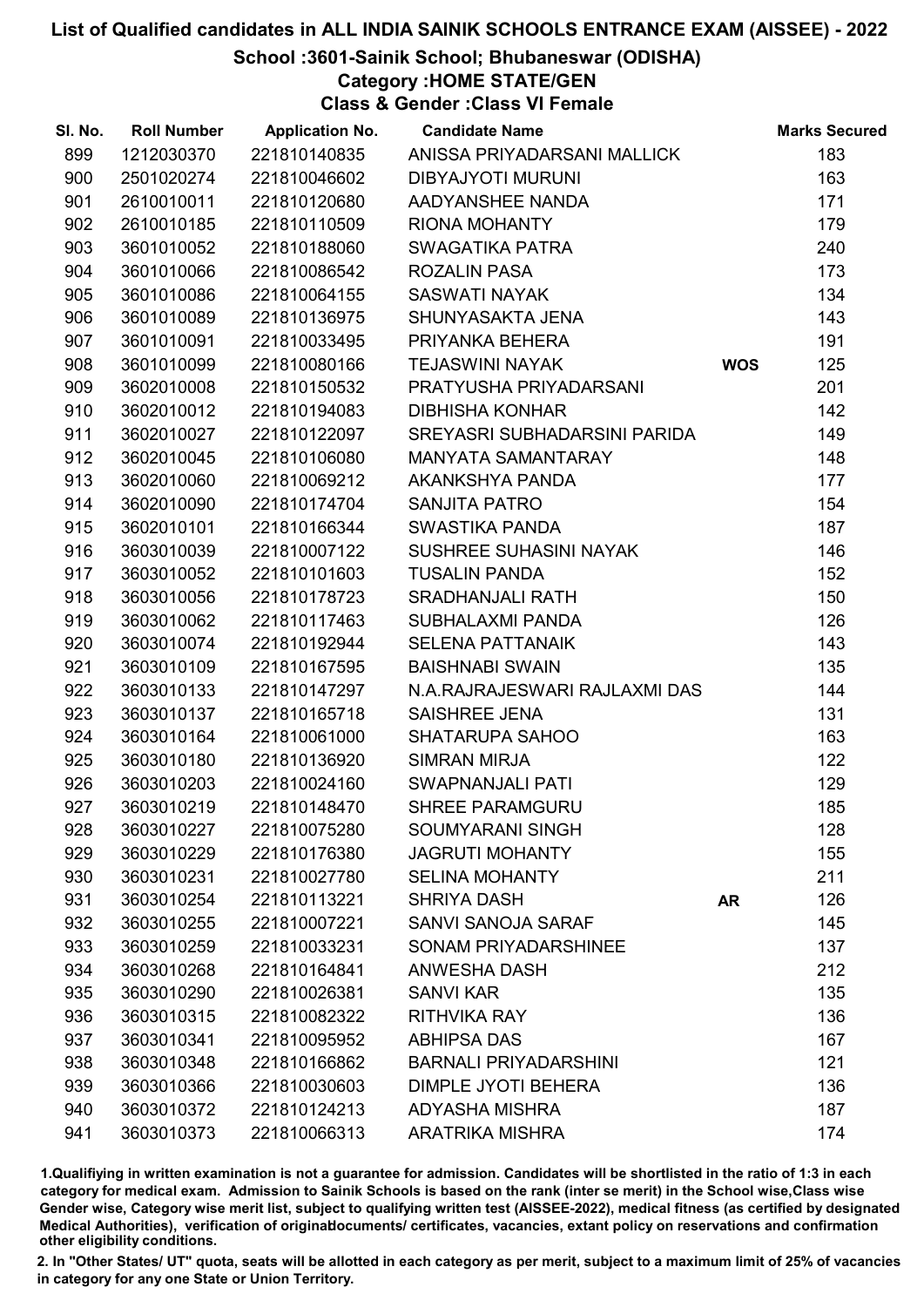## School :3601-Sainik School; Bhubaneswar (ODISHA)

# Category :HOME STATE/GEN

Class & Gender :Class VI Female

| SI. No. | <b>Roll Number</b> | <b>Application No.</b> | <b>Candidate Name</b>          | <b>Marks Secured</b> |
|---------|--------------------|------------------------|--------------------------------|----------------------|
| 942     | 3603020022         | 221810153873           | <b>SUHANI BISWAL</b>           | 123                  |
| 943     | 3603020025         | 221810173093           | AARYA MOHANTY                  | 213                  |
| 944     | 3603020035         | 221810008804           | SONAXI ROY                     | 248                  |
| 945     | 3603020039         | 221810064414           | SIDDHI SUNDARRAY               | 147                  |
| 946     | 3603020042         | 221810123624           | HIMADRI SUBHADARSINI BAIDYA    | 174                  |
| 947     | 3603020047         | 221810119044           | <b>KRITEE TRIPATHY</b>         | 129                  |
| 948     | 3603020060         | 221810039754           | SHREYASHREE SAHOO              | 217                  |
| 949     | 3603020074         | 221810027284           | <b>SMITA NAYAK</b>             | 156                  |
| 950     | 3603020087         | 221810072305           | <b>ANUSKA PATI</b>             | 131                  |
| 951     | 3603020096         | 221810150415           | SOUMYALIKA SINGHDEO            | 201                  |
| 952     | 3603020098         | 221810081515           | DIPSHA DIBYASHA MISHRA         | 128                  |
| 953     | 3603020109         | 221810006735           | <b>BIDYA PRIYADARSHINI</b>     | 143                  |
| 954     | 3603020113         | 221810180645           | ANWESHA KASHYAP                | 178                  |
| 955     | 3603020116         | 221810019055           | <b>AYUSHREE PANDA</b>          | 142                  |
| 956     | 3603020123         | 221810075855           | SWASTIPRIYA DAS                | 153                  |
| 957     | 3603020125         | 221810004165           | <b>BHOOMI BHARTI</b>           | 171                  |
| 958     | 3603020134         | 221810124375           | <b>TAPASYAA</b>                | 139                  |
| 959     | 3603020151         | 221810047895           | RAJESH SHREEPARNA SAHOO        | 160                  |
| 960     | 3603020158         | 221810067906           | <b>TANISHKA DAS</b>            | 177                  |
| 961     | 3603020160         | 221810073316           | SHRIKIRTI JENA                 | 268                  |
| 962     | 3603020161         | 221810194616           | <b>SWAYAM SIDHA</b>            | 178                  |
| 963     | 3603020169         | 221810025626           | SONAKSHI MOHANTA               | 211                  |
| 964     | 3603020171         | 221810003926           | PRIYANSHI ROUT                 | 231                  |
| 965     | 3603020175         | 221810084536           | SWADHA SRUJANI BAL             | 179                  |
| 966     | 3603020200         | 221810101576           | PRITIKRUSHNA ROUT              | 210                  |
| 967     | 3603020224         | 221810169707           | <b>SHREE</b>                   | 171                  |
| 968     | 3603020230         | 221810068717           | <b>TANVEE TANISHA SAHOO</b>    | 218                  |
| 969     | 3603020235         | 221810030237           | <b>SALONI DALABEHERA</b>       | 188                  |
| 970     | 3603020247         | 221810115167           | <b>SRIYA SONALI PRADHAN</b>    | 131                  |
| 971     | 3603020248         | 221810025167           | PRIYANSHI RATH                 | 169                  |
| 972     | 3603020255         | 221810152967           | <b>DEEPSIKHA ROUT</b>          | 129                  |
| 973     | 3603020282         | 221810010997           | SUBHA SHREE SRICHANDAN         | 170                  |
| 974     | 3603020301         | 221810070428           | <b>ANASUYA PRADHAN</b>         | 169                  |
| 975     | 3603020305         | 221810045928           | RITSHIKA RITKRITI NAYAK        | 189                  |
| 976     | 3603020306         | 221810081038           | SUSHREE SWAYAMSIDDHA SAHU      | 137                  |
| 977     | 3603020348         | 221810029778           | <b>KIRTI SAMANTARAY</b>        | 170                  |
| 978     | 3603020361         | 221810038009           | <b>ANUSHREE HERNA</b>          | 229                  |
| 979     | 3603020376         | 221810125039           | <b>IPSITAPRIYADARSANI DASH</b> | 141                  |
| 980     | 3603020405         | 221810049189           | ARYASWETA ROUTRAY              | 153                  |
| 981     | 3603020406         | 221810070589           | ADYASA NAYAK                   | 179                  |
| 982     | 3603020410         | 221810043499           | <b>SWALEHA AAJMI</b>           | 151                  |
| 983     | 3603020411         | 221810081599           | <b>MARILYN PANDA</b>           | 146                  |
| 984     | 3604010037         | 221810132398           | <b>AKARSITA PRADHAN</b>        | 194                  |

1.Qualifiying in written examination is not a guarantee for admission. Candidates will be shortlisted in the ratio of 1:3 in each category for medical exam. Admission to Sainik Schools is based on the rank (inter se merit) in the School wise,Class wise Gender wise, Category wise merit list, subject to qualifying written test (AISSEE-2022), medical fitness (as certified by designated Medical Authorities), verification of originablocuments/ certificates, vacancies, extant policy on reservations and confirmation other eligibility conditions.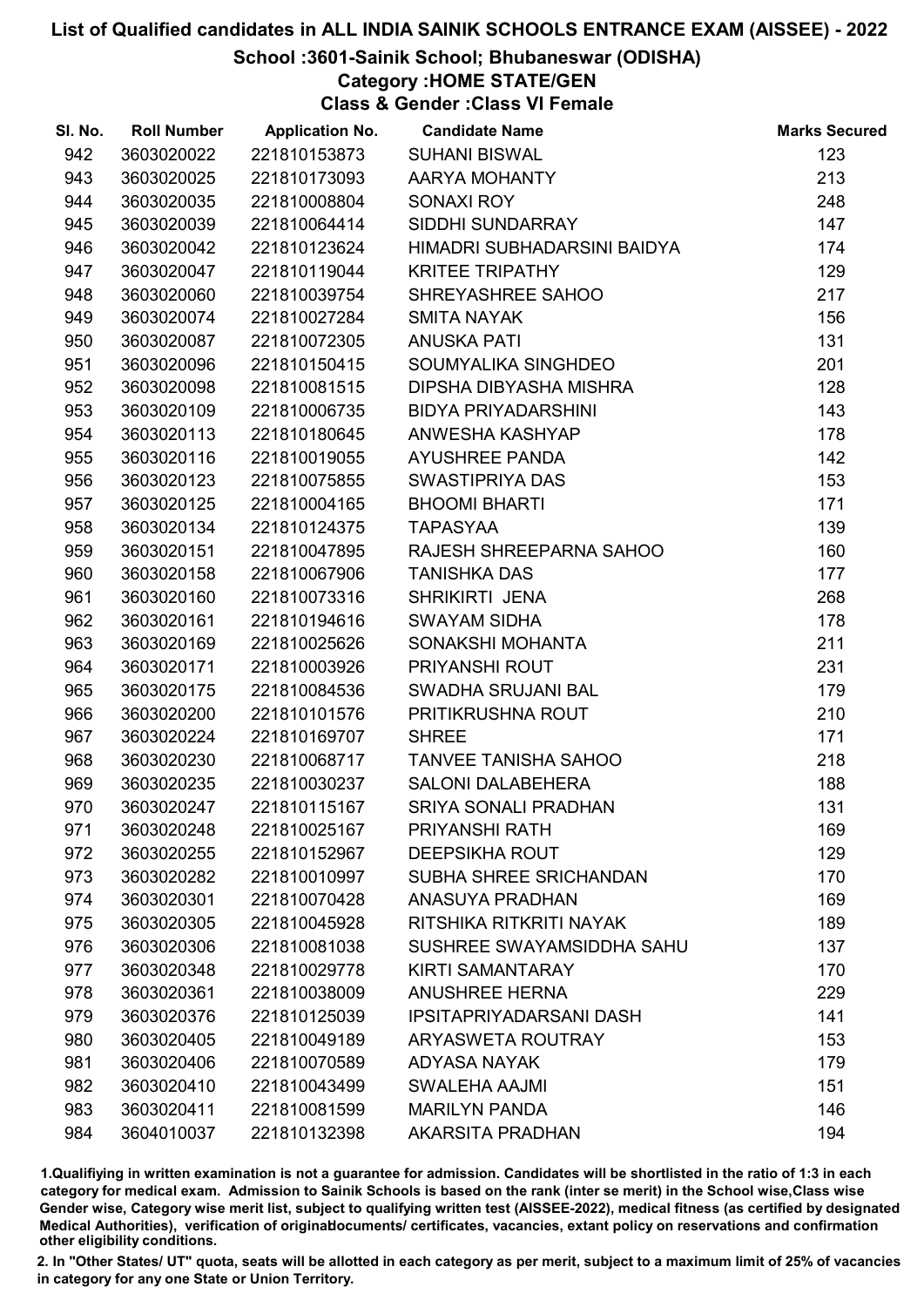## School :3601-Sainik School; Bhubaneswar (ODISHA)

## Category :HOME STATE/GEN

Class & Gender :Class VI Female

| SI. No. | <b>Roll Number</b> | <b>Application No.</b> | <b>Candidate Name</b>         | <b>Marks Secured</b> |
|---------|--------------------|------------------------|-------------------------------|----------------------|
| 985     | 3604010039         | 221810131579           | <b>ANNADA SWAIN</b>           | 190                  |
| 986     | 3604010084         | 221810007305           | SHREYASHREE NANDA             | 183                  |
| 987     | 3604010095         | 221810179585           | <b>SAMRUDDHI LENKA</b>        | 126                  |
| 988     | 3604010124         | 221810057039           | <b>GAURAVI SINGH</b>          | 204                  |
| 989     | 3605010039         | 221810081525           | <b>DISHA PATEL</b>            | 126                  |
| 990     | 3605010048         | 221810156806           | M. N. SUDHASMITA              | 154                  |
| 991     | 3606010008         | 221810130126           | ARADHYA AVIJITA PAIKRAY       | 245                  |
| 992     | 3606010030         | 221810026752           | <b>DISHA PRAGNYA SAHOO</b>    | 155                  |
| 993     | 3606010040         | 221810123164           | APARAJITA RATHA               | 173                  |
| 994     | 3606010052         | 221810092876           | <b>SUSRI PRATIBHA PADHI</b>   | 197                  |
| 995     | 3606010058         | 221810036647           | <b>ADYASHA NAYAK</b>          | 165                  |
| 996     | 3606010061         | 221810143077           | PRATYASHA PANIGRAHI           | 161                  |
| 997     | 3606010074         | 221810154609           | PRIYANSHI JENA                | 191                  |
| 998     | 3606010079         | 221810012789           | PAYAL PRIYADARSINI PATRA      | 154                  |
| 999     | 3607010053         | 221810154132           | <b>JOSHNA RANI MUDULI</b>     | 141                  |
| 1000    | 3607010101         | 221810154098           | <b>DIGYANSHI PARIDA</b>       | 135                  |
| 1001    | 3608010202         | 221810057220           | <b>JANHVI AGRAWAL</b>         | 254                  |
| 1002    | 3608010206         | 221810028230           | POONAM CHOUDHURY              | 121                  |
| 1003    | 3608010215         | 221810096740           | <b>RAJSHREE PRADHAN</b>       | 179                  |
| 1004    | 3608010249         | 221810009031           | SHIVANGEE GARNAYAK            | 181                  |
| 1005    | 3608010286         | 221810122632           | SONAKSHYEE DEHURY             | 137                  |
| 1006    | 3906010446         | 221810092198           | <b>TAMANNA SHUBHADARSHINI</b> | 157                  |
| 1007    | 4201020276         | 221810150530           | <b>SALVEE SONAKSHI</b>        | 161                  |
| 1008    | 4201040647         | 221810001105           | <b>KANISHKA KAR</b>           | 199                  |

<sup>1.</sup>Qualifiying in written examination is not a guarantee for admission. Candidates will be shortlisted in the ratio of 1:3 in each category for medical exam. Admission to Sainik Schools is based on the rank (inter se merit) in the School wise,Class wise Gender wise, Category wise merit list, subject to qualifying written test (AISSEE-2022), medical fitness (as certified by designated Medical Authorities), verification of originablocuments/ certificates, vacancies, extant policy on reservations and confirmation other eligibility conditions.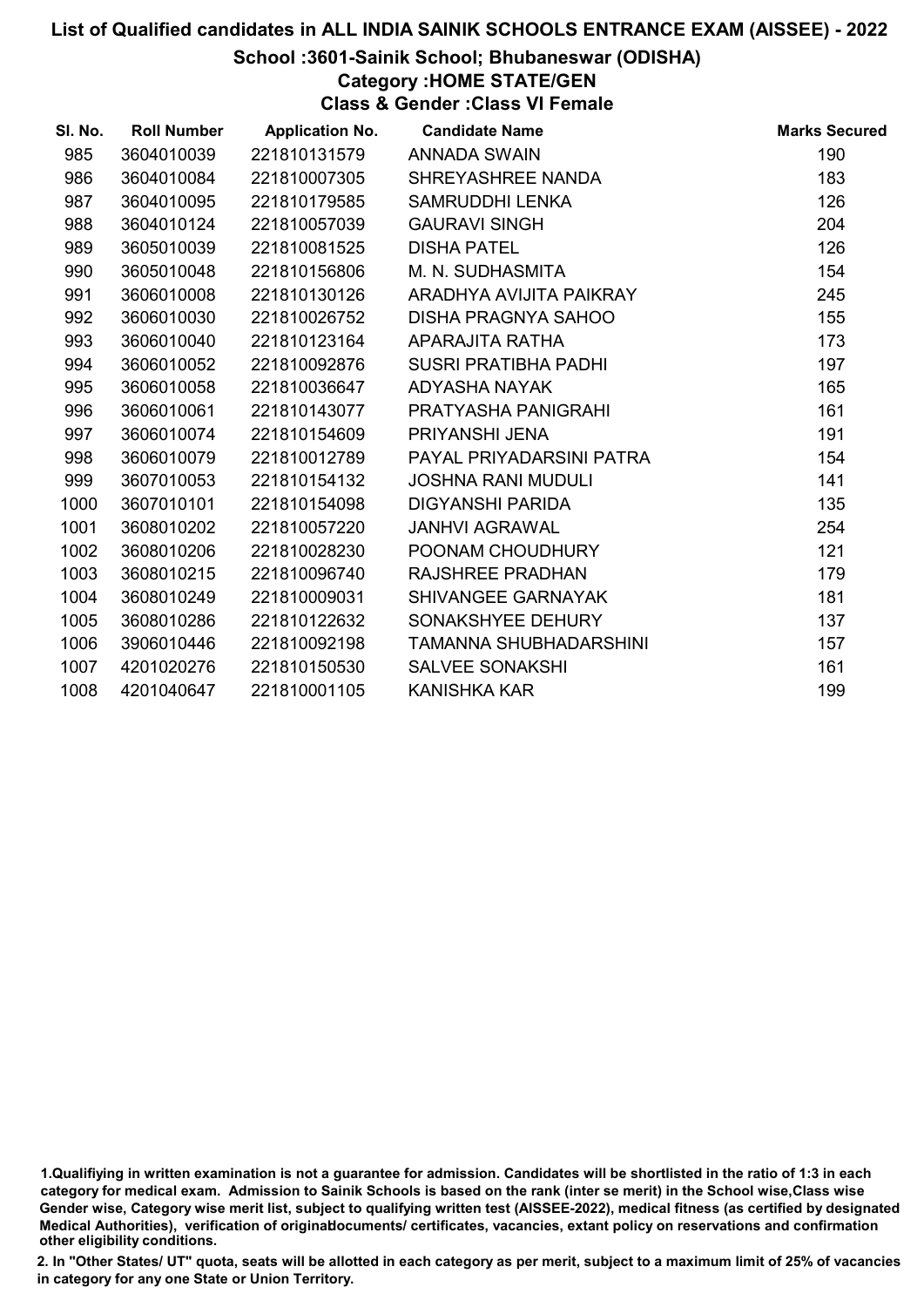## List of Qualified candidates in ALL INDIA SAINIK SCHOOLS ENTRANCE EXAM (AISSEE) - 2022 School :3601-Sainik School; Bhubaneswar (ODISHA)

# Category :OTHER STATE/SC

Class & Gender :Class VI Female

| SI. No. | <b>Roll Number</b> | <b>Application No.</b> | <b>Candidate Name</b>        | <b>Marks Secured</b> |
|---------|--------------------|------------------------|------------------------------|----------------------|
| 1009    | 1506010254         | 221810130145           | AKANKSHA PRIYA               | 182                  |
| 1010    | 1506010290         | 221810095606           | KUMARI BANDANA VISHWAS       | 116                  |
| 1011    | 1511030029         | 221810080994           | ANU PRIYA                    | 166                  |
| 1012    | 1511040454         | 221810114079           | <b>JYOTI KUMARI</b>          | 144                  |
| 1013    | 3111020112         | 221810155673           | <b>PARUL MUKESH GAJBHIYE</b> | 66                   |
| 1014    | 3603010419         | 221810172479           | MANSHA KUMARI                | 139                  |
| 1015    | 3603020207         | 221810065686           | NISHIKA ACHARYA              | 127                  |
| 1016    | 3603020288         | 221810122708           | SONALI DASH                  | 59                   |
| 1017    | 3803010063         | 221810070351           | <b>SHREYOSHI SARKAR</b>      | 104                  |

1.Qualifiying in written examination is not a guarantee for admission. Candidates will be shortlisted in the ratio of 1:3 in each category for medical exam. Admission to Sainik Schools is based on the rank (inter se merit) in the School wise,Class wise Gender wise, Category wise merit list, subject to qualifying written test (AISSEE-2022), medical fitness (as certified by designated Medical Authorities), verification of originablocuments/ certificates, vacancies, extant policy on reservations and confirmation other eligibility conditions.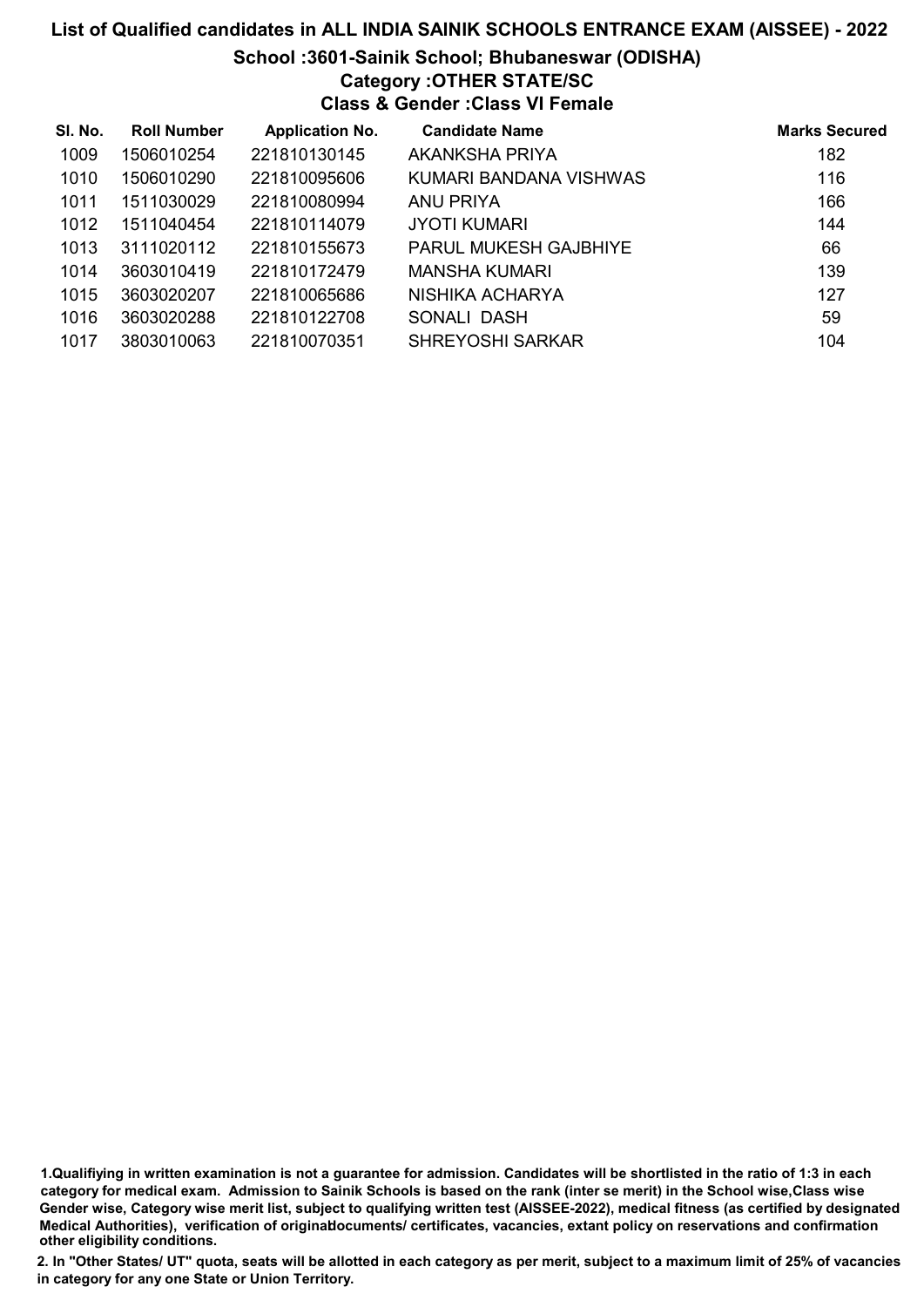## List of Qualified candidates in ALL INDIA SAINIK SCHOOLS ENTRANCE EXAM (AISSEE) - 2022 School :3601-Sainik School; Bhubaneswar (ODISHA) Category :OTHER STATE/ST Class & Gender :Class VI Female

| SI. No. | <b>Roll Number</b> | <b>Application No.</b> | <b>Candidate Name</b> | <b>Marks Secured</b> |
|---------|--------------------|------------------------|-----------------------|----------------------|
| 1018    | 2610010098         | 221810080155           | KASHMIRA CHATAR       | 127                  |
| 1019    | 2610010204         | 221810157451           | KIRAN MURMU           | 88                   |

<sup>1.</sup>Qualifiying in written examination is not a guarantee for admission. Candidates will be shortlisted in the ratio of 1:3 in each category for medical exam. Admission to Sainik Schools is based on the rank (inter se merit) in the School wise,Class wise Gender wise, Category wise merit list, subject to qualifying written test (AISSEE-2022), medical fitness (as certified by designated Medical Authorities), verification of originablocuments/ certificates, vacancies, extant policy on reservations and confirmation other eligibility conditions.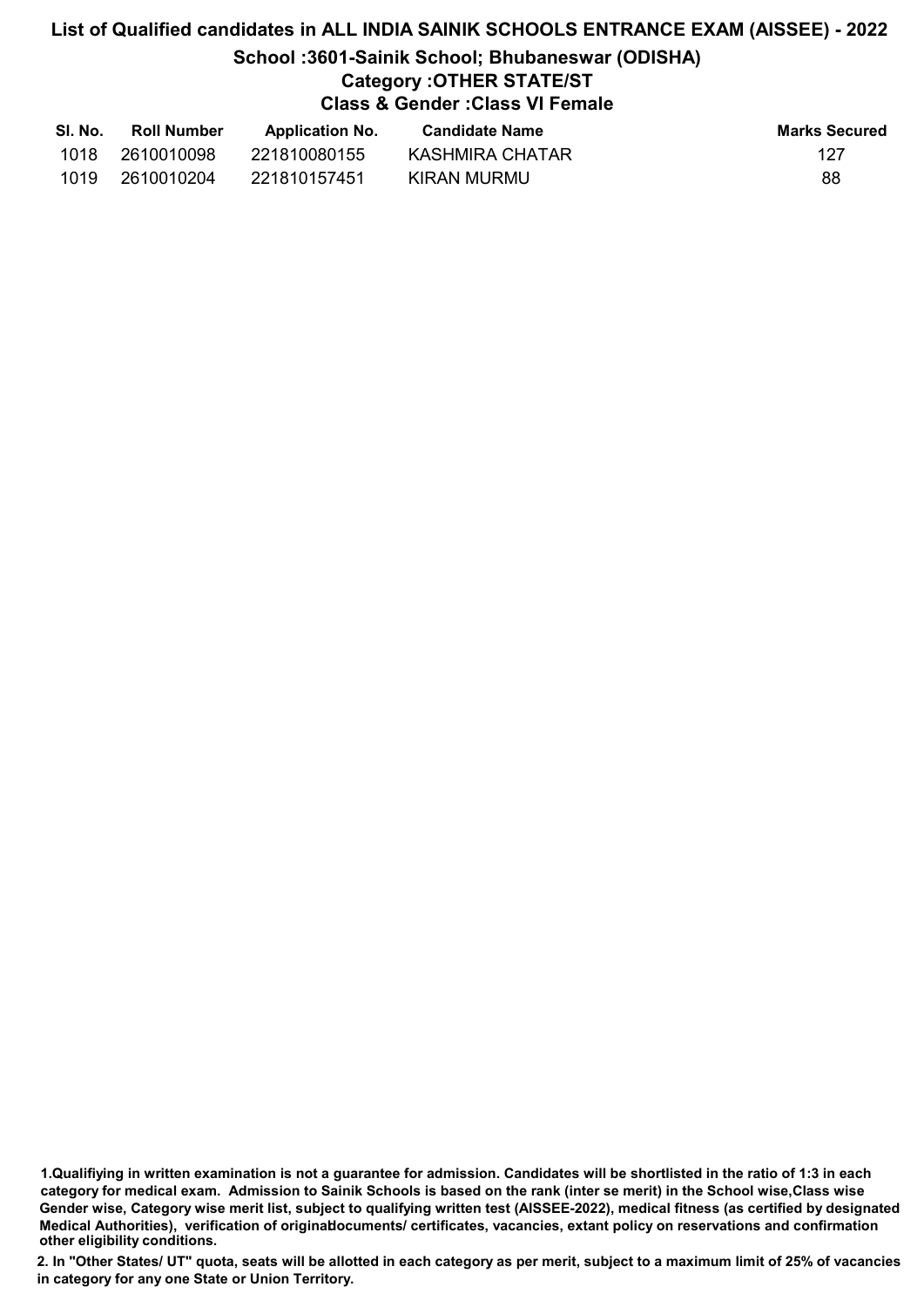## School :3601-Sainik School; Bhubaneswar (ODISHA)

## Category :OTHER STATE/OBC

Class & Gender :Class VI Female

| SI. No. | <b>Roll Number</b> | <b>Application No.</b> | <b>Candidate Name</b>  | <b>Marks Secured</b> |
|---------|--------------------|------------------------|------------------------|----------------------|
| 1020    | 1209010038         | 221810090735           | P SAMANVI              | 173                  |
| 1021    | 1213020041         | 221810130541           | YANDRAPU CHARISHMA     | 204                  |
| 1022    | 1501010492         | 221810128975           | <b>SAUMYA KUMARI</b>   | 150                  |
| 1023    | 1503010037         | 221810050710           | PRIYANSHI GUPTA        | 235                  |
| 1024    | 1503020290         | 221810147997           | SHREYA KUMARI          | 230                  |
| 1025    | 1505010769         | 221810019064           | SOUMYA BHARTI          | 158                  |
| 1026    | 1506010200         | 221810129534           | KHUSHI KUMARI          | 199                  |
| 1027    | 1506020299         | 221810096388           | NAINSHI KUMARI         | 207                  |
| 1028    | 1510010073         | 221810053921           | KHUSHI KUMARI          | 179                  |
| 1029    | 1510010200         | 221810190893           | <b>DEEPALI RAJ</b>     | 224                  |
| 1030    | 1510020013         | 221810136610           | <b>ISHA BHARTI</b>     | 245                  |
| 1031    | 1510030083         | 221810095774           | SHREYA SHARMA          | 197                  |
| 1032    | 1511020376         | 221810100143           | <b>SHYAMLEE KUMARI</b> | 233                  |
| 1033    | 1511040373         | 221810090009           | VARSHA KUMARI          | 162                  |
| 1034    | 1513010099         | 221810169422           | DIKSHA PARVATI KUMARI  | 241                  |
| 1035    | 3603020073         | 221810042774           | DUNNA LAVANYA          | 121                  |
| 1036    | 4401010117         | 221810097211           | <b>KAJAL</b>           | 129                  |
| 1037    | 4401020538         | 221810161487           | <b>SAKSHI</b>          | 144                  |
| 1038    | 4407020497         | 221810196848           | <b>DIKSHA GUPTA</b>    | 144                  |

<sup>1.</sup>Qualifiying in written examination is not a guarantee for admission. Candidates will be shortlisted in the ratio of 1:3 in each category for medical exam. Admission to Sainik Schools is based on the rank (inter se merit) in the School wise,Class wise Gender wise, Category wise merit list, subject to qualifying written test (AISSEE-2022), medical fitness (as certified by designated Medical Authorities), verification of originablocuments/ certificates, vacancies, extant policy on reservations and confirmation other eligibility conditions.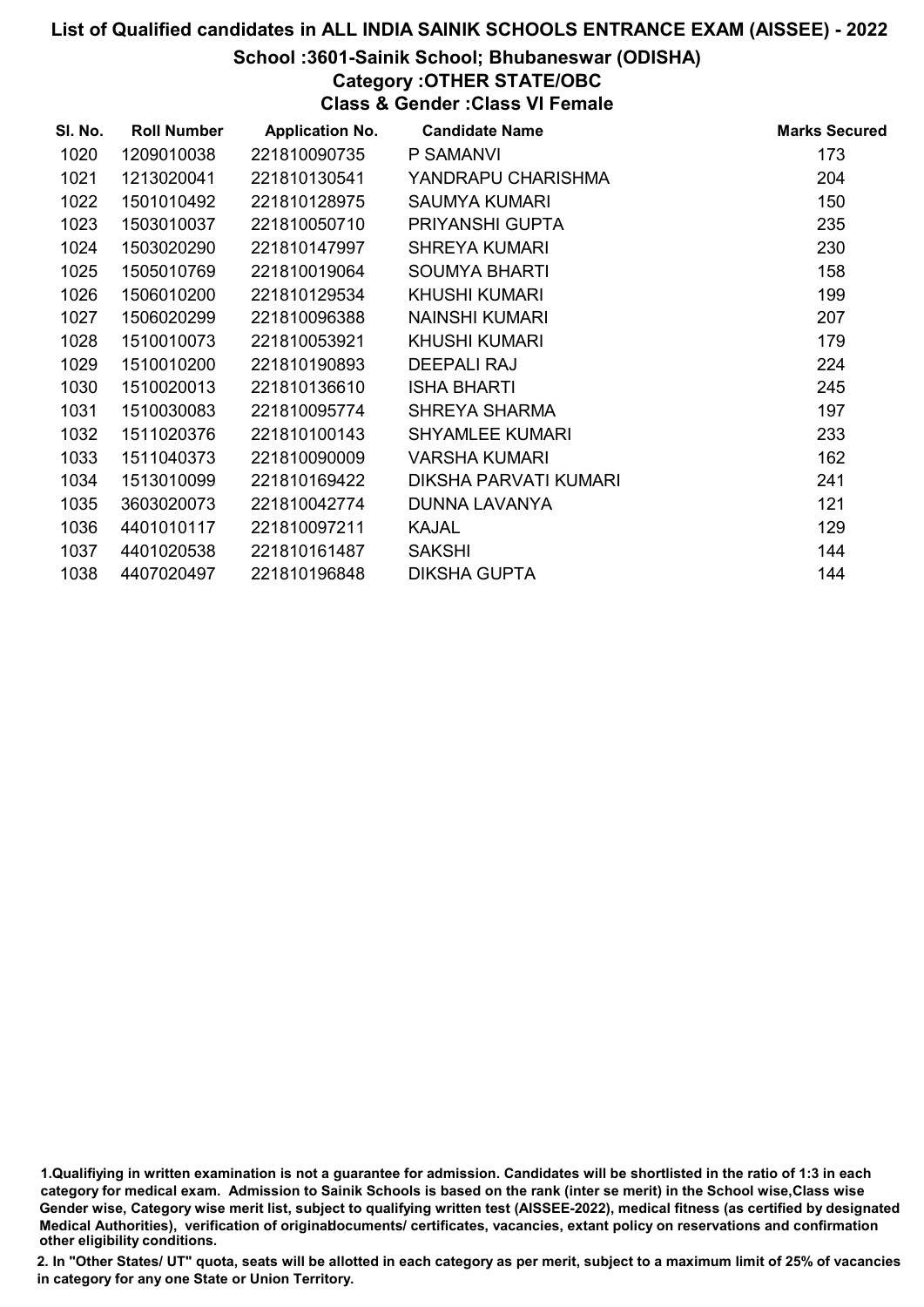## List of Qualified candidates in ALL INDIA SAINIK SCHOOLS ENTRANCE EXAM (AISSEE) - 2022 School :3601-Sainik School; Bhubaneswar (ODISHA) Category :OTHER STATE/DEF Class & Gender :Class VI Female

| SI. No. | Roll Number | <b>Application No.</b> | Candidate Name        | <b>Marks Secured</b> |
|---------|-------------|------------------------|-----------------------|----------------------|
| 1039    | 2803010351  | 221810002699           | ANITA KUMARI          | 166                  |
| 1040    | 3001030374  | 221810074814           | AASHRIYA              | 224                  |
| 1041    | 3602010063  | 221810096822           | <b>SREYASHI GHOSH</b> | 201                  |

1.Qualifiying in written examination is not a guarantee for admission. Candidates will be shortlisted in the ratio of 1:3 in each category for medical exam. Admission to Sainik Schools is based on the rank (inter se merit) in the School wise,Class wise Gender wise, Category wise merit list, subject to qualifying written test (AISSEE-2022), medical fitness (as certified by designated Medical Authorities), verification of originablocuments/ certificates, vacancies, extant policy on reservations and confirmation other eligibility conditions.